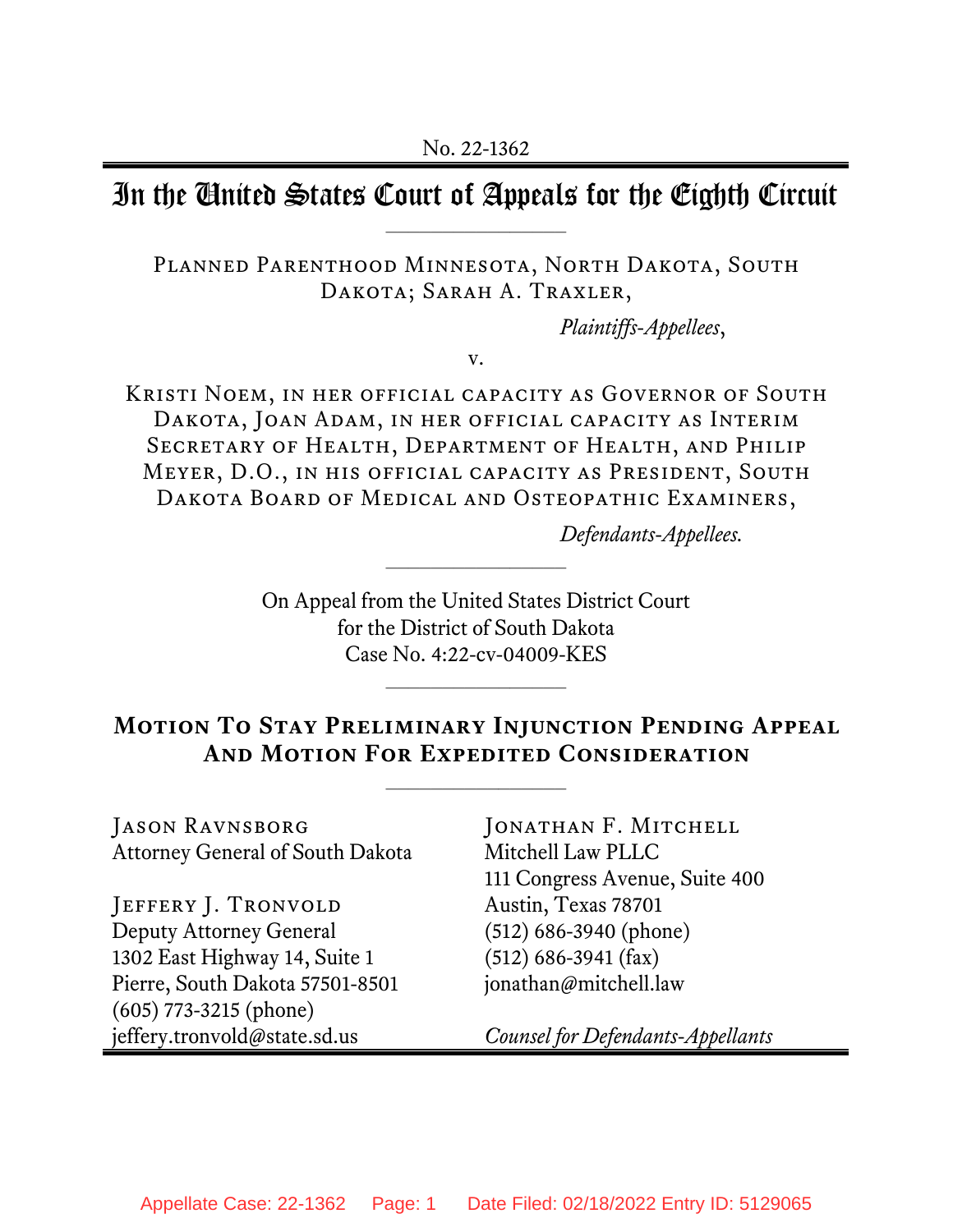# **TABLE OF CONTENTS**

| Ι.  | The Court should stay the preliminary injunction pending |    |                                                                                                  |  |
|-----|----------------------------------------------------------|----|--------------------------------------------------------------------------------------------------|--|
|     | A.                                                       |    |                                                                                                  |  |
|     |                                                          | 1. | The rule is "reasonably related" to a "legitimate"                                               |  |
|     |                                                          | 2. | The plaintiffs failed to show that the rule will<br>unduly burden a "large fraction" of abortion |  |
|     |                                                          | 3. | The district court's equal-protection holding is                                                 |  |
|     |                                                          | 4. | The defendants are likely to succeed on their<br>appeal of the remaining preliminary-injunction  |  |
|     | <b>B.</b>                                                |    |                                                                                                  |  |
| ΙΙ. |                                                          |    |                                                                                                  |  |
|     |                                                          |    |                                                                                                  |  |
|     |                                                          |    |                                                                                                  |  |
|     |                                                          |    |                                                                                                  |  |
|     |                                                          |    |                                                                                                  |  |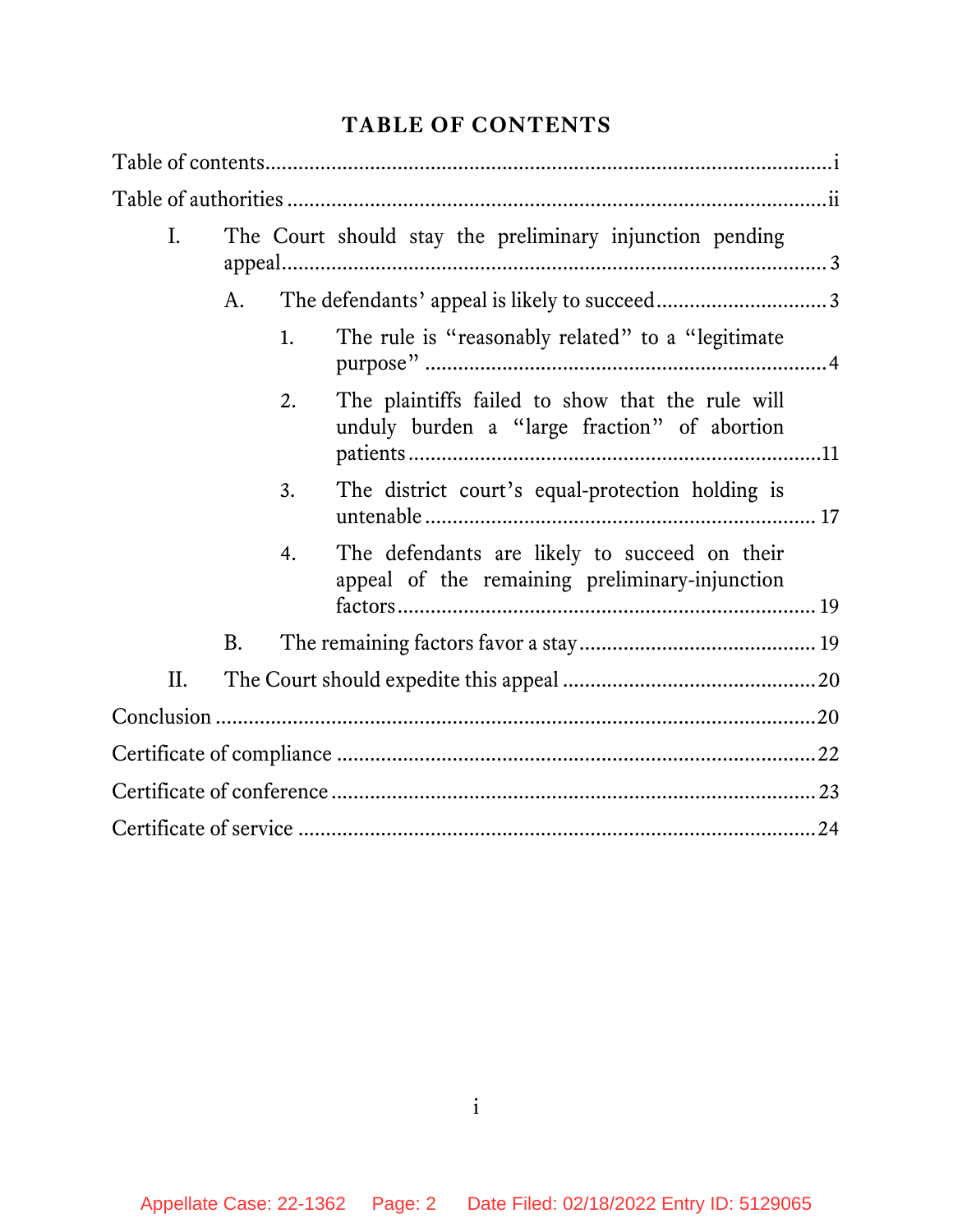# **TABLE OF AUTHORITIES**

# **Cases**

| Benten v. Kessler,                                                   |
|----------------------------------------------------------------------|
| Casbah, Inc. v. Thone,                                               |
| Craig v. Simon,                                                      |
| Dandridge v. Williams,                                               |
| EMW Women's Surgical Center, P.S.C. v. Friedlander,                  |
| Fargo Women's Health Organization v. Schafer,                        |
| FCC v. Beach Communications, Inc.,                                   |
| Friedman v. Rogers,                                                  |
| Gonzales v. Carhart,                                                 |
| Hilton v. Braunskill,                                                |
| Honeywell, Inc. v. Minnesota Life & Health Insurance Guaranty Ass'n, |
| Hopkins v. Jegley,                                                   |
| In re Rutledge,                                                      |
| June Medical Services LLC v. Russo,                                  |

ii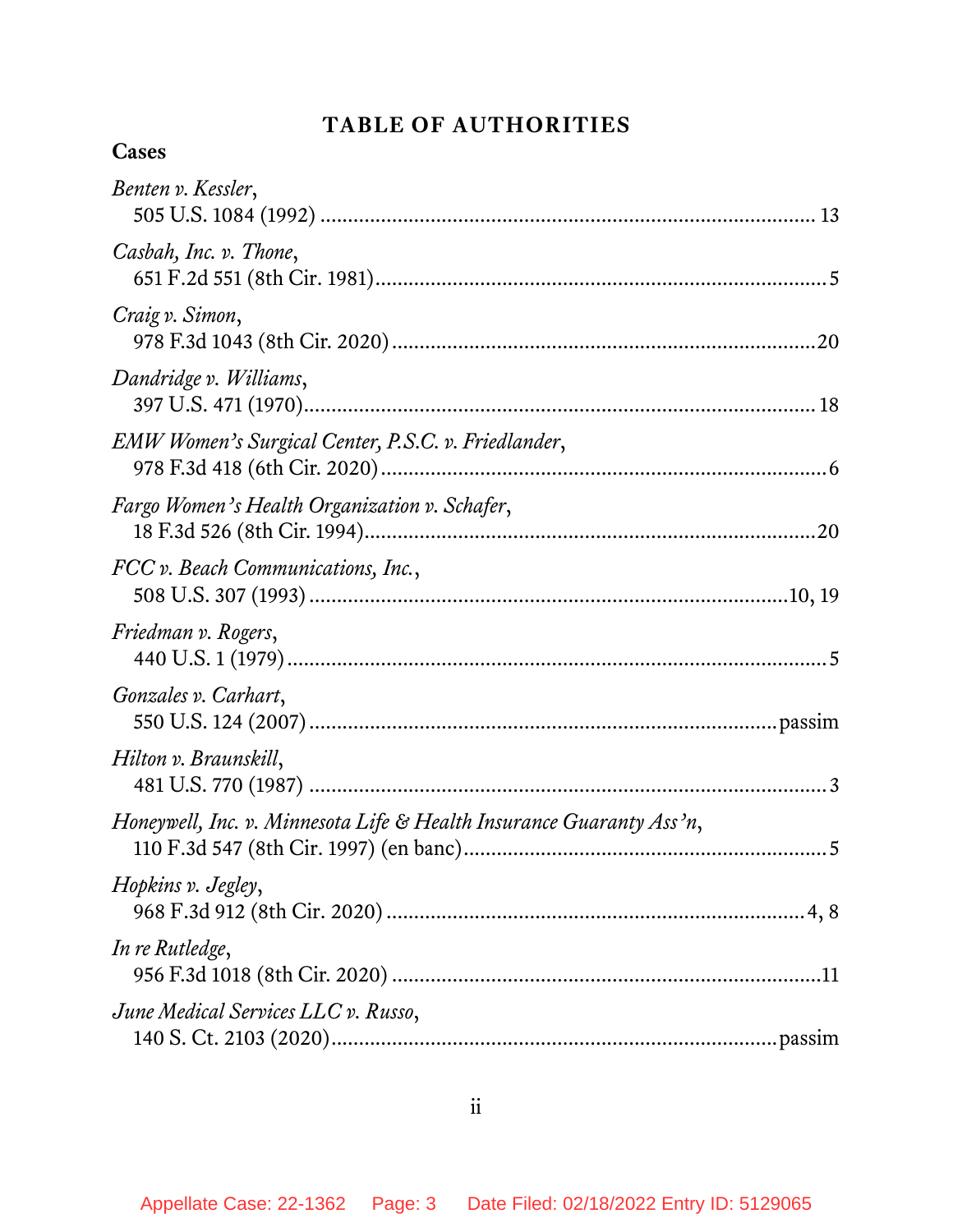| Maryland v. King,                                            |
|--------------------------------------------------------------|
| Munson v. Gilliam,                                           |
| Parrish v. Mallinger,                                        |
| Philip Morris USA Inc. v. Scott,                             |
| Planned Parenthood of Arkansas & Eastern Oklahoma v. Jegley, |
| Planned Parenthood of Southeastern Pa. v. Casey,             |
| Quinn v. Missouri,                                           |
| Trump v. Hawaii,                                             |
| Vance v. Bradley,                                            |
| Virginian Ry. Co. v. Sys. Fed'n No. 40,                      |
| Whole Woman's Health v. Hellerstedt,                         |
| Whole Woman's Health v. Paxton,                              |
| Winter v. Natural Resources Defense Council,                 |
| <b>Rules</b>                                                 |
|                                                              |

iii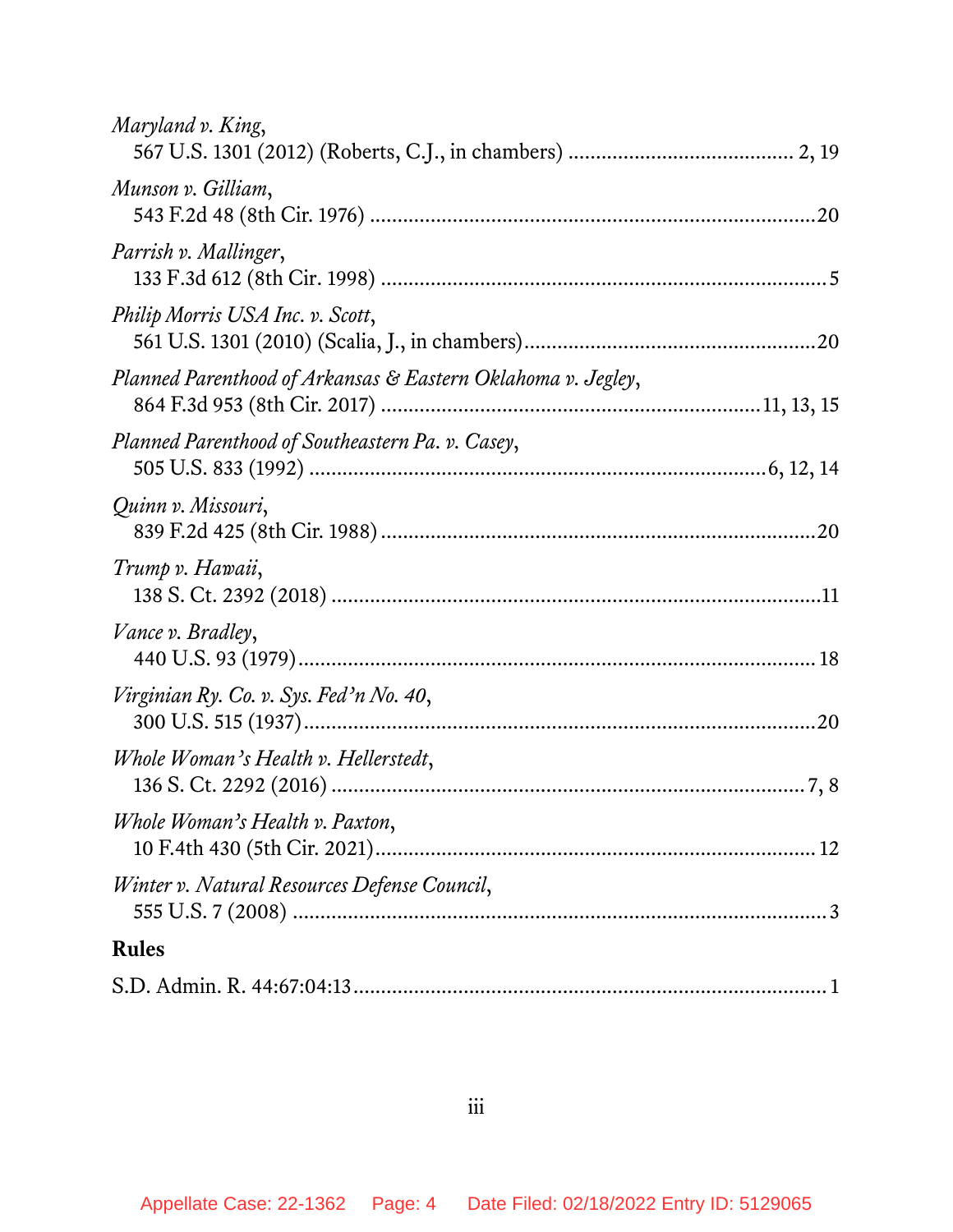The South Dakota Department of Health has issued a rule that governs the dispensation of abortion-inducing drugs. *See* S.D. Admin. R. 44:67:04:13 ("the Rule") (Exhibit 1). The Rule took effect on January 27, 2022. *See id.* This litigation concerns the requirements of the Rule that govern the distribution of misoprostol—the second of the two drugs that are used to terminate the fetus.

Under the current FDA protocol, a drug-induced abortion involves the ingestion of two different drugs that must be taken at separate times. The first of these drugs is mifepristone, or mifeprex, which blocks the operation of pregnancy hormones and causes the death of the fetus. The second drug, misoprostol, is taken 24–48 hours later to induce contractions. Approximately 1 out of 20 patients who take mifeprex will abort within 24–48 hours before taking misoprostol. *See* Harrison Decl., ECF No. 19-2, at ¶ 31. And 39% of women who are less than 7 weeks pregnant will eventually abort with mifeprex alone, so long as the recommended dosage of mifeprex (200 mg) is used. *See id.* at ¶ 8.

Before the Rule took effect, abortion patients would receive mifeprex and misoprostol during a single appointment, which must occur at least 72 hours after an initial appointment where the patient provides informed consent. *See* Traxler Decl., ECF No. 5, at ¶¶ 31–32. During this second appointment, a physician would first dispense the mifeprex, which the patient ingests at the abortion clinic. *See id.* at ¶ 32. After the patient finishes taking mifeprex, the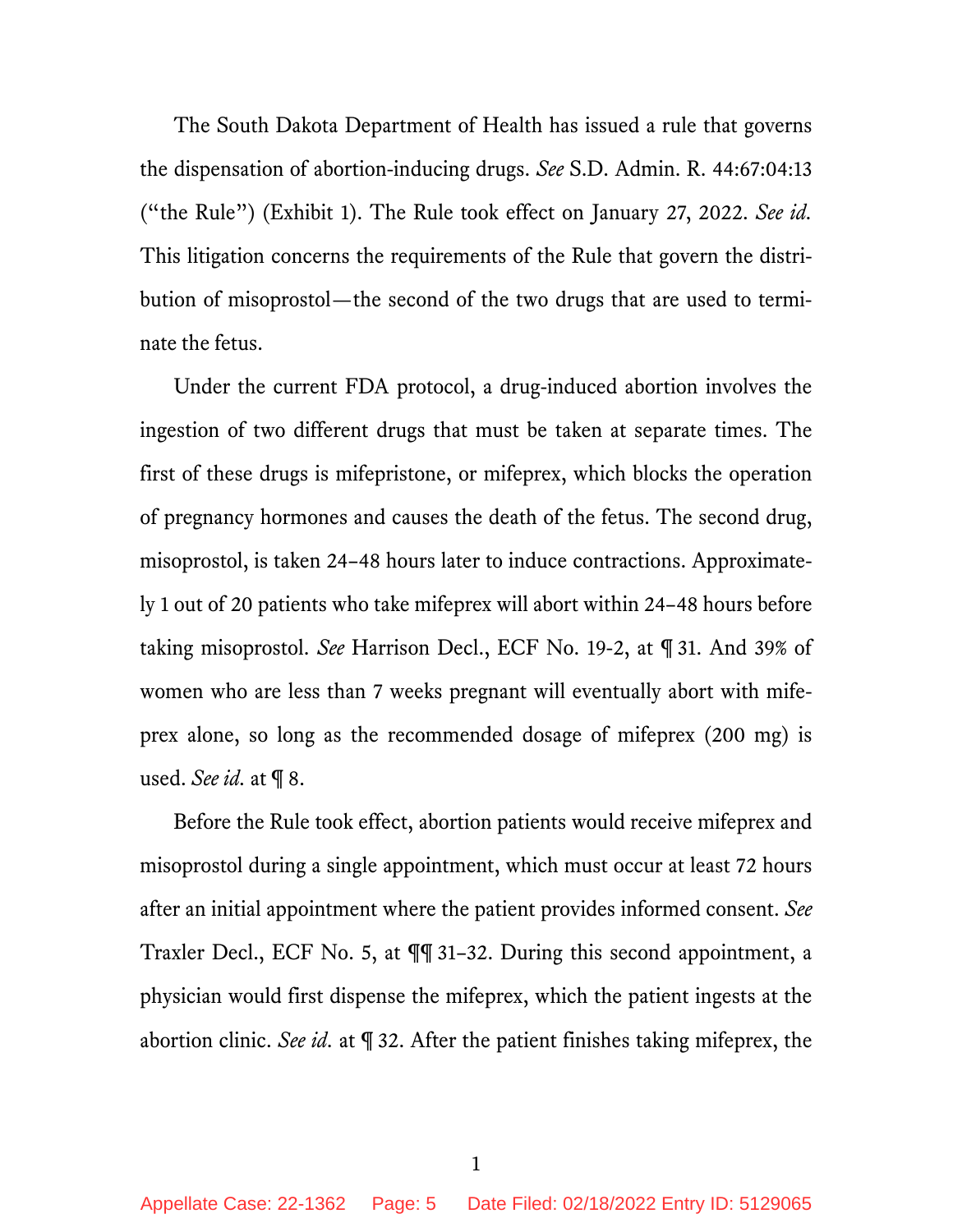physician would dispense the misoprostol and instruct the patient to take it 24–48 hours later at a location of her choosing. *See id.*

The Rule changes this regime by allowing the physician to dispense only mifeprex during the second appointment, and requiring the pregnant woman to return to the abortion clinic to receive the misoprostol. *See* Exhibit 1. The misoprostol appointment must occur between 24 and 72 hours after the patient takes mifeprex. *See id.* The Rule also requires the abortion clinic to schedule an additional follow-up appointment with the patient on the 14th day after taking the drugs to confirm that the abortion has been completed. *See id.*

On January 19, 2022, abortion providers sued Governor Noem and state health officials, claiming that the separate-appointment requirement for misoprostol imposes an "undue burden" on abortion patients and violates the Equal Protection Clause. *See* Complaint, ECF No. 1, at 26. The plaintiffs moved for a TRO and preliminary injunction later that day. The district court issued a TRO on January 26, 2022, and a preliminary injunction on February 8, 2022. *See* Exhibit 2. On February 15, 2022, the defendants appealed and asked the district court to stay its preliminary injunction.

The defendants respectfully ask this Court to stay the preliminaryinjunction order pending appeal, as the injunction is inflicting immediate and irreparable injury on the State by thwarting the enforcement of its laws. *See Maryland v. King*, 567 U.S. 1301 (2012) (Roberts, C.J., in chambers).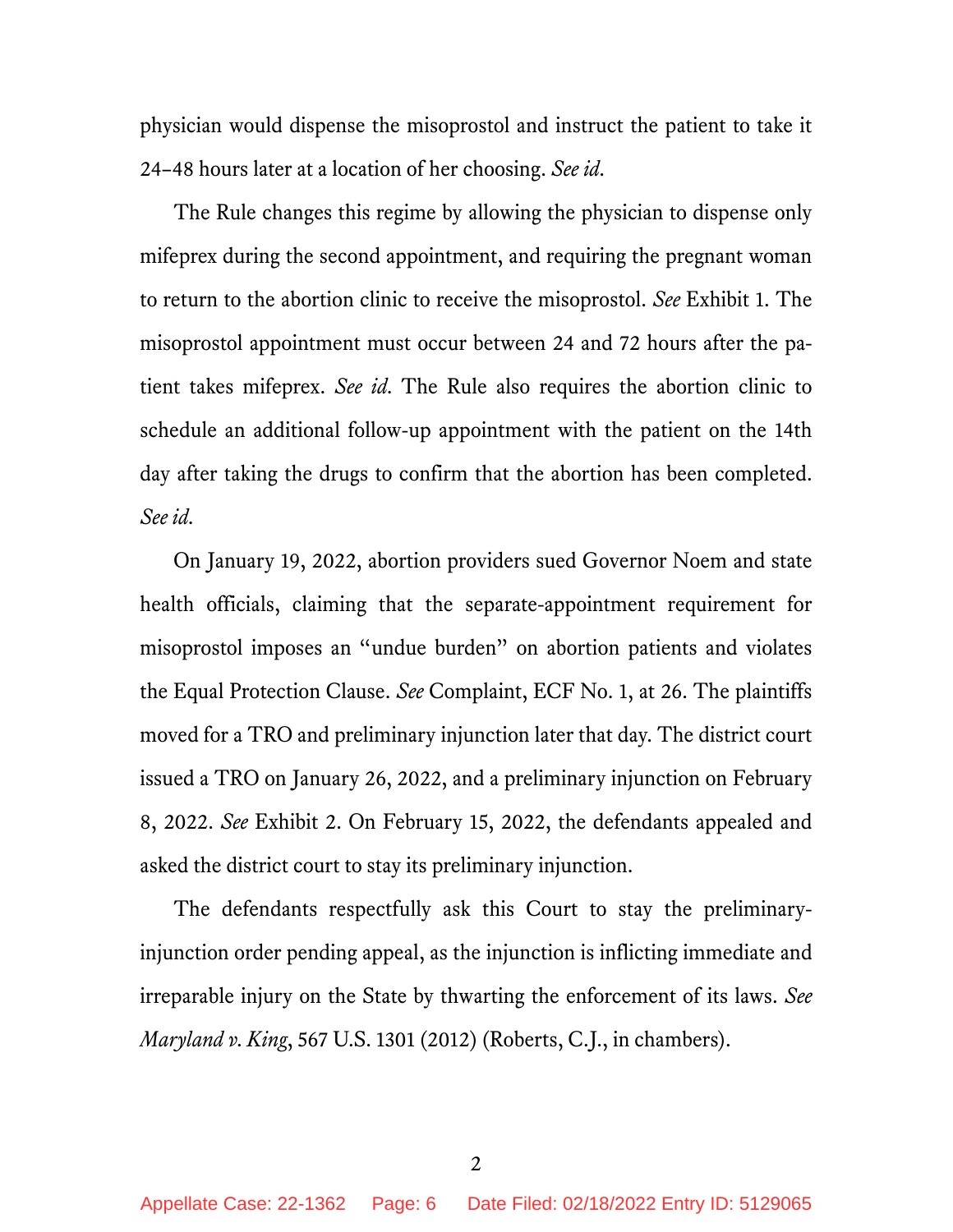## **I. The Court Should Stay The Preliminary Injunction Pending Appeal**

In deciding whether to stay a preliminary injunction pending appeal, a court must consider four factors: "(1) whether the stay applicant has made a strong showing that he is likely to succeed on the merits; (2) whether the applicant will be irreparably injured absent a stay; (3) whether issuance of the stay will substantially injure the other parties interested in the proceeding; and (4) where the public interest lies." *Hilton v. Braunskill*, 481 U.S. 770, 776 (1987). Each of these factors favors a stay.

### **A. The Defendants' Appeal Is Likely To Succeed**

The district court's decision to facially enjoin the enforcement of the Rule<sup>1</sup> is unlikely to be sustained on appeal. First, this Court is likely to reject the district court's refusal to apply rational-basis review when asking whether the Rule is "reasonably related" to a "legitimate state interest." *See* Exhibit 2, at 23–28. Second, the plaintiffs failed to produce evidence that the Rule will unduly burden a "large fraction" of abortion patients for whom the Rule is relevant—and they certainly did not make a "clear showing" that a large fraction of abortion patients will be unduly burdened by the Rule. *See Winter v. Natural Resources Defense Council*, 555 U.S. 7, 20 (2008) ("[I]njunctive relief . . . may only be awarded upon *a clear showing* that the plaintiff is entitled

<sup>1.</sup> For simplicity and ease of exposition, we will use "the Rule" to refer to the separate-appointment requirement for misoprostol—the only portion of Rule 44:67:04:13 that the district enjoined the defendants from enforcing.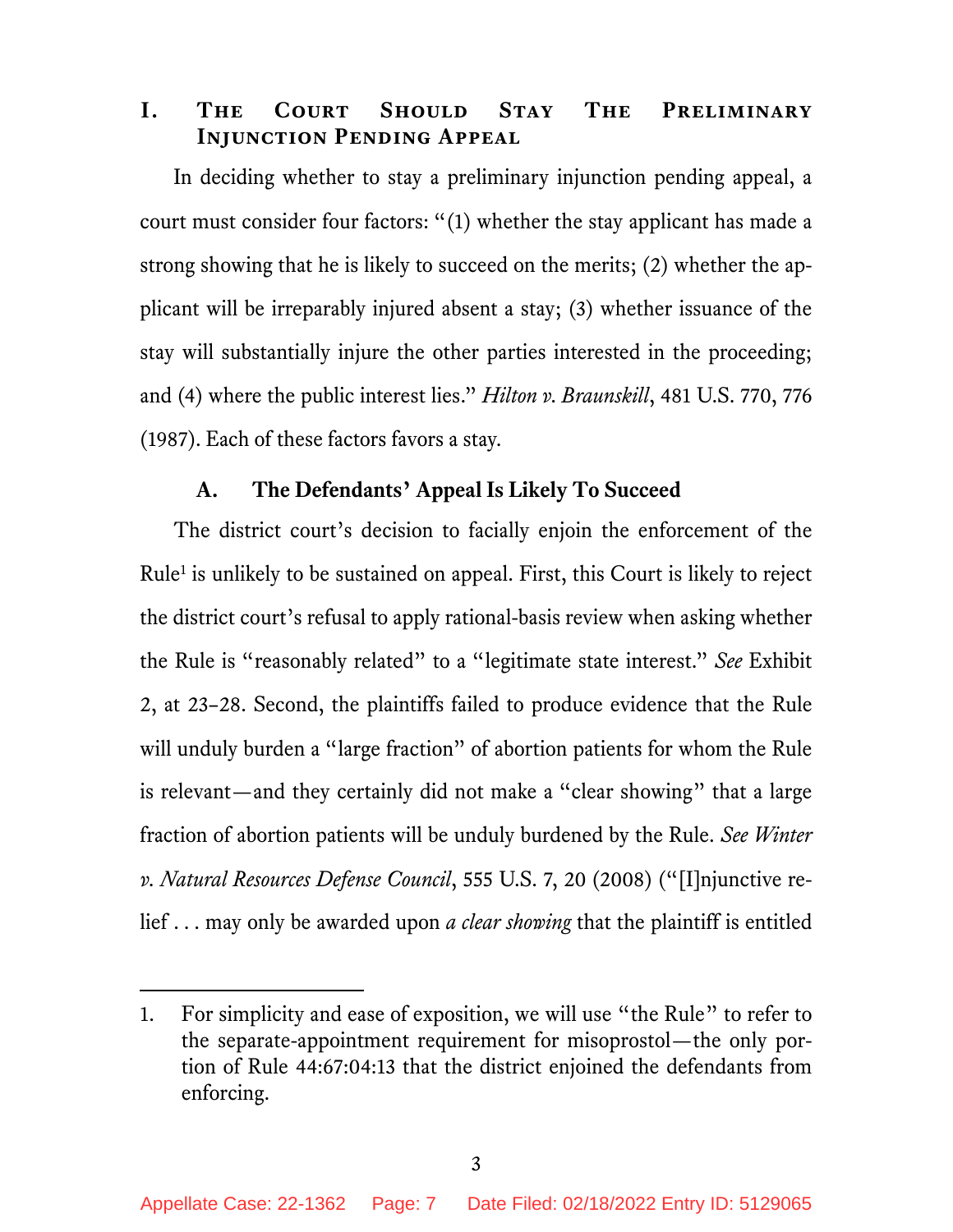to such relief." (emphasis added)). Third, the appeal of the district court's equal-protection holding is likely to succeed because the district court misapplied the undue-burden standard and the rational-basis test.

# **1. The Rule Is "Reasonably Related" To A "Legitimate Purpose"**

A court may not enjoin the enforcement of the Rule unless it: (1) imposes a "substantial obstacle" to abortion access; or (2) is not "reasonably related" to a "legitimate state interest." *June Medical Services LLC v. Russo*, 140 S. Ct. 2103, 2135 (2020) (Roberts, C.J., concurring in the judgment); *Hopkins v. Jegley*, 968 F.3d 912, 915 (8th Cir. 2020) (holding that "Chief Justice Roberts's . . . opinion" in *June Medical* "is controlling"). The district court held that the Rule is *not* "reasonably related" to a "legitimate" state interest, and it refused to equate this standard with rational-basis review. *See* Exhibit 2, at 25 ("[T]he court will not apply rational basis review and will apply the Supreme Court's analysis in *Hellerstedt* and *Gonzales* to this threshold issue."). The Court's conclusion and analysis are unlikely to survive appellate review.

The "threshold requirement" in Chief Justice Roberts's *June Medical* concurrence is rational-basis review. Asking whether a law is "*reasonably* related" to a "legitimate state interest" is no different from asking whether a law is "*rationally* related" to a "legitimate state interest." The words "rational" and "reasonable" are synonyms. *See* rational, dictionary.com (defining "rational" as "agreeable to reason; reasonable; sensible"), https://bit.ly/3uJLvGF. And the Supreme Court and the Eighth Circuit have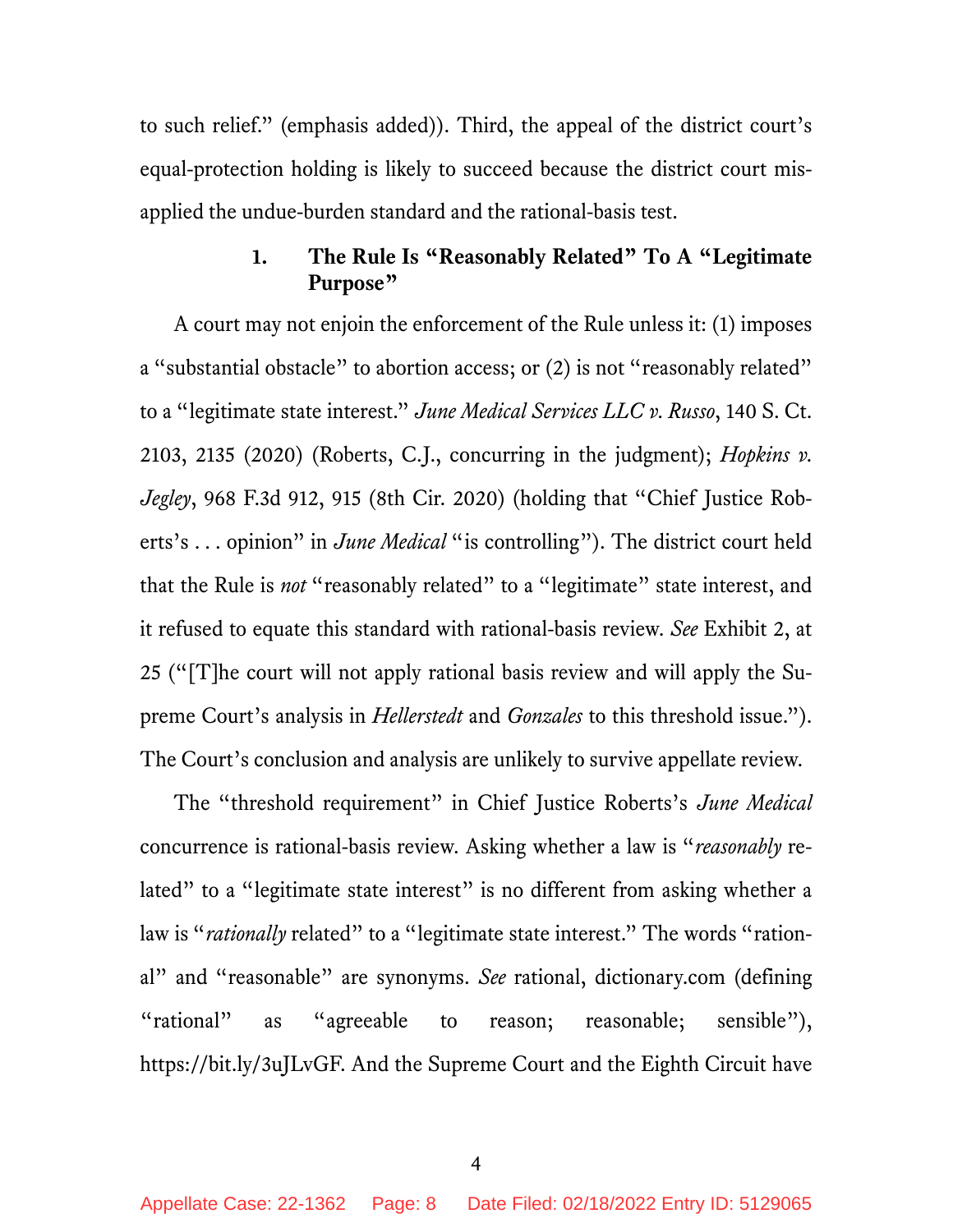repeatedly equated the so-called "reasonable relation" test with rationalbasis review. *See, e.g.*, *Friedman v. Rogers*, 440 U.S. 1, 17 (1979) (holding that a rule governing the membership of a state's optometry board was "related reasonably" to a "legitimate purpose," and equating that standard with whether a law is "rationally related to a legitimate state interest"); *Honeywell*, *Inc. v. Minnesota Life & Health Insurance Guaranty Ass'n*, 110 F.3d 547, 554–55 (8th Cir. 1997) (en banc) ("[T]he modern framework for substantive due process analysis concerning economic legislation requires only an inquiry into whether the legislation is reasonably related to a legitimate governmental purpose. . . . which articulate[s] a rational basis test."); *Parrish v. Mallinger*, 133 F.3d 612, 614–15 (8th Cir. 1998) ("Legislation authorizing the paying of an inmate's restitution debt out of his prison account 'is reasonably related to a legitimate governmental purpose' and therefore satisfies the modern, highly deferential substantive due process standard."); *Casbah, Inc. v. Thone*, 651 F.2d 551, 557 (8th Cir. 1981) ("Where no suspect classifications are involved and no fundamental rights, the question under equal protection analysis is whether the legislation is reasonably related to a legitimate state purpose. Similarly, we apply here the rational basis standard of review." (citations omitted)). In addition, the Sixth Circuit has specifically equated the "threshold requirement" in Chief Justice Roberts's *June Medical* concurrence with rational-basis review:

Under the Chief Justice's controlling opinion, a law regulating abortion is valid if it satisfies two requirements. First, it must be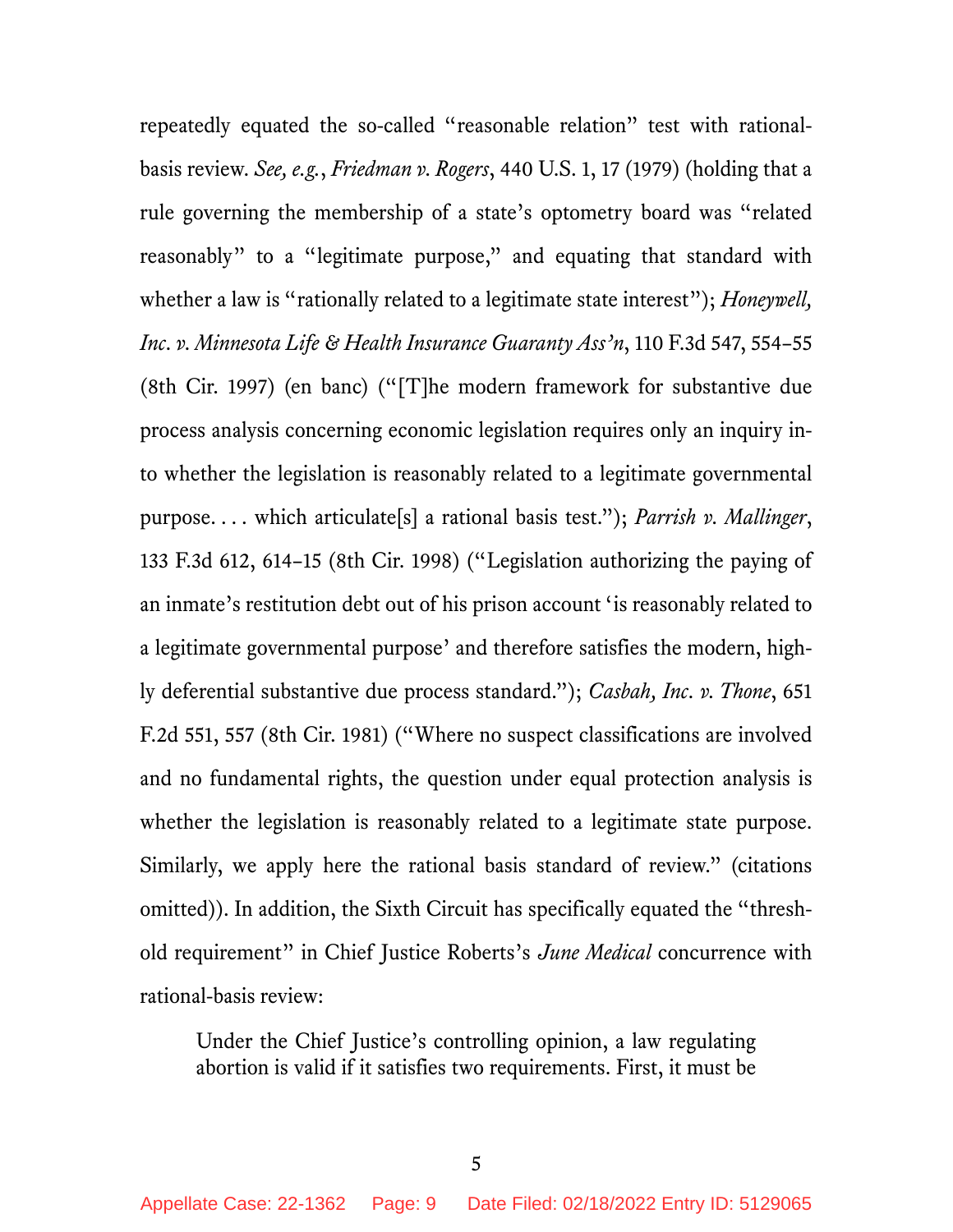"'reasonably related' to a legitimate state interest."  $\ldots$  [T]his requirement is met whenever a state has a rational basis to . . . use its regulatory power . . .

*EMW Women's Surgical Center, P.S.C. v. Friedlander*, 978 F.3d 418, 433 (6th Cir. 2020) (citations and some internal quotation marks omitted).

The district court claimed that it need not apply rational-basis review because of language in *Casey*, *Hellerstet*, and *Gonzales*. *See* Exhibit 2, at 23–25. But none of those cases were purporting to interpret or apply the "threshold requirement" from Chief Justice Roberts's *June Medical* concurrence. The relevant passage from *Casey* reads as follows:

[A] statute which, while furthering . . . [a] valid state interest, has the effect of placing a substantial obstacle in the path of a woman's choice cannot be considered a permissible means of serving its legitimate ends.

*Id.* at 23–24 (quoting *Planned Parenthood of Southeastern Pa. v. Casey*, 505 U.S. 833, 877 (1992)). This passage is explaining the "substantial obstacle" prong of the undue-burden test—which is a separate inquiry from whether a law is "reasonably related" to a "legitimate state interest." *See June Medical*, 140 S. Ct. at 2135 (Roberts, C.J., concurring in the judgment) ("Laws that do not pose a substantial obstacle to abortion access are permissible, so long as they are 'reasonably related' to a legitimate state interest."). It is of course true that laws that impose a "substantial obstacle" to abortion access are impermissible under *Casey*, but that has nothing to do with whether the threshold requirement of a "reasonable relation" to a "legitimate state interest" has been met.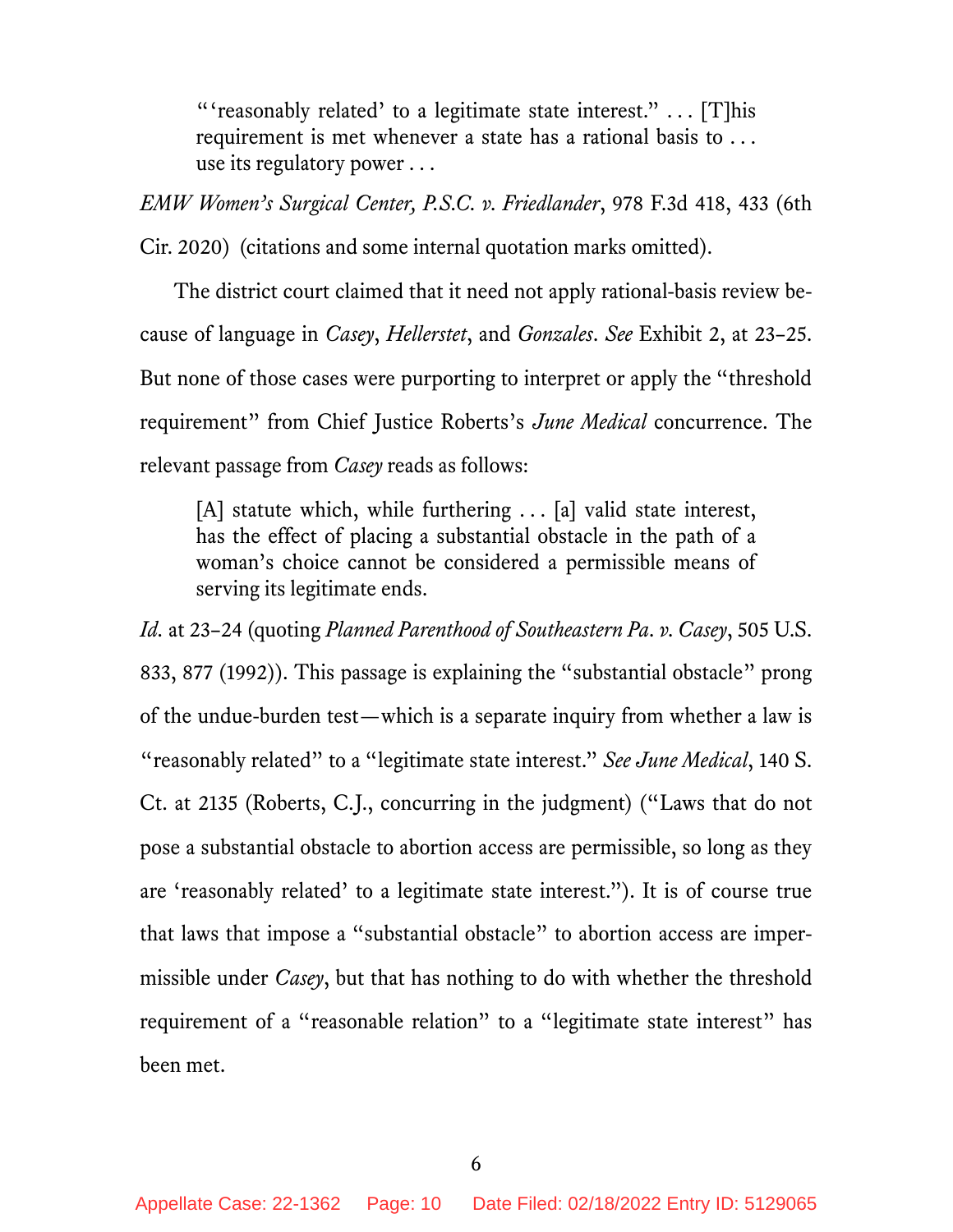The district court also relied on this passage from *Hellerstedt*:

The Court of Appeals wrote that a state law is "constitutional if: (1) it does not have the purpose or effect of placing a substantial obstacle in the path of a woman seeking an abortion of a nonviable fetus; and (2) it is reasonably related to (or designed to further) a legitimate state interest." The Court of Appeals went on to hold that "the district court erred by substituting its own judgment for that of the legislature" when it conducted its "undue burden inquiry," in part because "medical uncertainty underlying a statute is for resolution by legislatures, not the courts."

The Court of Appeals' articulation of the relevant standard is incorrect. The first part of the Court of Appeals' test may be read to imply that a district court should not consider the existence or nonexistence of medical benefits when considering whether a regulation of abortion constitutes an undue burden. The rule announced in *Casey,* however, requires that courts consider the burdens a law imposes on abortion access together with the benefits those laws confer. And the second part of the test is wrong to equate the judicial review applicable to the regulation of a constitutionally protected personal liberty with the less strict review applicable where, for example, economic legislation is at issue. The Court of Appeals' approach simply does not match the standard that this Court laid out in *Casey,* which asks courts to consider whether any burden imposed on abortion access is "undue."

*Whole Woman's Health v. Hellerstedt*, 136 S. Ct. 2292, 2309–10 (2016) (citations omitted); *see also* Exhibit 2, at 24 (quoting part of this passage). But this portion of *Hellerstedt* was repudiated by Chief Justice Roberts's concurrence in *June Medical*, which backed the Fifth Circuit's interpretation of the "undue burden" test and rejected the characterization adopted by the *Hellerstedt* majority. *See June Medical*, 140 S. Ct. at 2135–39 (Roberts, C.J., concurring in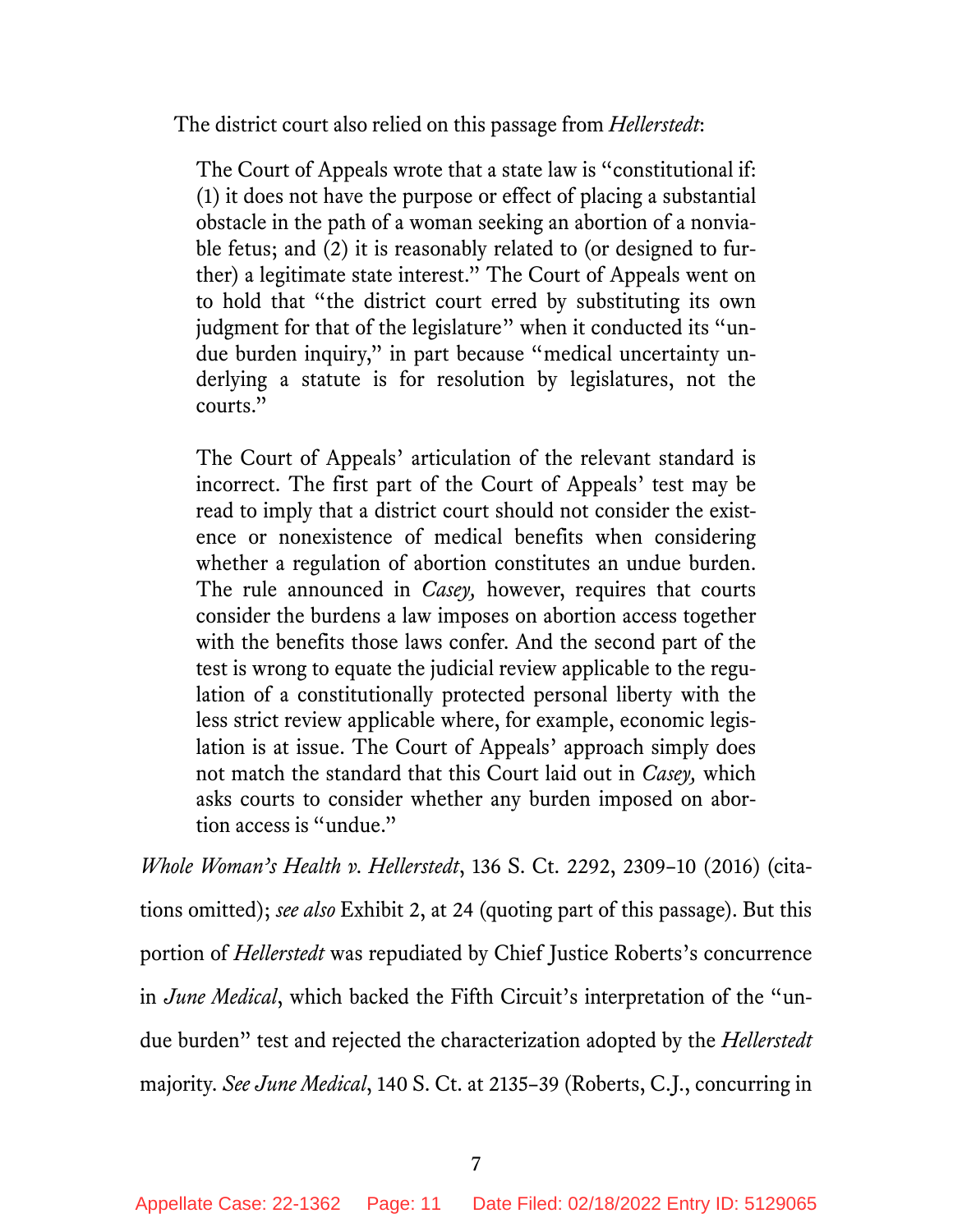the judgment); *see also id.* at 2135 ("Laws that do not pose a substantial obstacle to abortion access are permissible, so long as they are 'reasonably related' to a legitimate state interest."); *Hopkins*, 968 F.3d at 915 ("Chief Justice Roberts's . . . opinion" in *June Medical* "is controlling").

Finally, the district court relied on *Hellerstedt*'s description of *Gonzales v. Carhart*, 550 U.S. 124 (2007), which held that courts have an independent obligation review legislative findings that appear in statutes:

[I]n *Gonzales* the Court, while pointing out that we must review legislative "factfinding under a deferential standard," added that we must not "place dispositive weight" on those "findings." *Gonzalez* went on to point out that the "Court retains an independent constitutional duty to review factual findings where constitutional rights are at stake."

*Hellerstedt*, 136 S. Ct. at 2310. But no one in this case is asking a court to accept the truth of any "findings" that appear in the Rule or any other enactment. Instead, the parties are disputing whether the "threshold" reasonablerelation test in the *June Medical* concurrence requires anything other than rational-basis review. *Gonzales* has nothing to say on that question.

The district court's opinion is also problematic because it never explains *what*, exactly, the "threshold" reasonable-relation test requires. The district court made clear that it was refusing to apply rational-basis review. *See* Exhibit 2, at 25 ("[T]he Court will not apply rational-basis review"). But it never described the standard of review that it *was* applying. The district-court opinion does not say whether it is applying intermediate scrutiny, strict scrutiny,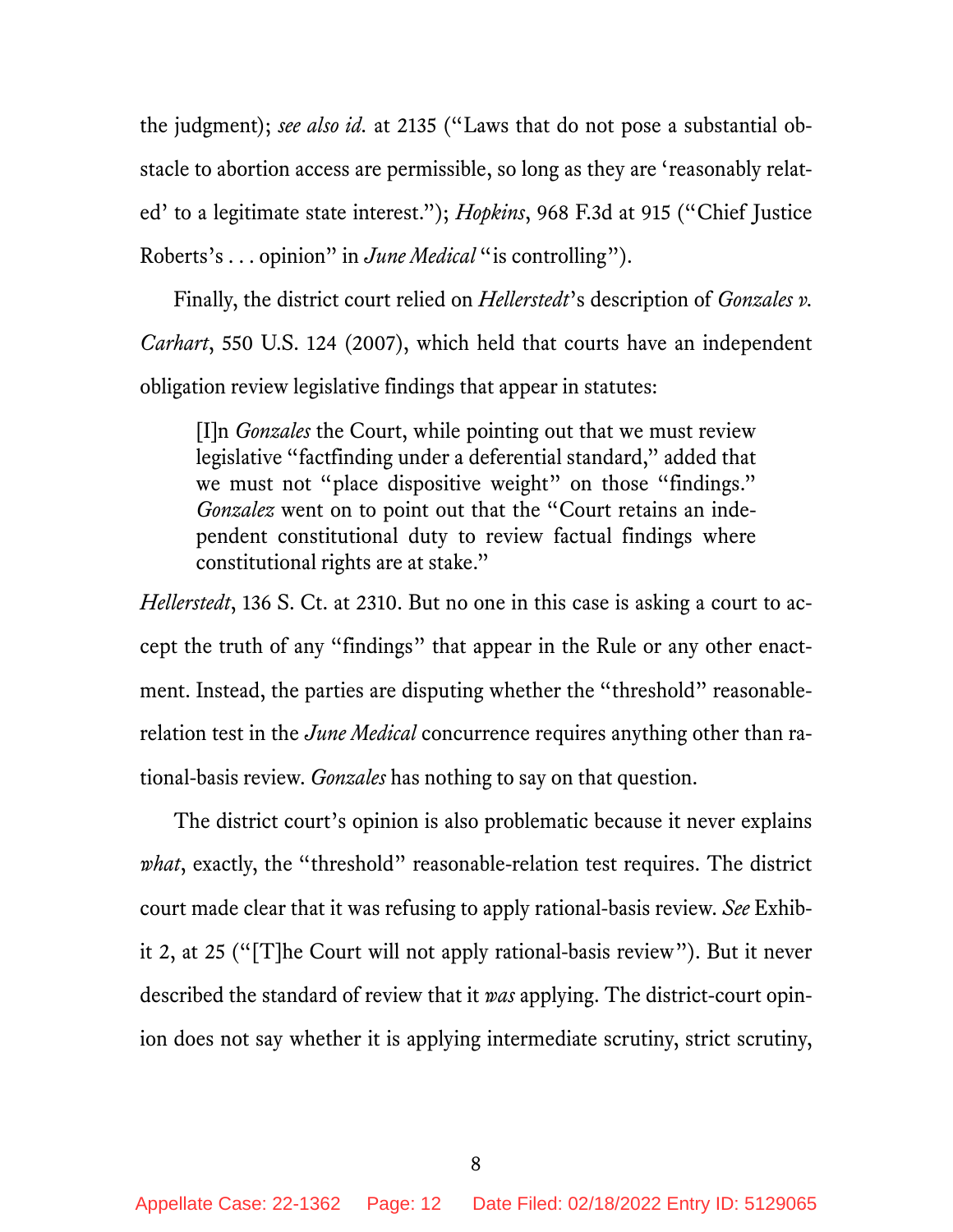*Hellerstedt*'s benefits vs. burdens analysis, or something else.<sup>2</sup> And it does not explain how a "reasonable relation" test can trigger anything more than conventional rational-basis review.

As best we can tell, the district-court opinion appears to be applying some type of "heightened" rationality review that: (1) considers only the purposes declared by the state's officials ex ante; and (2) allows courts to determine whether Rule actually achieves those publicly announced purposes. *See* Exhibit 2, at 25–28. The district court acknowledged, for example, that the state has "legitimate" interests in requiring physicians to dispense abortion drugs in person because an in-person dispensing requirement can help detect contraindications and prevent telemedicine abortions. *See id.* at 27. But the district court found that a requirement to dispense misoprostol in a separate follow-up visit was not "reasonably related" to those interests, because (according to the district court) the extra appointment and time delay will "increase the risks to patients' health." *Id.* at 28. The district court did not, however, consider the declaration of the defendants' expert, which observes that requiring patients to return to the clinic before receiving misoprostol will improve patient safety by: (1) allowing the physician to determine

<sup>2.</sup> The opinion does say that it will "apply the Supreme Court's analysis in *Hellerstedt* and *Gonzales* to this threshold [reasonable relation] issue," Exhibit 2, at 25, but it does not purport to weigh the Rule's benefits and burdens in this portion of its opinion, and there are no "findings" that a court could review under *Gonzales*.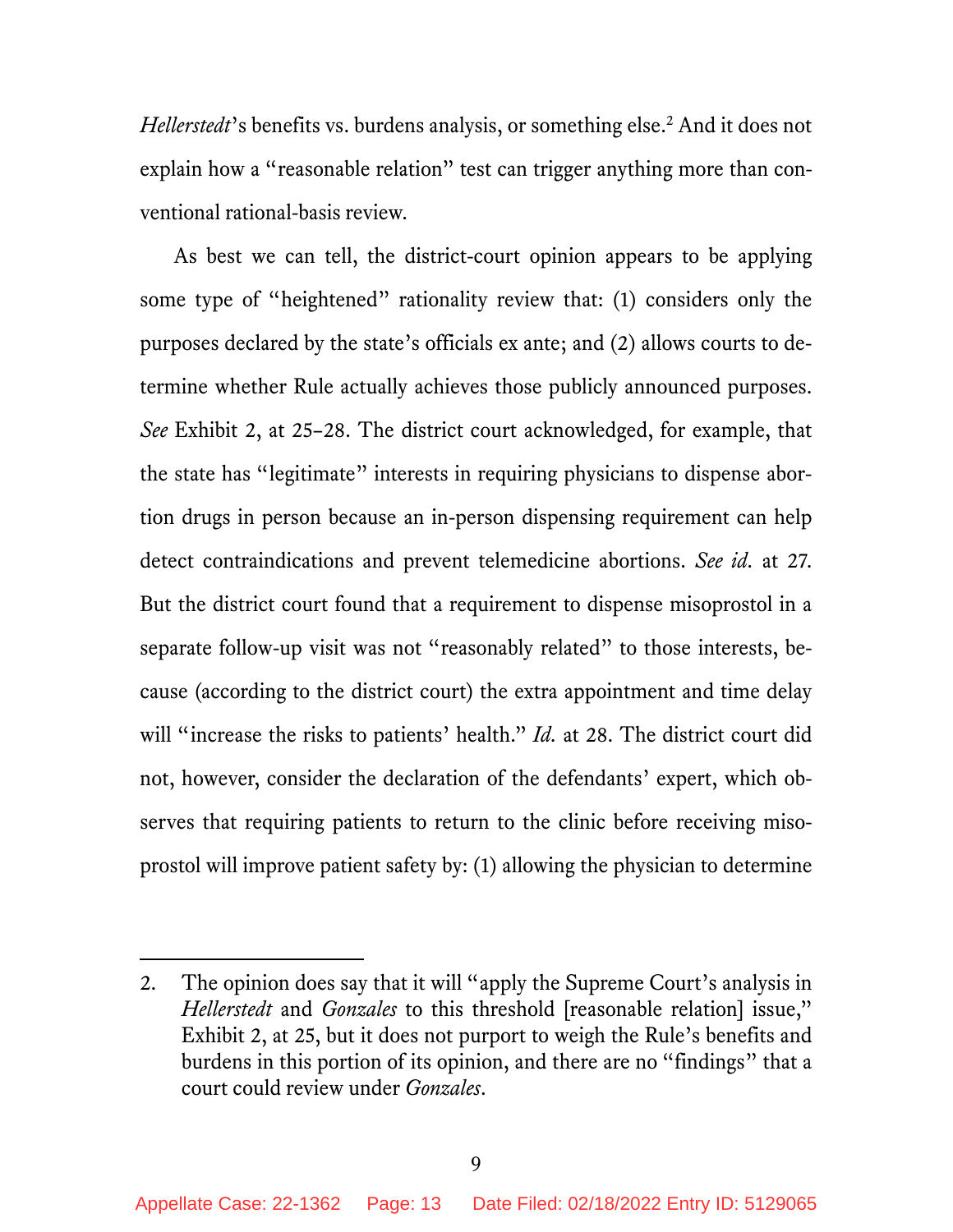whether the patient has already aborted before receiving the second drug,<sup>3</sup> which removes the risk of complications from the unnecessary ingestion of misoprostol; (2) allowing a physician to determine whether the patient is experiencing complications from the first drug (mifeprex) that might require a surgical completion of the abortion; and (3) allowing a physician to assess the patient's needs for pain control before the misoprostol is administered. *See* Harrison Decl., ECF No. 19-2, at ¶¶ 31–34.

The standard of review that the district court applied is unknown to the law, and it bears no resemblance to the conventional rational-basis scrutiny that should have been used in assessing whether the Rule is "reasonably related" to a "legitimate state interest." *June Medical*, 140 S. Ct. at 2135 (Roberts, C.J., concurring in the judgment). On rational-basis review, a court is not to determine whether the Rule will actually improve or undermine patients' health. The district court's role is only to ask whether it is *possible to imagine* that the Rule might do something to advance the state's interests in patient safety. *See FCC v. Beach Communications, Inc.*, 508 U.S. 307, 315 (1993) (under rational-basis review, a legislative decision "is not subject to courtroom fact-finding and may be based on rational speculation unsupported by evidence or empirical data."). The Rule easily passes this threshold test, for the reasons provided by the defendants' expert. <sup>4</sup> *See Trump v. Ha-*

<sup>3.</sup> Approximately 1 out of 20 (5%) of patients who take mifeprex (the first drug) will abort within 24–48 hours before taking misoprostol. *See* Harrison Decl., ECF No. 19-2, at ¶ 31.

<sup>4.</sup> *See* Harrison Decl., ECF No. 19-2, at ¶ 31–34.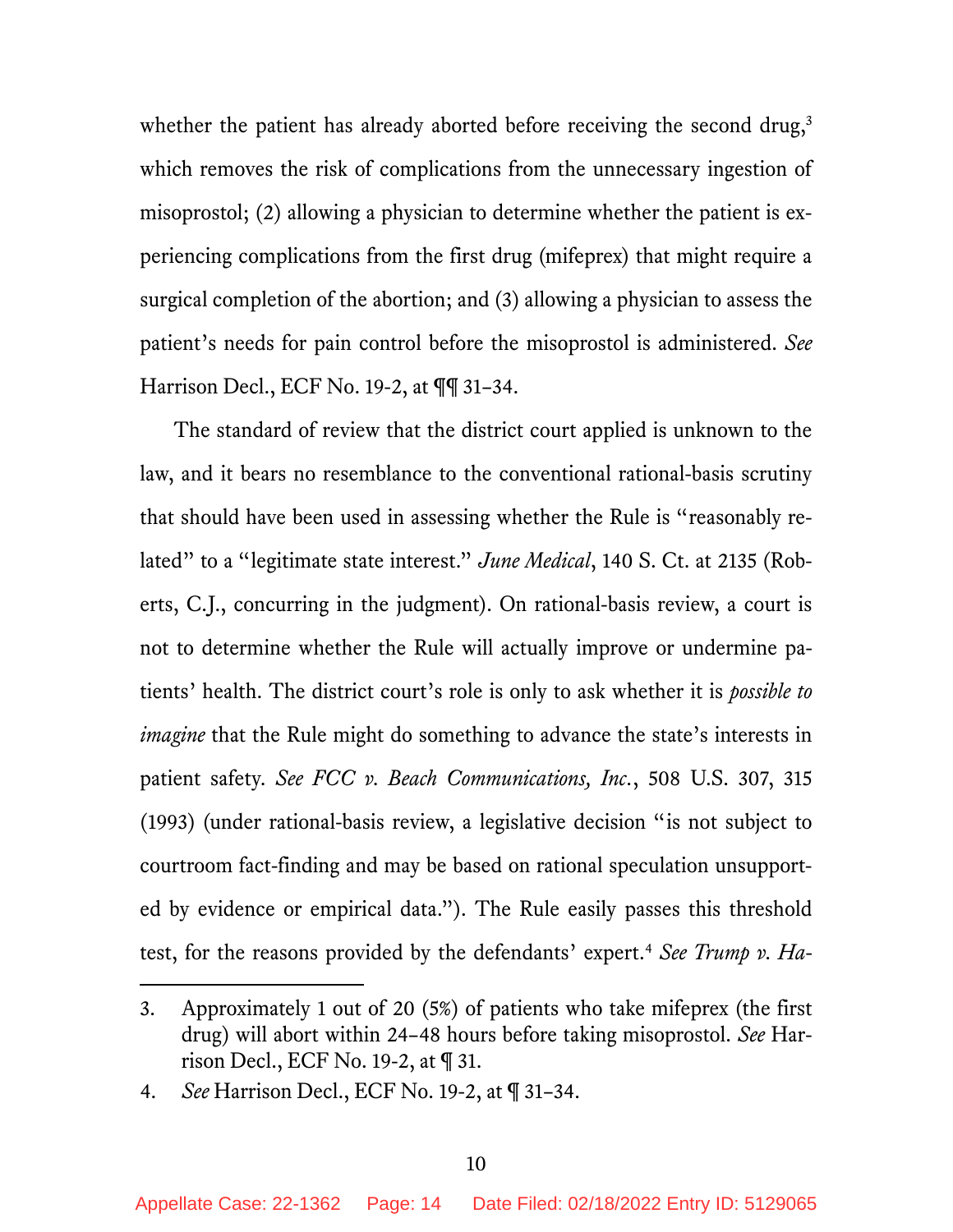*waii*, 138 S. Ct. 2392, 2420 (2018) ("[T]he Court hardly ever strikes down a policy as illegitimate under rational basis scrutiny.").

# **2. The Plaintiffs Failed To Show That The Rule Will Unduly Burden A "Large Fraction" Of Abortion Patients**

The district court enjoined the defendants from enforcing the disputed portion of the Rule in any situation. *See* Exhibit 2, at 40. But a "facial" remedy of that sort cannot be sustained unless the plaintiffs show that the Rule will impose an undue burden on a "large fraction" of patients for whom the Rule is relevant. *See Planned Parenthood of Arkansas & Eastern Oklahoma v. Jegley*, 864 F.3d 953, 958–59 (8th Cir. 2017); *In re Rutledge*, 956 F.3d 1018, 1032 (8th Cir. 2020); *Gonzales v. Carhart*, 550 U.S. 124, 167–68 (2007). The district court acknowledged the "large fraction" requirement, yet it held that the plaintiffs had shown that a "large fraction" of abortion patients would be unduly burdened by the Rule. *See* Exhibit 2, at 31–34. None of the district court's arguments are likely to survive appeal.

First, the district court concluded that the Rule would eliminate access to drug-induced abortions in South Dakota, and found that this would "unduly burden" 100% of South Dakota abortion patients seeking drug-induced abortions. *See* Exhibit 2, at 31 ("[T]he court finds that the effect of eliminating medication abortion for all patients who seek a medication abortion at Planned Parenthood is a substantial obstacle for 100% of relevant cases, which constitutes a large fraction."). But the district court used the wrong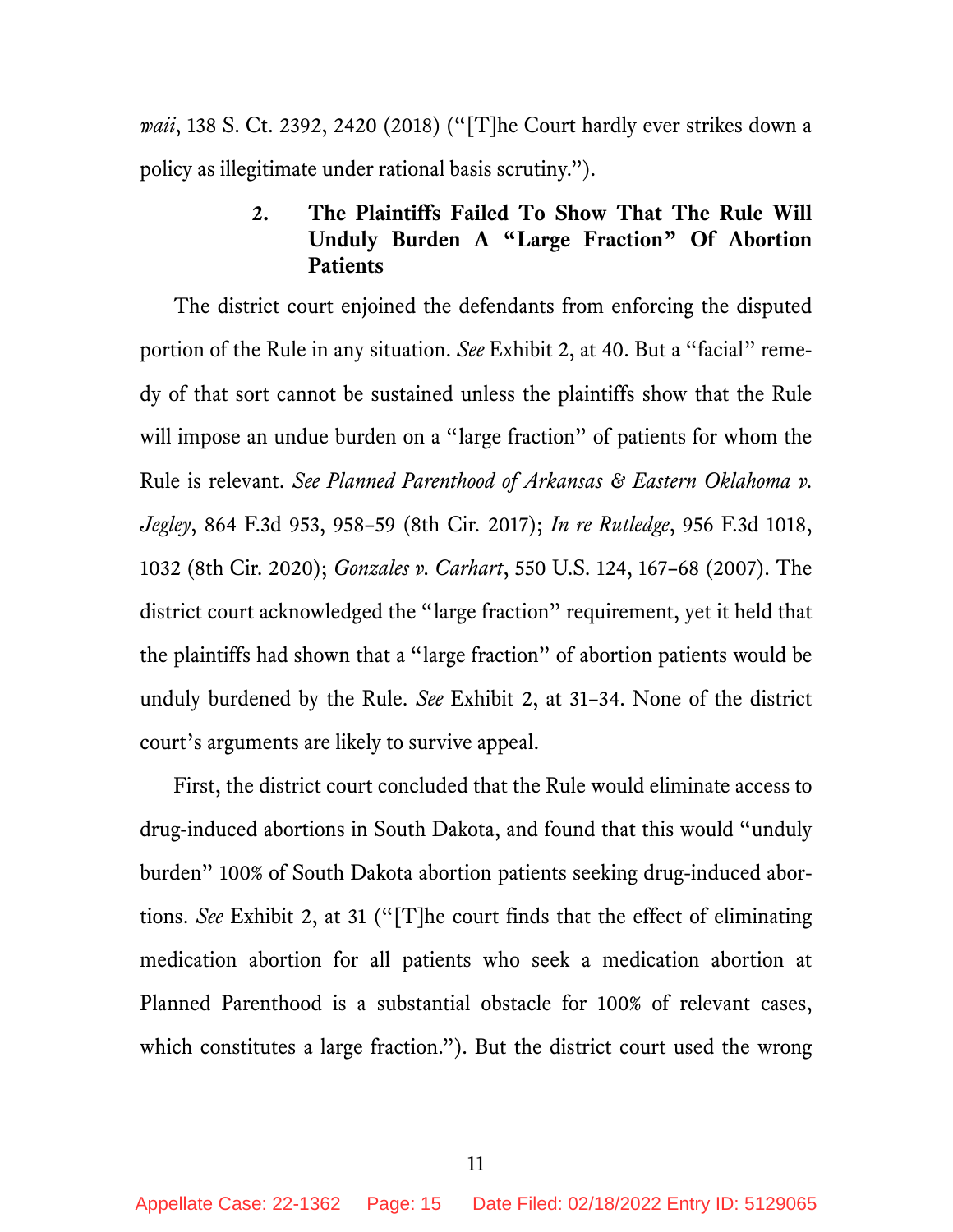denominator, because the court acknowledged that the elimination of druginduced abortions will affect *all* abortion patients in South Dakota including patients seeking surgical abortions—by reducing available appointments and increasing wait times for the remaining surgical-abortion slots. *See* Exhibit 2, at 34. The district court cannot claim that the Rule is not "relevant" to patients seeking surgical abortions and simultaneously hold that the Rule affects and unduly burdens those patients.

The district court also used the wrong numerator, because an abortion patient is not "unduly burdened" by the Rule if she remains willing and able to obtain a surgical abortion. The "undue burden" test asks whether a pregnant woman will encounter a substantial obstacle in obtaining an abortion not whether she will encounter a substantial obstacle in obtaining her preferred method of abortion. *See Planned Parenthood of Southeastern Pa. v. Casey*, 505 U.S. 833, 874 (1992) (an undue burden exists if the state imposes "a substantial obstacle to a woman's choice *to terminate her pregnancy*" (emphasis added)); *Gonzales v. Carhart*, 550 U.S. 124 (2007) (federal statute criminalizing partial-birth abortion does not impose an "undue burden"); *Whole Woman's Health v. Paxton*, 10 F.4th 430, 453 (5th Cir. 2021) (statute outlawing dismemberment abortions did not impose undue burden "[b]ecause there are safe, medically recognized alternatives to live-dismemberment-by-forceps D&E"). The district court noted that *some* abortion patients may encounter "substantial obstacles" if forced to choose between surgical abortion and continuing their pregnancy, such as patients who are contraindicated for sur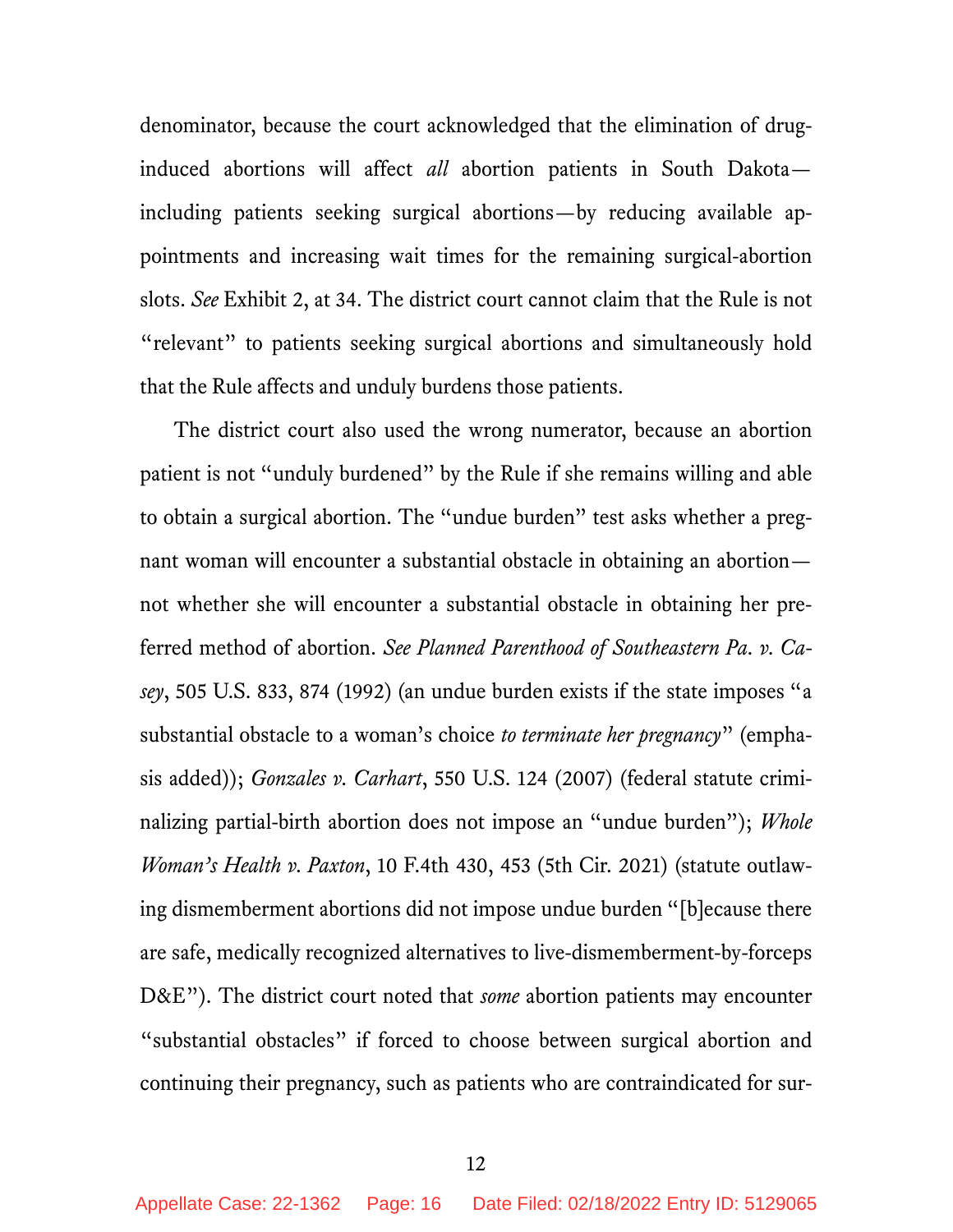gical abortion. *See* Exhibit 2, at 31. But the district court made no attempt to estimate or calculate this fraction of abortion patients, and the plaintiffs failed to produce evidence that would allow any court to make these estimations or calculations. *See Jegley*, 864 F.3d at 958–59 (district court must "determine" and "estimate" the number of women who would encounter substantial obstacles when conducting a "large fraction" analysis). Instead, the district court assumed that a pregnant woman has a constitutional right to choose the *method* by which she aborts her unborn child, a stance that is incompatible with *Gonzales* and the FDA's decade-long refusal to approve the use of abortion drugs in the United States. *See Benten v. Kessler*, 505 U.S. 1084, 1084 (1992).

Second, the district court concluded that *some* patients will miss or delay their follow-up appointment for misoprostol after ingesting mifeprex, putting them at risk of hemorrhage or other complications that can arise from failing to take misoprostol at the proper time. *See* Exhibit 2, at 32. But the district court made no attempt to estimate or calculate the number of patients that will miss or delay their follow-up misoprostol appointment, and it did not determine whether those patients constitute a "large fraction" of abortion patients for whom the Rule is relevant. Instead, the district court declared that *every* patient seeking a drug-abortion is at "risk" of missing or delaying their misoprostol appointment, and that this risk imposes a "substantial obstacle" on "*all* patients seeking a medication abortion." *Id.* (emphasis added).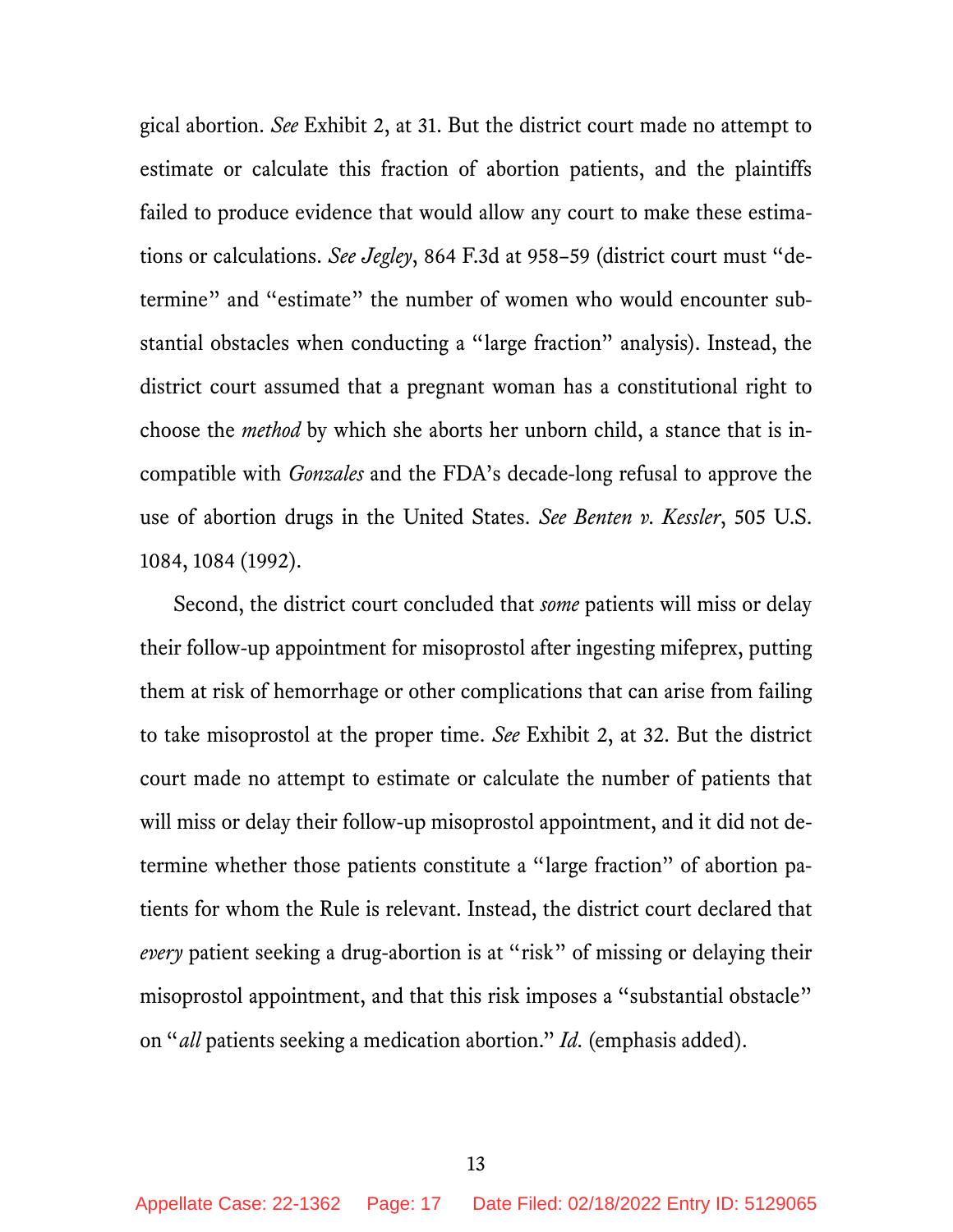The district court's analysis is untenable. A court cannot facially enjoin the enforcement of an abortion regulation based on a harm that will befall only a small fraction of abortion patients—and it cannot circumvent the "large fraction" requirement by claiming that every patient is at "risk" of encountering a harm that will actually affect only a small number of individuals. If this maneuver were allowed, then the partial-birth abortion ban in *Gonzales* would be facially unconstitutional, because every pregnant woman faces a "risk" that a partial-birth abortion might be necessary to preserve her health. *See Gonzales*, 550 U.S. at 166–67 (acknowledging "uncertainty" over whether partial-birth abortion might be "necessary to preserve a woman's health"). Indeed, every abortion regulation would be facially unconstitutional on the district court's view, because there is always a "risk" that an abortion regulation might cause an unexpected or unintended harm. 24-hour waiting periods, for example, impose a "risk" that the patient will be unable or unwilling to return to the clinic after providing informed consent, but a court cannot facially enjoin the enforcement of a waiting period by claiming that every abortion patient is at "risk" of encountering this obstacle. *See Casey*, 505 U.S. at 881–87 (rejecting facial challenge to Pennsylvania's 24-hour waiting period).

Third, the district court held that the Rule would increase travel costs for patients seeking drug-induced abortions. *See* Exhibit 2, at 32–33. But the district court made no attempt to determine the number or fraction of patients who would encounter "substantial obstacles" from having to make an extra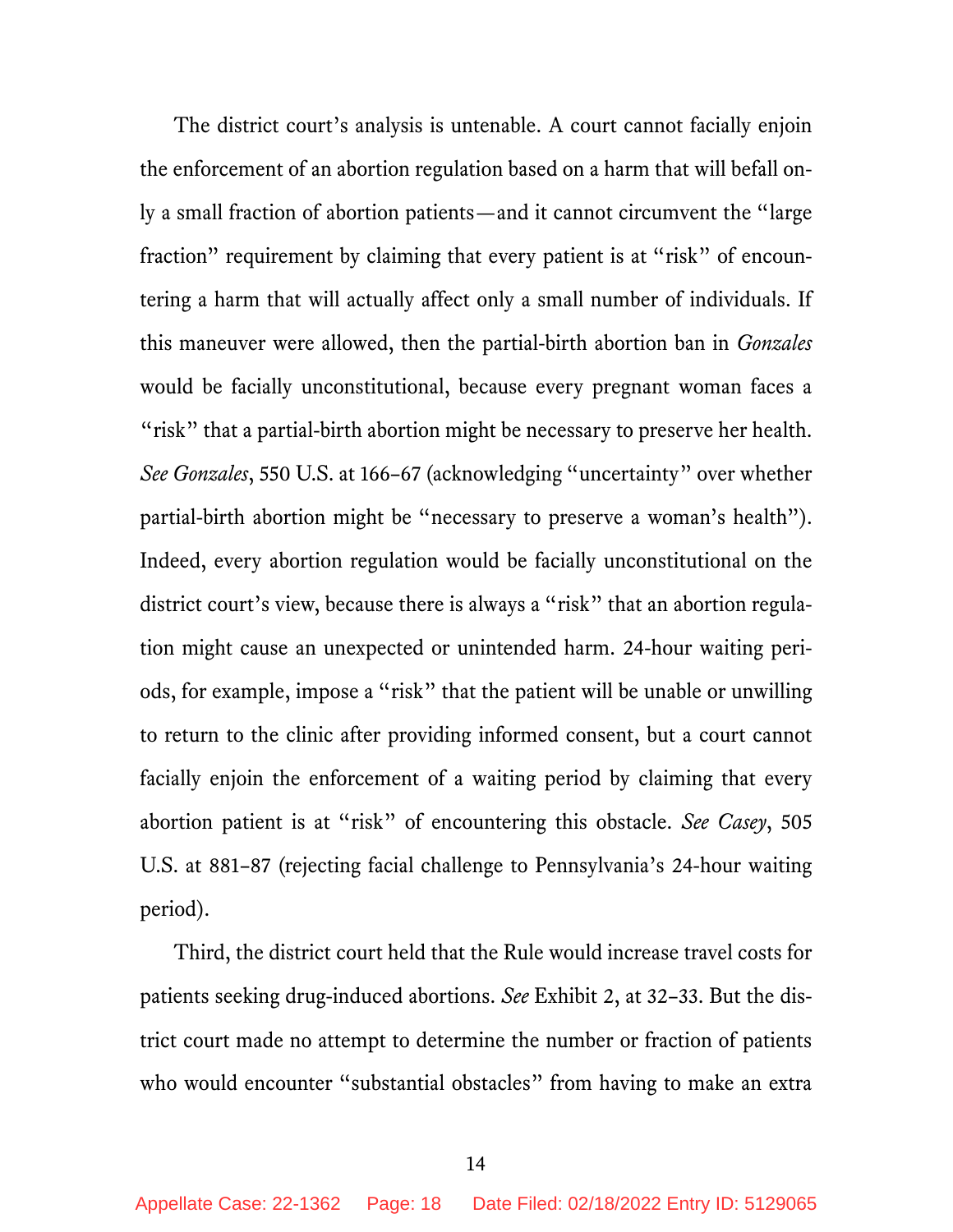trip to the abortion clinic. Many patients can easily make the extra trip—and those patients will not be "unduly burdened" by the Rule. Other patients will switch to surgical abortion to avoid the extra travel, and those patients will not be encumbered by a "substantial obstacle." The district court must estimate the fraction of patients that will encounter substantial obstacles from requiring a separate misoprostol appointment, as well as the fraction of patients that will not encounter such obstacles. *See Jegley*, 864 F.3d at 958–59. But the plaintiffs failed to produce data or evidence that would allow these estimates to be made.

Observing that 24% of South Dakota abortion patients travel 150 miles round trip for each appointment proves nothing,<sup>5</sup> because many of these patients are seeking surgical abortions and will not need to make an additional trip. In addition, many patients seeking drug-induced abortions can make an extra trip without encountering a substantial obstacle, or will opt for surgical abortions if the added travel is costly or inconvenient. The district court also noted that 39% of South Dakota abortion patients are at or below 110% of the federal poverty level, but this observation is meaningless because abortion funds can defray the costs for indigent patients, $6$  and the plaintiffs failed to provide data or evidence on the number of indigent patients who are incapable of obtaining aid from abortion funds or who will forgo abortion on account of the added travel costs. The district court's observation that "just

<sup>5.</sup> *See* Exhibit 2, at 32–33.

<sup>6.</sup> *See* https://abortionfunds.org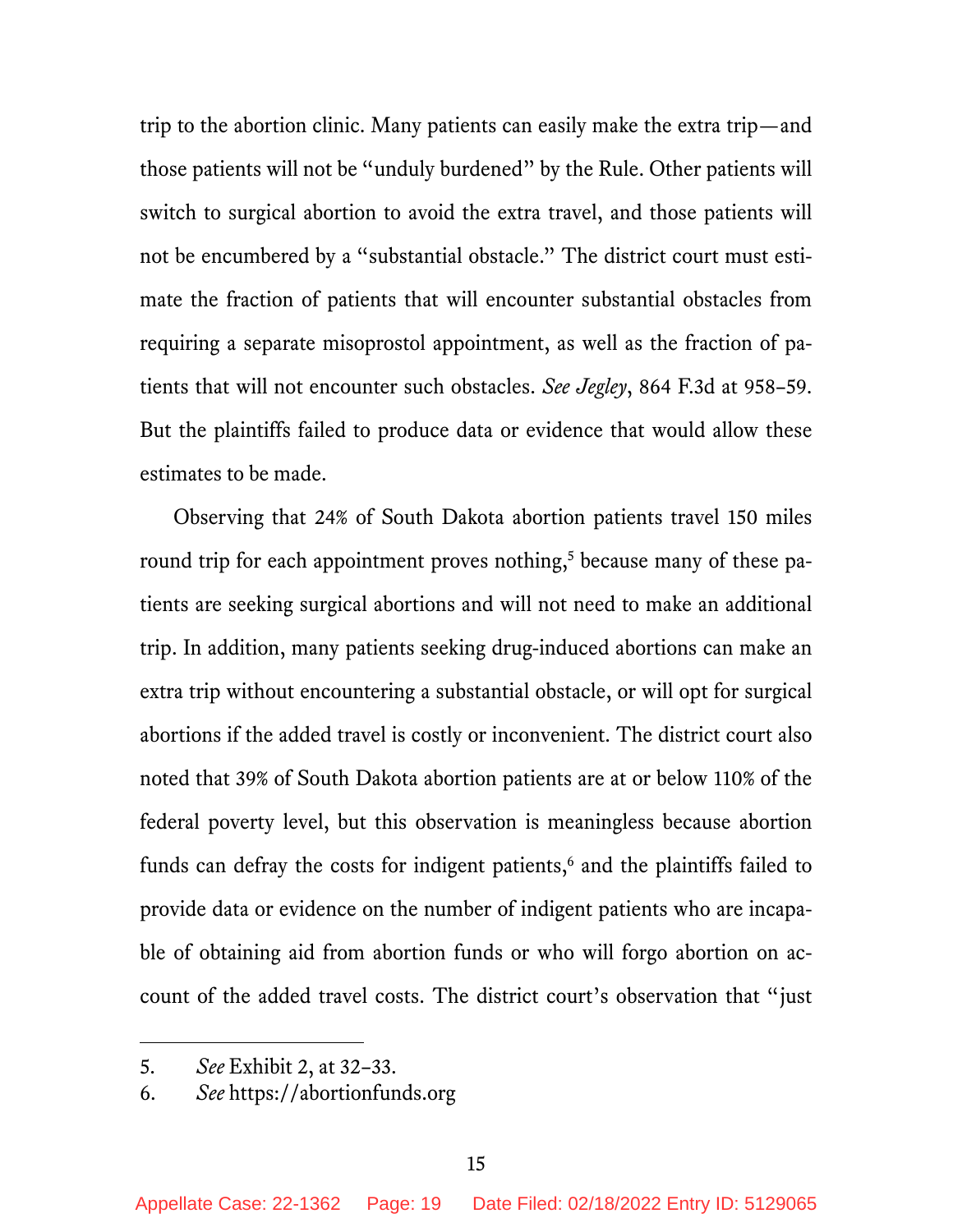over half" of abortion patients lack a college degree, and its claim that these patients therefore "have a low degree of flexibility to leave work,"7 is nothing but rank speculation. And its claim that the 22% of patients who had druginduced abortions at 10 weeks will encounter a "risk" that the separateappointment requirement will "push them past 11 weeks LMP when medication abortion is safest"8 fails to account for the fact that those patients can obtain surgical abortions or seek drug-induced abortions earlier in their pregnancy.

Finally, the district court held that the Rule will unduly burden patients seeking *any* type of abortion in South Dakota by reducing available appointments. *See* Exhibit 2, at 34. But the district court made no attempt to estimate or determine the number or fraction of patients that would encounter substantial obstacles on account of this reduced availability. Instead, the district court declared that all patients will encounter an "added risk" of delayed services, and that this *risk* imposes a "substantial obstacle for a large fraction of abortion services." *Id.* But the plaintiffs must show that the reduced appointments *will* impose substantial obstacles on a large fraction abortion patients, not that they *might* impose such an obstacle. And the district court cannot remedy the plaintiffs' evidentiary shortcomings by allowing the mere "risk" of a delayed appointment to qualify as an undue bur-

<sup>7.</sup> Exhibit 2, at 33.

<sup>8.</sup> Exhibit 2, at 33.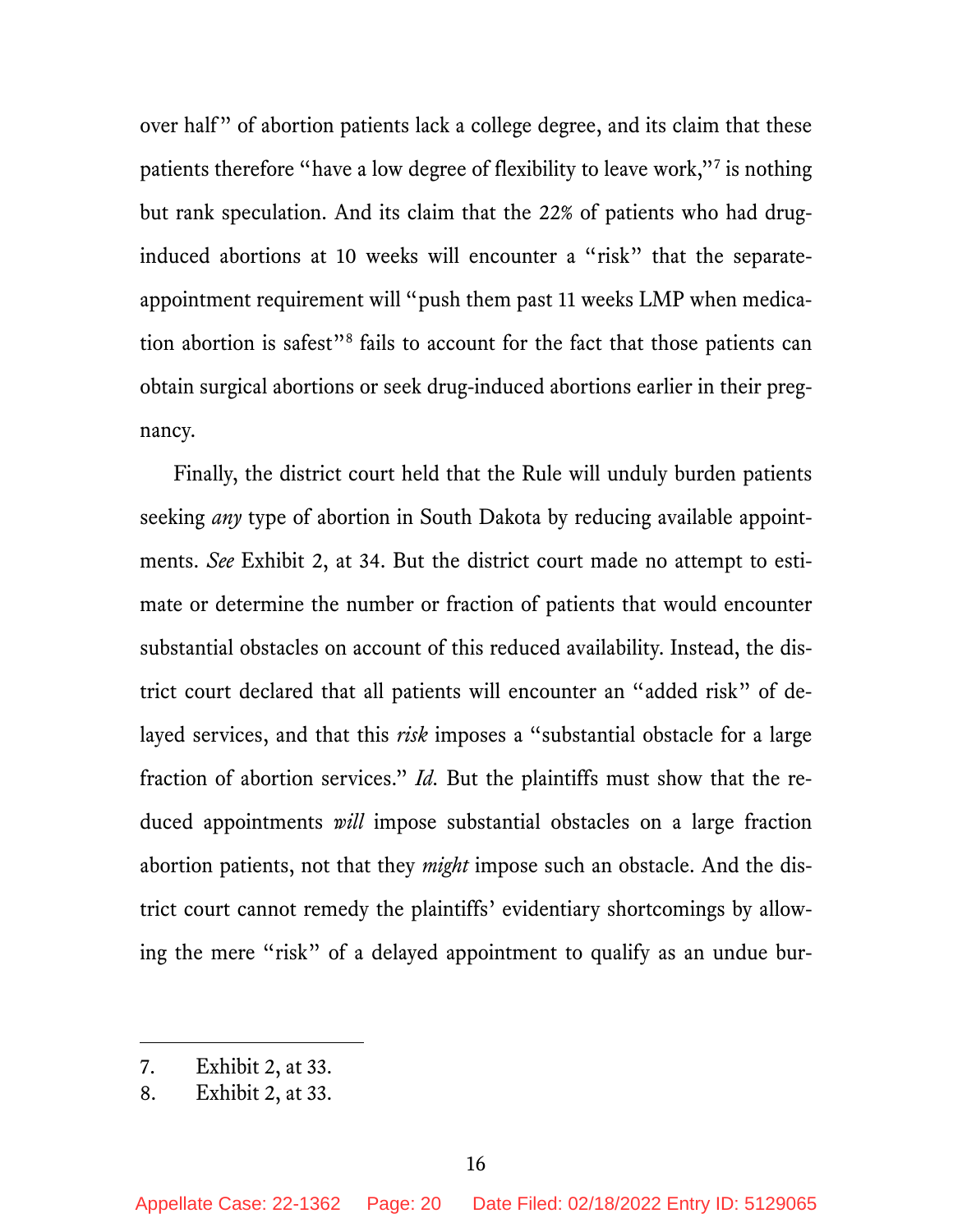den—and then claiming that this "risk" imposes a substantial obstacle on every abortion patient in the state.

# **3. The District Court's Equal-Protection Holding Is Untenable**

The district court purported to apply the "undue burden" test to the plaintiffs' equal-protection claim. *See* Exhibit 2, at 38 ("The standard of review for regulations that 'touch upon the right to an abortion' is the undue burden standard."). But then the district court did exactly what Chief Justice Roberts's concurrence in *June Medical* said *not* to do: It considered the medical necessity of the Rule along with its burdens and obstacles. *See id.* at 38 ("[T]he third trip and mandatory delay are *medically unnecessary*, they increase health risks for medication abortions patients, and they impose substantial obstacles for medication abortion patients and all abortion patients." (emphasis added)); *id.* ("[T]he Rule is an unnecessary regulation."); *id.* ("Applying the undue burden standard, the court finds that the third appointment and mandatory delay required by the Rule are *unnecessary regulations* and constitute an undue burden on a patient's right to choose an abortion." (emphasis added)). Medical necessity is irrelevant when applying the undue-burden standard—so long as the Rule passes the threshold requirement of having a "reasonable relation" to a "legitimate state interest." *See June Medical*, 140 S. Ct. at 2138 (Roberts, C.J., concurring in the judgment) ("So long as that [threshold] showing is made, the *only* question for a court is whether a law has the 'effect of placing a substantial obstacle in the path of a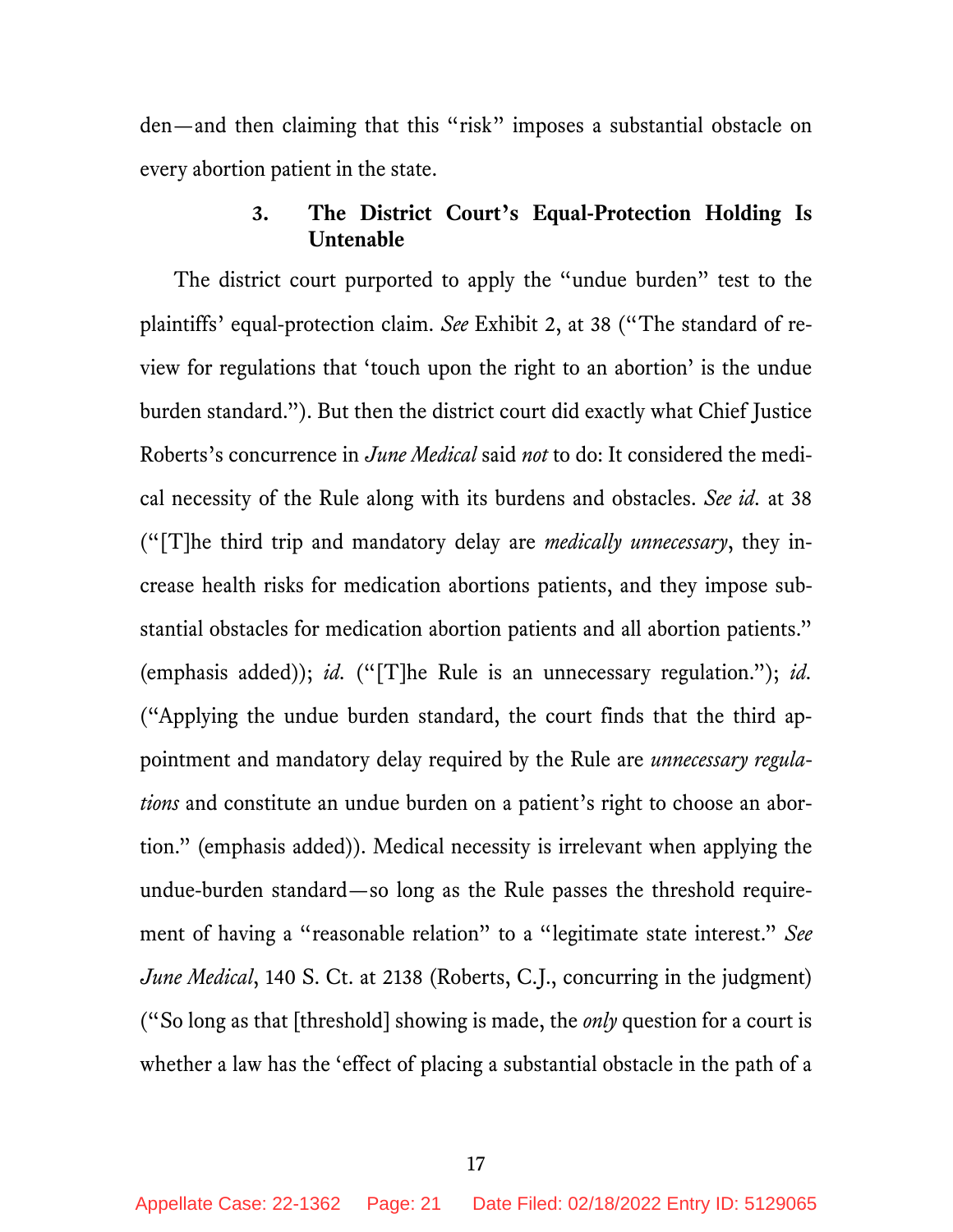woman seeking an abortion of a nonviable fetus.'" (emphasis added) (citation omitted)). Federal courts are not to serve as country's "*ex officio* medical board with powers to approve or disapprove medical and operative practices and standards throughout the United States." *Gonzales*, 550 U.S. at 164 (citations and internal quotation marks omitted).

The district court also held that the Rule fails rational-basis review because "the record clearly shows that misoprostol is safer when taken in the context of medication abortion than when taken for other medical purposes." Exhibit 2, at 39. But a regulation does not fail rational-basis review because it is underinclusive, and South Dakota may choose to impose safety regulations only on abortion-related uses of misoprostol—even if non-abortion uses of misoprostol present similar or greater dangers. *See Dandridge v. Williams*, 397 U.S. 471, 486–87 (1970) ("[T]he Equal Protection Clause does not require that a State must choose between attacking every aspect of a problem or not attacking the problem at all."); *id.* ("The problems of government are practical ones and may justify, if they do not require, rough accommodations illogical, it may be, and unscientific." (citation and internal quotation marks omitted)); *Vance v. Bradley*, 440 U.S. 93, 108 (1979) ("Even if the classification involved here is to some extent both underinclusive and overinclusive, and hence the line drawn by Congress is imperfect, it is nevertheless the rule that in a case like this perfection is by no means required") (citation and internal quotation marks omitted). More importantly, the Rule's distinction between abortion and non-abortion uses of misoprostol "is not subject to court-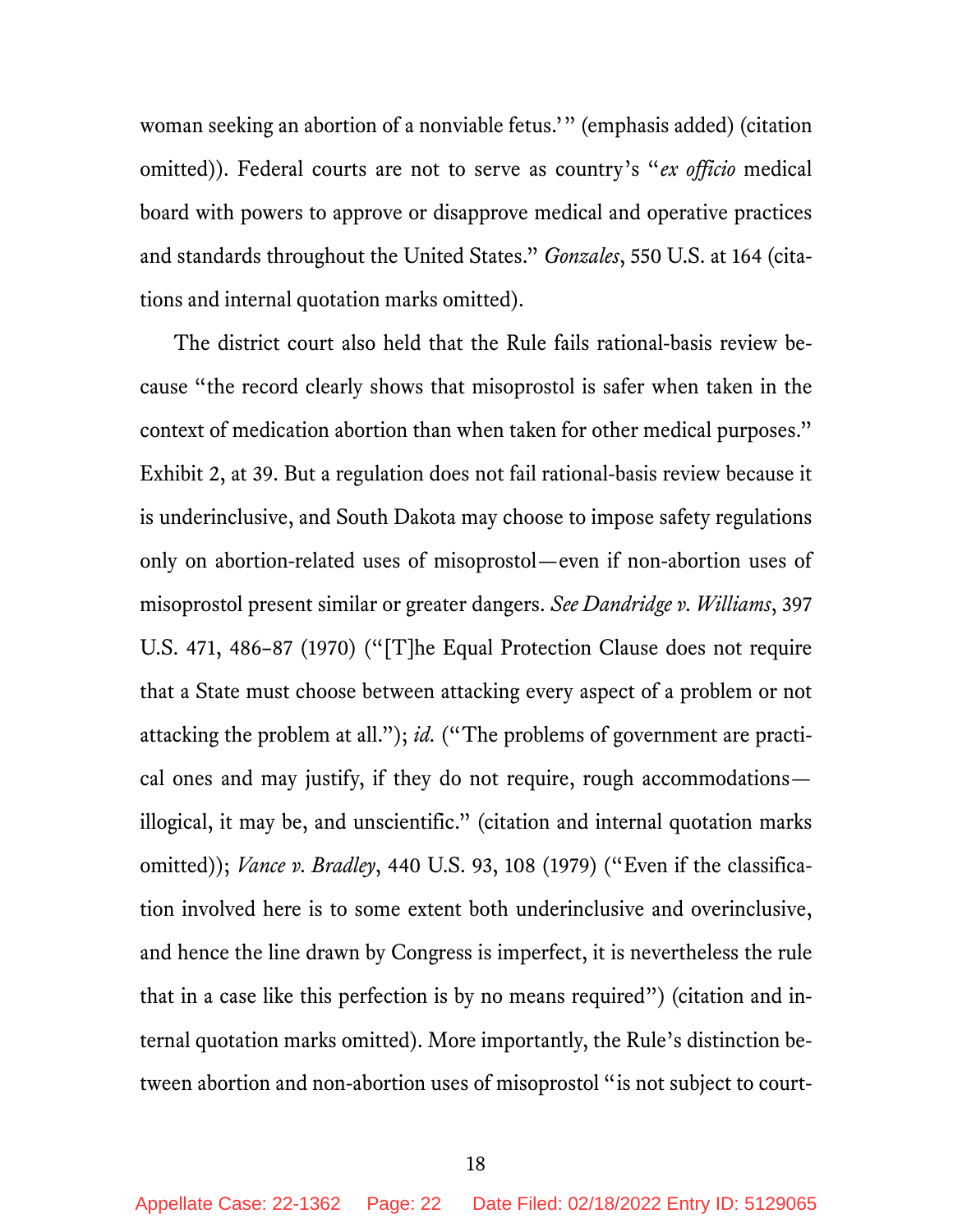room fact-finding" and "may be based on rational speculation unsupported by evidence or empirical data." *FCC v. Beach Communications, Inc.*, 508 U.S. 307, 315 (1993). It is rational to believe that the Rule might improve safety for some abortion patients. *See* Harrison Decl., ECF No. 19-2, at ¶¶ 31–34. That patient safety might also be enhanced (or further enhanced) by extending the Rule's requirements to non-abortion uses of misoprostol does nothing to defeat the rationality of the Rule.

# **4. The Defendants Are Likely To Succeed On Their Appeal Of The Remaining Preliminary-Injunction Factors**

The district court's analysis of the remaining preliminary-injunction factors depends on its untenable conclusion that the Rule is facially unconstitutional. The plaintiffs cannot show that their patients will suffer irreparable harm absent a showing that the Rule is unconstitutional under Chief Justice Roberts's *June Medical* concurrence. And they cannot show that the balance of equities or the public interest tilts in their favor unless the Rule is unconstitutional. Because the plaintiffs are likely to prevail on their appeal of the district court's constitutional ruling, the district court's analysis of the remaining preliminary-injunction factors are equally unlikely to survive appeal.

### **B. The Remaining Factors Favor A Stay**

The defendants will suffer irreparable injury absent a stay because the injunction prevents the State from enforcing a duly enacted law. *See Maryland v. King*, 567 U.S. 1301 (2012) (Roberts, C.J., in chambers). A stay pending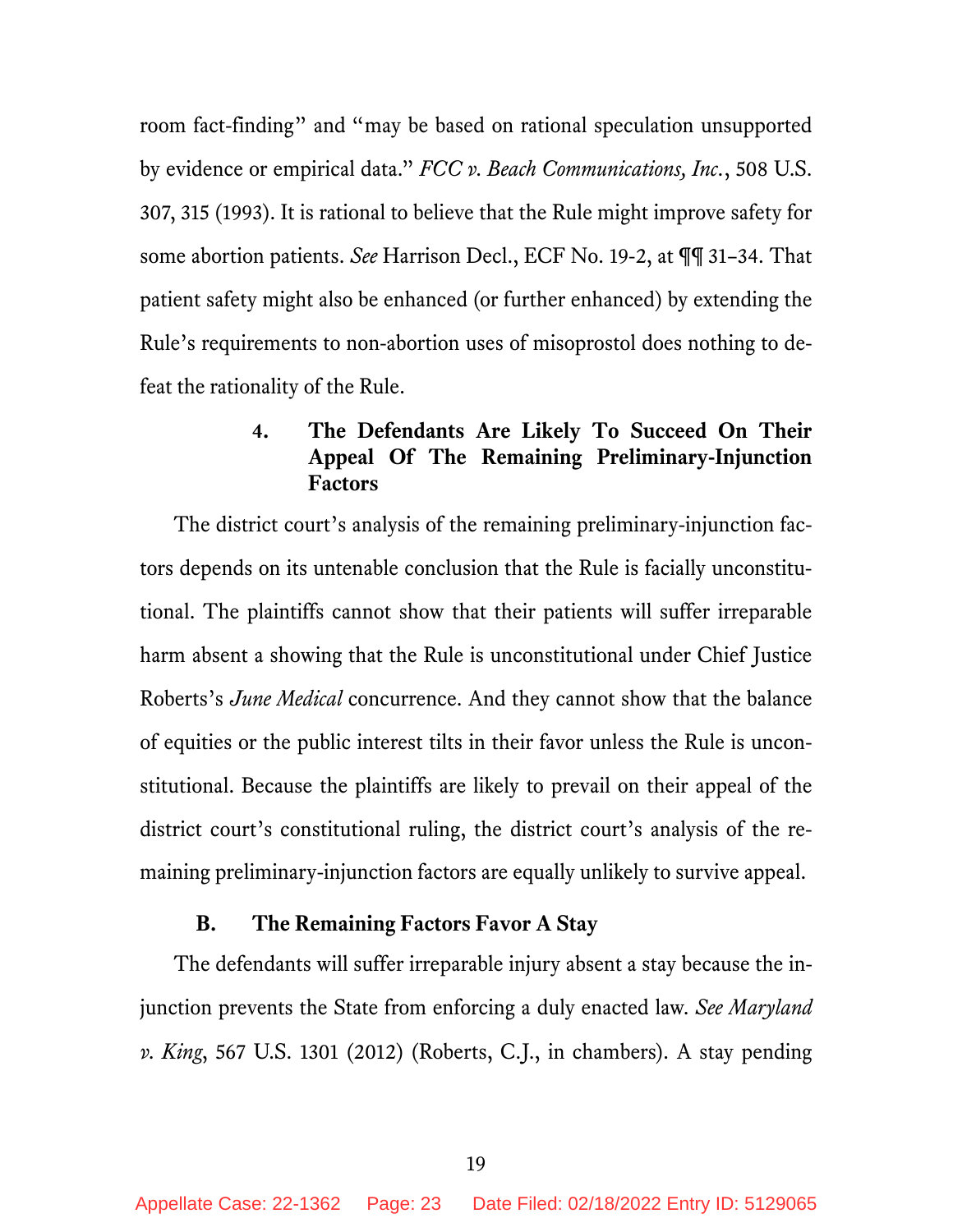appeal is also in the public interest, as the Rule reflects the will of South Dakota's elected officials and "is in itself a declaration of the public interest." *Virginian Ry. Co. v. Sys. Fed'n No. 40*, 300 U.S. 515, 552 (1937). And the plaintiffs will not suffer substantial injury from a stay because they can still perform surgical abortions after the rule takes effect, and they have not shown or even alleged that compliance with the rule will cause them "substantial" harm of the sort that counsels against a stay. They have not alleged that their business will close or that their livelihoods will be threatened, or even that they will lose revenue that they cannot recover at the end of trial on account of sovereign immunity. *See Philip Morris USA Inc. v. Scott*, 561 U.S. 1301, 1034 (2010) (Scalia, J., in chambers).

### **II. The Court Should Expedite This Appeal**

The defendants respectfully request expedited consideration of this appeal, regardless of whether the Court grants or denies the motion for a stay. This Court has granted expedited consideration when courts have thwarted state officials from enforcing the State's duly enacted laws. *See, e.g.*, *Craig v. Simon*, 978 F.3d 1043, 1051 (8th Cir. 2020); *Fargo Women's Health Organization v. Schafer*, 18 F.3d 526, 537 (8th Cir. 1994); *Quinn v. Missouri*, 839 F.2d 425, 426 (8th Cir. 1988); *Munson v. Gilliam*, 543 F.2d 48, 50 (8th Cir. 1976). The issues in this case are equally important and worthy of expedited review.

### **CONCLUSION**

The motion to stay the preliminary injunction pending appeal should be granted.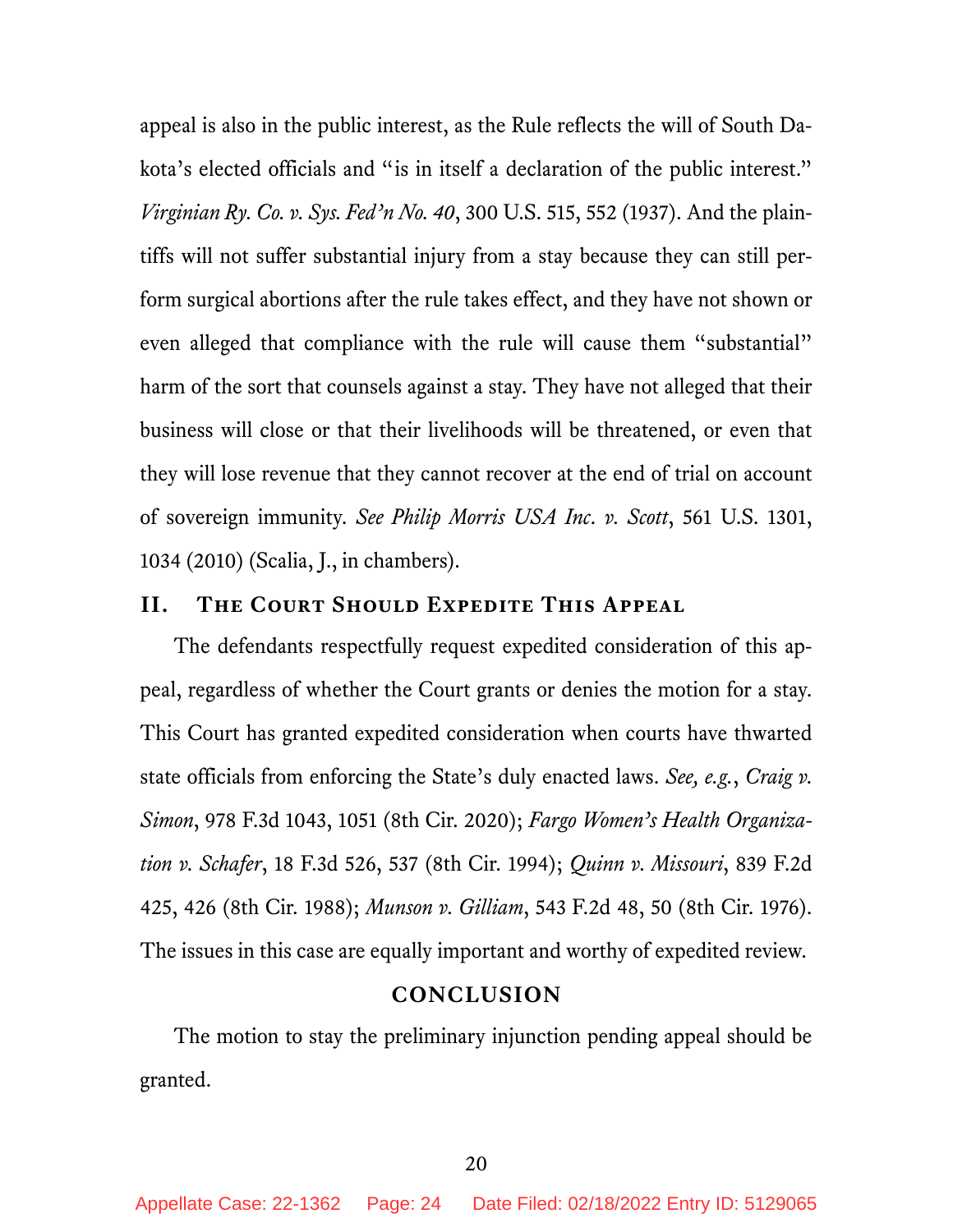Respectfully submitted.

/s/ Jonathan F. Mitchell JONATHAN F. MITCHELL

Mitchell Law PLLC

Austin, Texas 78701 (512) 686-3940 (phone) (512) 686-3941 (fax) jonathan@mitchell.law

JASON RAVNSBORG Attorney General of South Dakota

JEFFERY J. TRONVOLD Deputy Attorney General 1302 East Highway 14, Suite 1 Pierre, South Dakota 57501-8501 (605) 773-3215 (phone) jeffery.tronvold@state.sd.us

*Counsel for Defendants-Appellants*

111 Congress Avenue, Suite 400

Dated: February 18, 2022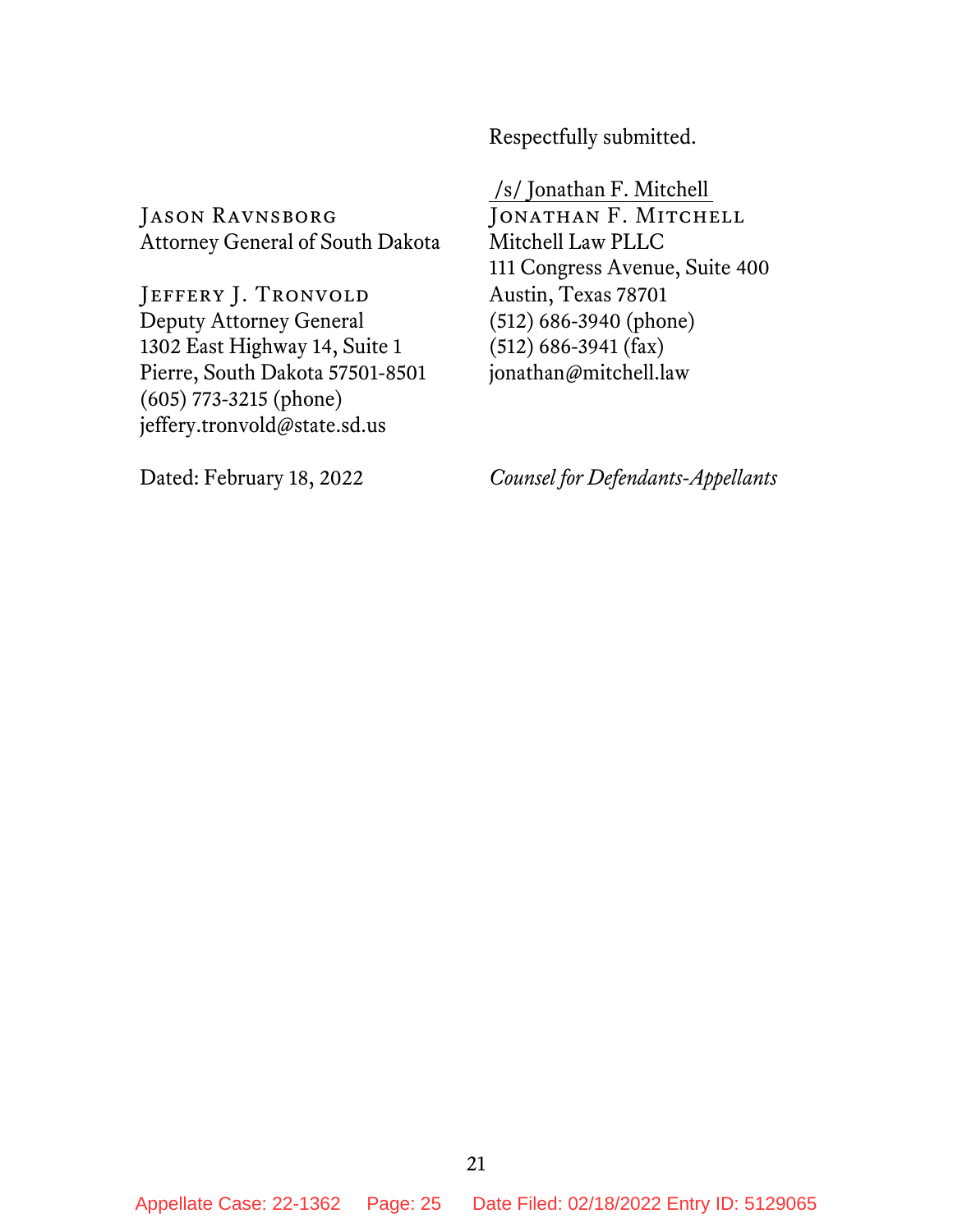## **CERTIFICATE OF COMPLIANCE**

with type-volume limitation, typeface requirements, and type-style requirements

- 1. This brief complies with the type-volume limitation of Fed. R. App. P.  $27(a)(2)(A)$  because it contains 5,185 words, excluding the parts of the brief exempted by Fed. R. App. P. 32(f).
- 2. This brief complies with the typeface requirements of Fed. R. App. P.  $32(a)(5)$  and the type-style requirements of Fed. R. App. P.  $32(a)(6)$  because it uses Equity Text B 14-point type face throughout, and Equity Text B is a proportionally spaced typeface that includes serifs.
- 3. This brief and accompanying addendum have been scanned for viruses and are virus-free.

/s/ Jonathan F. Mitchell JONATHAN F. MITCHELL Dated: February 18, 2022 *Counsel for Defendants-Appellants*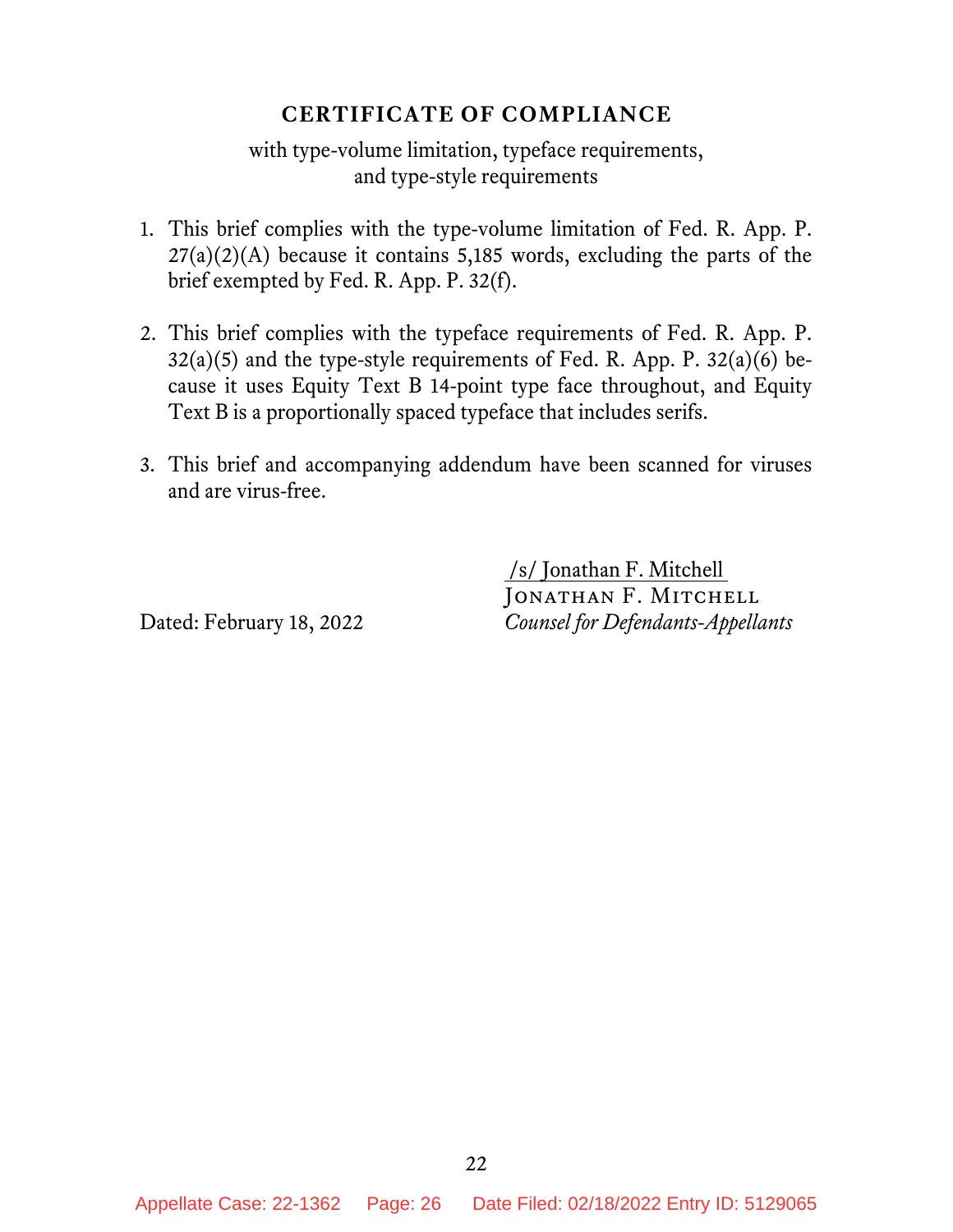# **CERTIFICATE OF CONFERENCE**

On February 17, 2022, counsel for the plaintiffs indicated by way of email that they oppose this motion and intend to file a brief in opposition.

> /s/ Jonathan F. Mitchell JONATHAN F. MITCHELL *Counsel for Defendants-Appellants*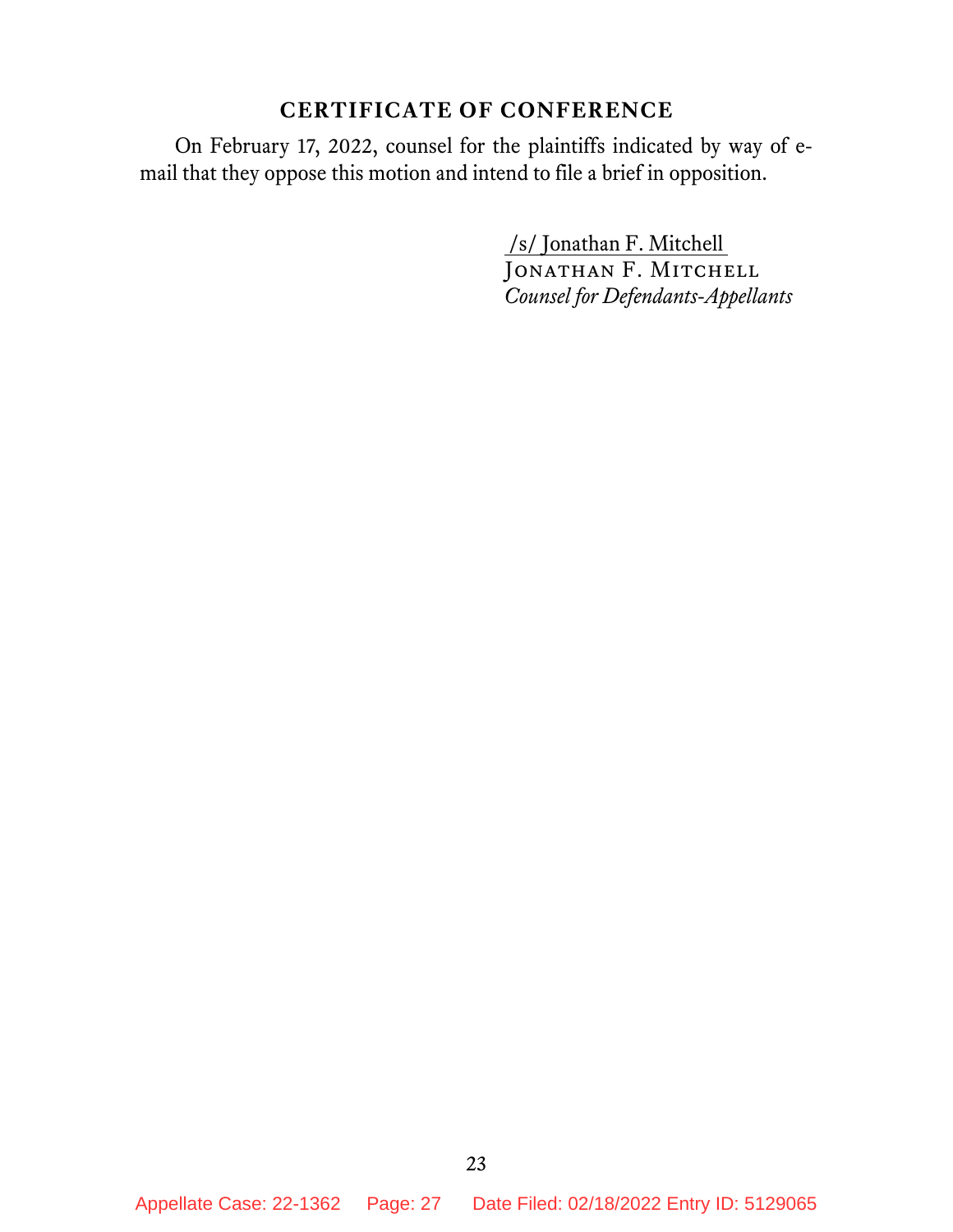### **CERTIFICATE OF SERVICE**

I certify that on February 18, 2022, this document was electronically filed with the clerk of the court for the U.S. Court of Appeals for the Eighth Circuit and served through CM/ECF upon:

Stephanie Amiotte Andrew Malone American Civil Liberties Union of North Dakota, South Dakota, and Wyoming Post Office Box 91952 Sioux Falls, South Dakota 57109 (605) 332-2508 samiotte@aclu.org amalone@aclu.org

DIANA O. SALGADO Planned Parenthood Federation of America 1110 Vermont Avenue, NW, Suite 300 Washington, District of Columbia 20005 (212) 261-4399 diana.salgado@ppfa.org

MICHAEL DRYSDALE Dorsey & Whitney LLP 50 South Sixth Street, Suite 1500 Minneapolis, Minnesota 55402 (612) 340-5652 drysdale.michael@dorsey.com

*Counsel for Plaintiffs-Appellees*

/s/ Jonathan F. Mitchell Jonathan F. Mitchell *Counsel for Defendants-Appellants*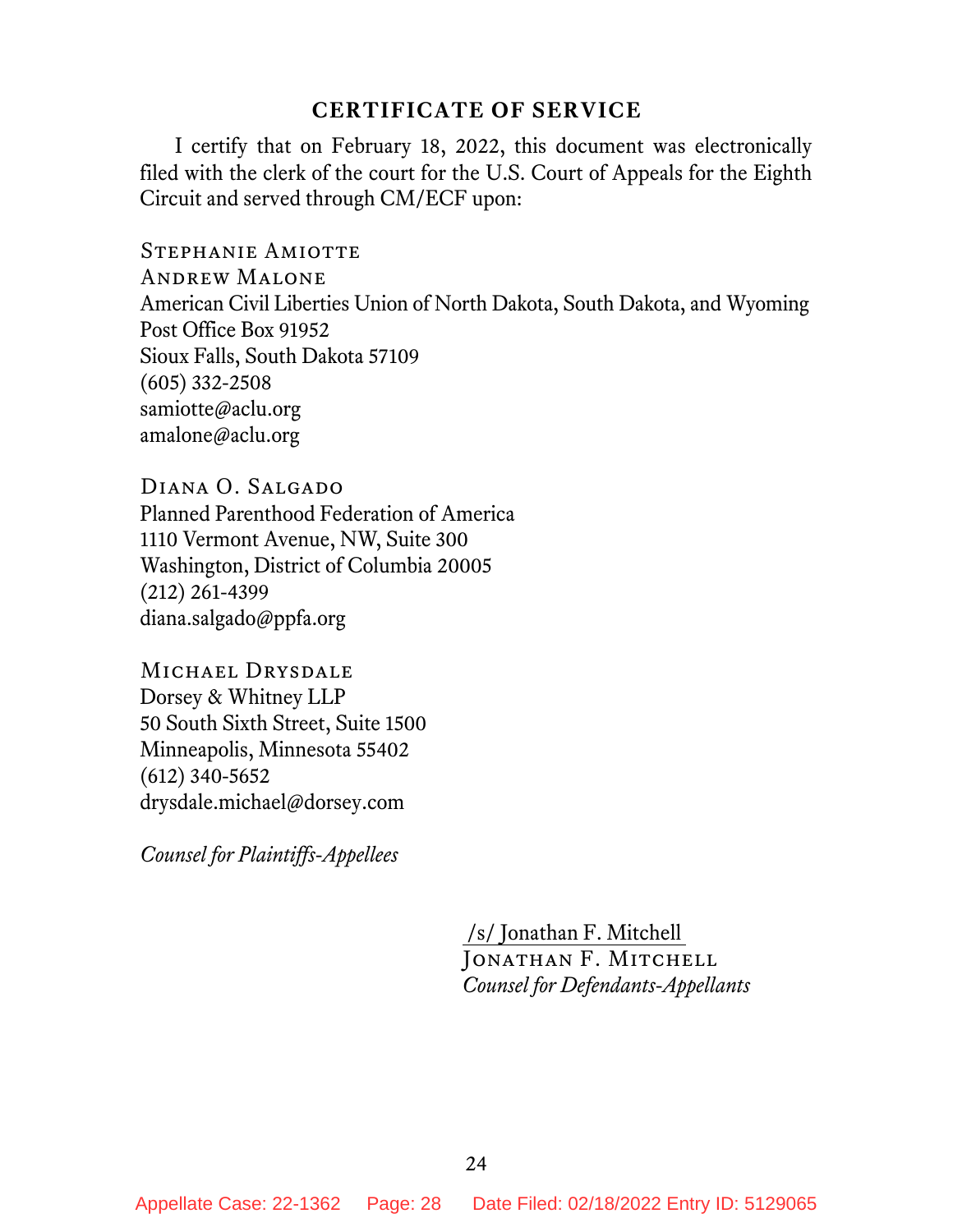**44:67:04:13. Mifepristone and Misoprostol administration for medical abortion.** For the purpose of inducing a medical abortion, a pregnant woman may only take the medications Mifepristone or Misoprostol up to nine weeks after conception. Mifepristone and Misoprostol must be prescribed and dispensed by a licensed physician in a licensed abortion facility consistent with SDCL chapter 34- 23A and in compliance with the applicable requirements in SDCL chapter 36-4. A pregnant woman may only take Mifepristone at a licensed abortion facility and only after informed consent has been obtained pursuant to SDCL 34-23A-l0.1 and consistent with SDCL 34-23A-56. Before dispensing Mifepristone. a physician shall provide the notice required by SDCL  $34-23A-10.1(1)(h)$  and  $34-23A-10.1(3)$ ensuring that the pregnant woman has notice that if she changes her mind about the medical abortion and decides to carry the baby to term, it is possible to reverse the effects of Mifepristone. After taking Mifepristone and undergoing an observation period in the abortion facility, the pregnant woman may return home. Between 24- 72 hours after taking Mifepristone, if the pregnant woman decides to continue with the medical abortion, the pregnant woman must return to the licensed abortion facility to receive the proper amount of Misoprostol. A licensed physician shall dispense the Misoprostol to the pregnant woman in the same manner as required for Mifepristone under this section. Neither Mifepristone nor Misoprostol may be dispensed for the purpose of inducing a medical abortion in any manner contrary to this section. The abortion facility staff shall monitor the pregnant woman for complications for a medically necessary period following each administration of the abortion-inducing medications and report the following information to the Department of Health:

- (1) Any complication that requires medical follow-up;
- (2) The medical follow-up that was required resulting from any complication;
- (3) The facility where the medical follow-up was performed; and
- (4) If the pregnant woman was sex trafficked.

The abortion facility staff shall schedule a follow-up appointment with the pregnant woman to return to the abortion facility on the 14th day after taking the medication to confirm that the fetus, placenta, and membranes have been fully expelled.

For the purposes of this section, the term, medical abortion, means a procedure that uses medication to end a pregnancy.

**Source:** 48 SDR 75, effective January 27, 2022. **General Authority:** SDCL 34-23A-51(7)(10)(11). **Law Implemented:** SDCL 34-23A-10.1(3), 34-23A-19, 34-23A-56.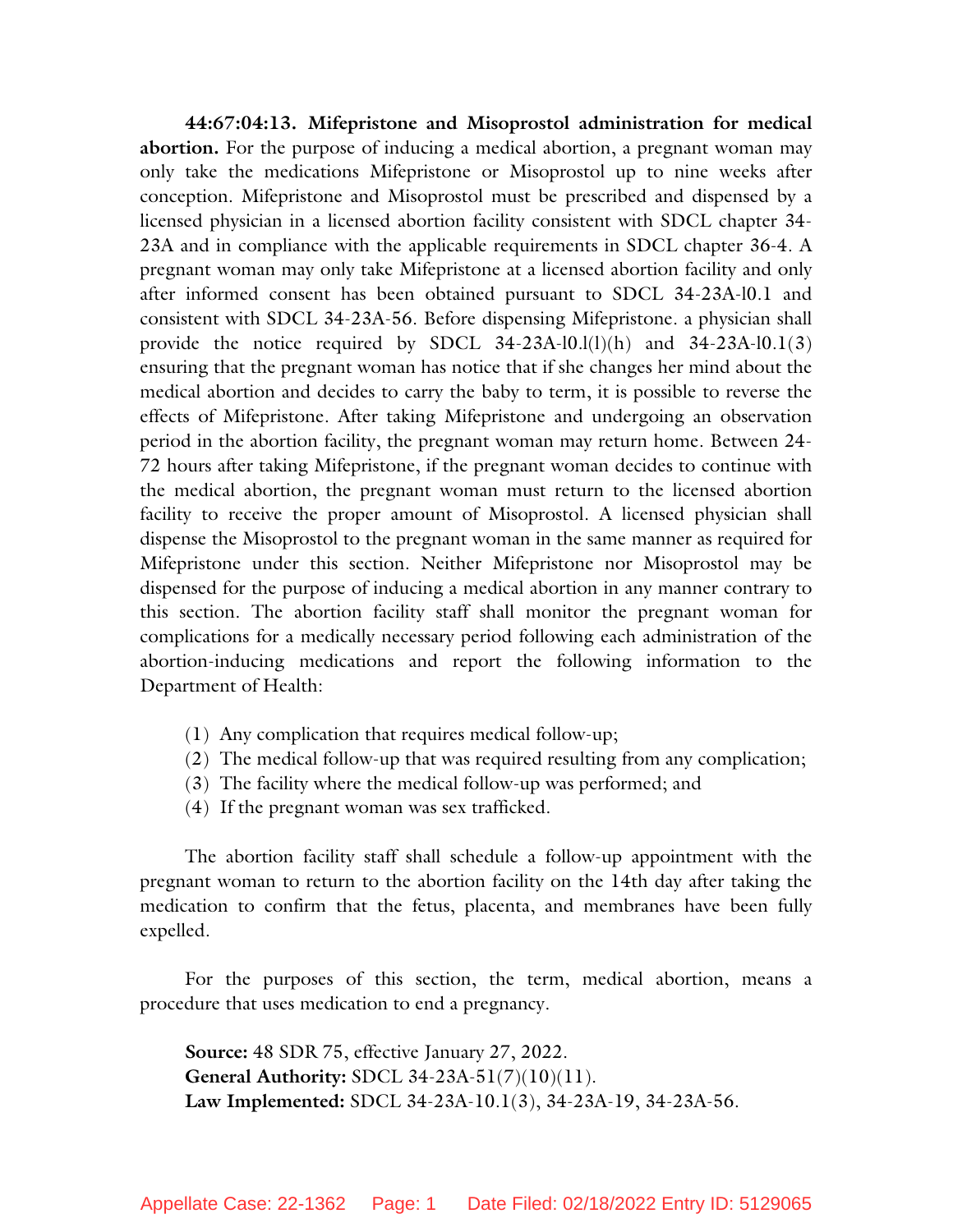#### UNITED STATES DISTRICT COURT

#### DISTRICT OF SOUTH DAKOTA

#### SOUTHERN DIVISION

| PLANNED PARENTHOOD MINNESOTA,<br>NORTH DAKOTA, SOUTH DAKOTA and<br>SARAH A. TRAXLER, M.D.,                                                                                                                                                                                             | 4:22-CV-04009-KES                                                                            |
|----------------------------------------------------------------------------------------------------------------------------------------------------------------------------------------------------------------------------------------------------------------------------------------|----------------------------------------------------------------------------------------------|
| Plaintiffs,                                                                                                                                                                                                                                                                            |                                                                                              |
| VS.<br>KRISTI NOEM, Governor, in official<br>capacity; JOAN ADAM, Interim<br>Secretary of Health, Department of<br>Health, in official capacity; PHILIP<br>MEYER, D.O.; President, South Dakota<br>Board of Medical and Osteopathic<br>Examiners, in official capacity,<br>Defendants. | MEMORANDUM OPINION<br>AND ORDER GRANTING<br>PLAINTIFFS' MOTION FOR<br>PRELIMINARY INJUNCTION |

Plaintiffs, Planned Parenthood Minnesota, North Dakota, South Dakota and Sarah A. Traxler, M.D. (jointly referred to as Planned Parenthood), move under Federal Rule of Civil Procedure 65 for a temporary restraining order and preliminary injunction enjoining defendants, Kristi Noem, Joan Adam, and Philip Meyer, D.O. (jointly referring to as state defendants), from enforcing portions of South Dakota Administrative Rule 44:67:04:13. Docket 3. The court granted the motion for a temporary restraining order on January 26, 2022, and held an evidentiary hearing on the motion for preliminary injunction on February 1, 2022. Docket 18; Docket 20. The state defendants resist Planned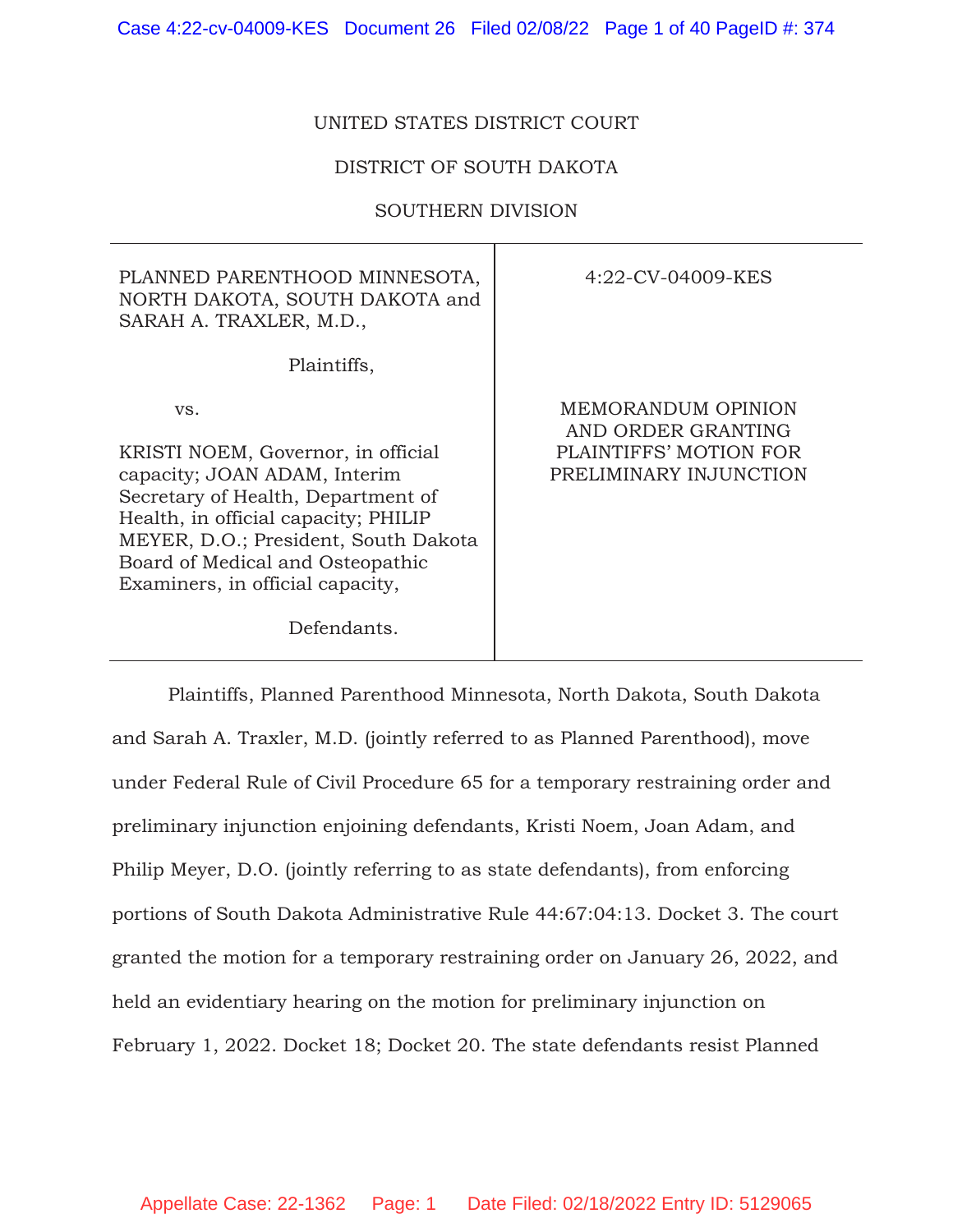Parenthood's motion. Docket 19. For the following reasons, the court grants Planned Parenthood's motion for a preliminary injunction.

#### **BACKGROUND**

#### **I. Abortion Under the Status Quo in South Dakota**

Planned Parenthood is a non-profit organization that operates a clinic in Sioux Falls, South Dakota, where it offers a broad range of reproductive health services, including medication and procedural abortions. Docket 1 ¶ 18. Its Sioux Falls clinic is the only generally available abortion provider in the state. Docket 5 ¶ 13. The clinic provides medication abortion through 11 weeks since a patient's last menstrual period (LMP) and procedural abortions through 13.6 weeks LMP. *Id.* ¶ 12. In 2021, Planned Parenthood performed 190 abortions at its Sioux Falls clinic, about 40% of which were medication abortions. *Id.* ¶ 13. And in 2020, of the 125 abortions performed at the clinic, 39.2% were medication abortions. Docket 19-1 at 13.

South Dakota Department of Health's 2020 Report of Induced Abortions provides relevant insight on abortion patients in the state. *See generally id.* Of the patients who received abortions in South Dakota in 2020, 44% reside outside the two counties—Minnehaha and Lincoln—that comprise and surround Sioux Falls. *See id.* at 5. Eighty-six percent of patients were not married; a high school degree or less was the highest educational attainment for 56% of patients. *Id.* at 7. Nearly two-thirds of patients already had one or more living children. *See id.* at 9. Seventy-nine percent of patients had an abortion through 11 weeks LMP. *See id.* at 11. Fifty percent reported that they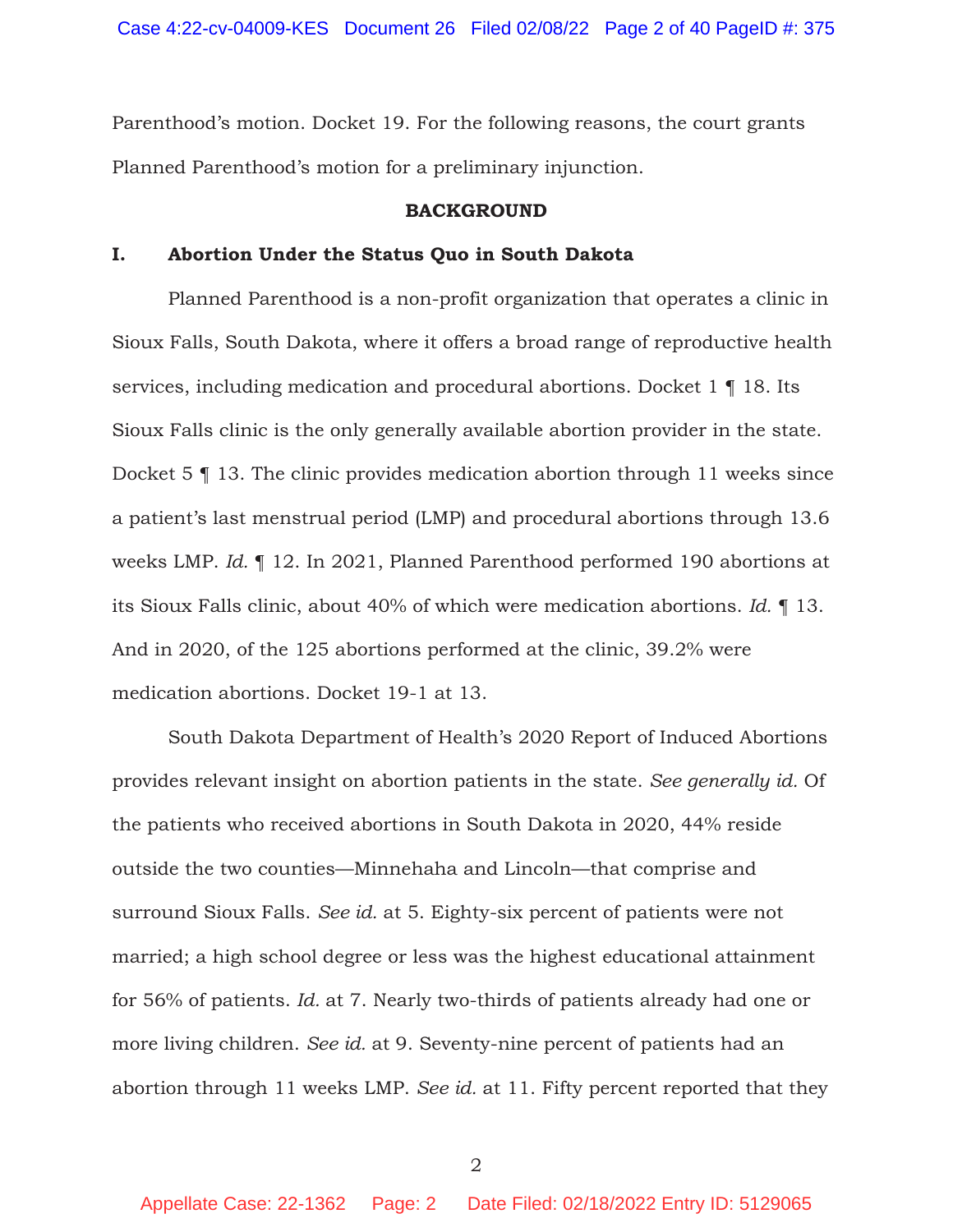"could not afford the child" as a reason for abortion; 17.6% reported that the patient's "emotional health was at risk" as a reason for abortion. *Id.* at 15.

Planned Parenthood provides additional statistics about its abortion patients in Sioux Falls. Specific to medication abortion patients, about 24% travel more than 150 miles round trip to reach the clinic and return home, and 11% travel more than 300 miles round trip. Docket 5 ¶ 41. These distances and associated costs are doubled under the state's existing two-appointment requirement. *Id.* Many of Planned Parenthood's patients rely on public transportation, ride-sharing, or a borrowed car to reach the Sioux Falls clinic. *Id.*  $\parallel$  42. Thirty-one percent of medication abortion patients and 39% of all abortion patients at the Sioux Falls clinic have income below 110% of the federal poverty level.1 *Id.* ¶ 45. Many abortion patients experience domestic violence, and some are unable to access healthcare without an abusive partner's interference. Docket 6 ¶ 33.

The most common method of medication abortion, and the method used by Planned Parenthood, requires a two-drug regimen: first, mifepristone, and second, misoprostol. Docket 5 | 14; Docket 6 | 11. This method causes a patient to expel their pregnancy in a manner similar to miscarriage. Docket 5 ¶ 14. Under existing South Dakota law, a person who wishes to receive a medication abortion first must meet with a physician at the clinic to begin the informed consent process. Docket 1 ¶ 28; *see* SDCL § 34-23A-56. This is the

<sup>&</sup>lt;sup>1</sup> "[I]n 2021, 110% of the [federal poverty level] for a family of one was an annual income of \$14,168, and \$29,150 for a family of four." Docket 5 ¶ 45.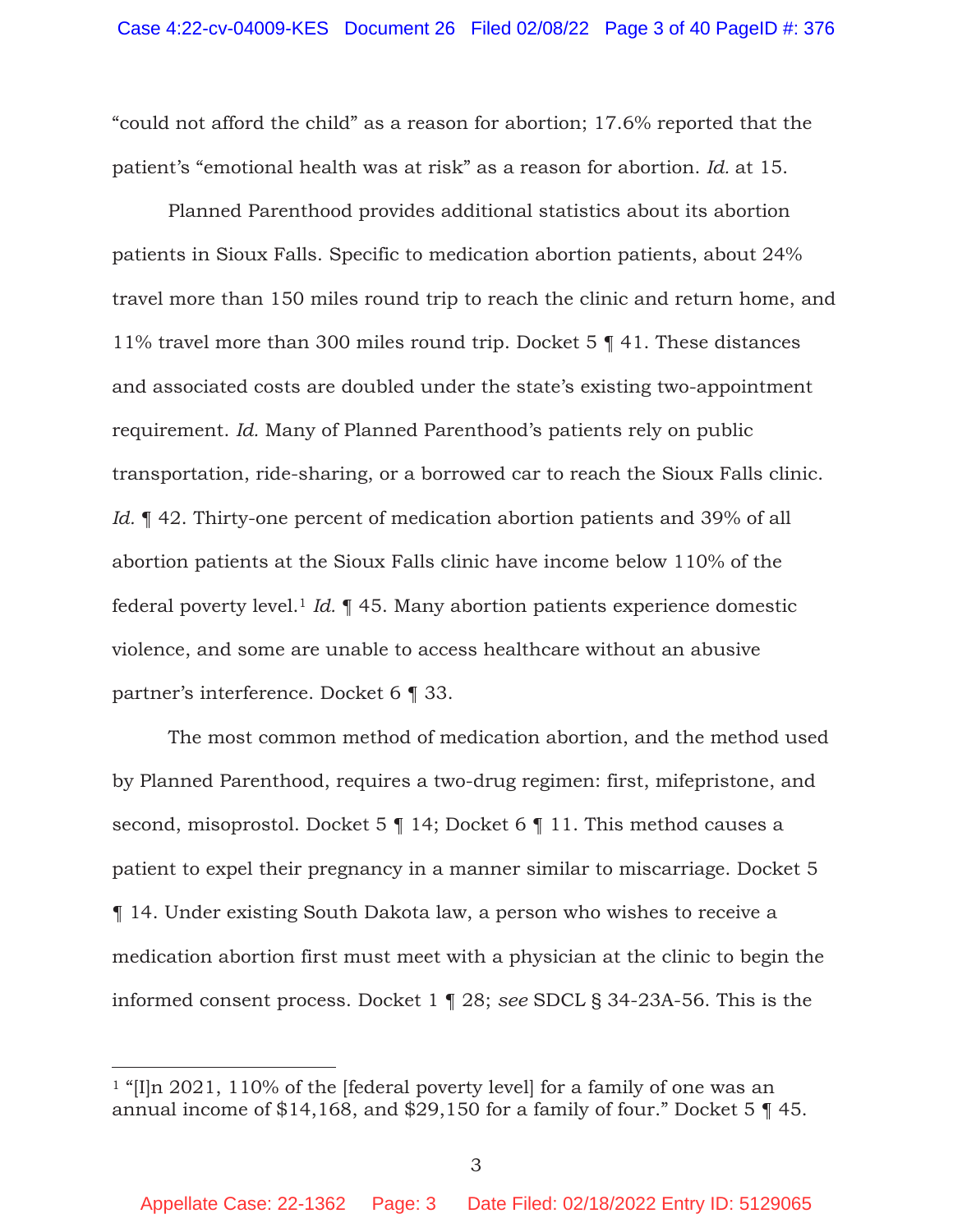patient's "first appointment." At least 72 hours later, the person must return to the clinic for the "second appointment" where the physician—the same physician who met with the patient during the first appointment—dispenses and administers mifepristone while the patient is at the clinic. Docket 5 ¶¶ 31- 32. During the second appointment, the physician also dispenses the second drug, misoprostol, and instructs the person to self-administer it 24 to 48 hours later at a location of their choosing. *Id.* ¶¶ 32, 34. The state defendants note that the current FDA protocol calls for misoprostol to be administered 24 to 48 hours after mifepristone. Docket 19-2 ¶ 7. Medication abortion is safe for most women through 11 weeks LMP. Docket 6 ¶ 25.

At the first appointment, medication abortion patients are given detailed information about the medication abortion method, how and when they would take the two medications, and what to expect in the process. Docket 5 ¶ 29. They are also given the Mifeprex Medication Guide as required by the FDA. *Id.* At the second appointment, the physician confirms that the patient wishes to proceed with the abortion, the physician reviews what was discussed at the first appointment, and the patient and physician finalize a follow-up plan that is documented in the patient's medical record. *Id.* ¶ 31.

At both appointments and throughout the medication abortion process, physicians counsel patients about what effects may normally occur and what symptoms may indicate a complication. Docket 6 ¶ 23. Patients are given the chance to ask questions of their physician, and they are provided with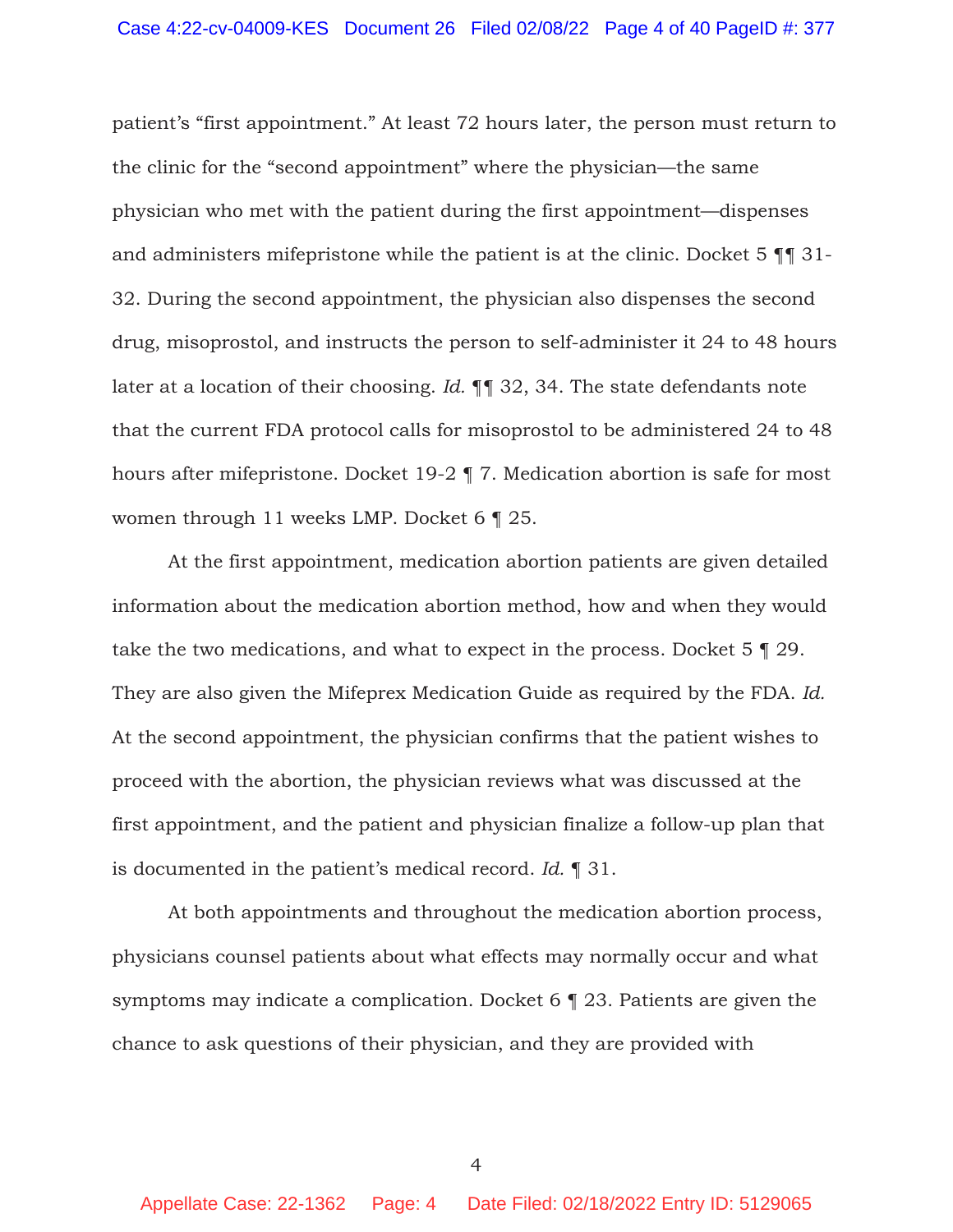information to reach a medical professional at any hour of any day. Docket 5

¶ 30; Docket 6 ¶ 23. Planned Parenthood states:

In the overwhelming majority of instances, providers can assess patient concerns by phone, reassure them when they are experiencing normal effects (such as cramping and bleeding), help them manage these effects (e.g. with medications or interventions to reduce pain), and as needed prescribe additional medications to help them complete the process or schedule them for follow-up care.

Docket 6 ¶ 24. And in "extremely rare circumstances, providers refer patients to the nearest hospital where emergency care is available." *Id.* The state defendants also note the availability of follow-up medical care that patients avail themselves of when necessary. Docket 19-2 ¶¶ 25, 27, 28.

### **II. Abortion Under the New Regulation in South Dakota**

The Department of Health promulgated Rule 44:67:04:13 regarding the induction of medication abortions. This Rule was to take effect January 27, 2022. The Rule, discussed in greater detail below, requires a patient seeking a medication abortion to attend 4 appointments at specific, regulated time intervals: first, for informed consent; second, at least 72 hours later for administration of mifepristone; third, 24 to 72 hours later for administration of misoprostol; and fourth, "a follow-up appointment . . . on the 14th day after taking the misoprostol[.]" S.D. Admin. R. 44:67:04:13 (2022). The third and fourth clinic appointments are new, additional requirements to existing South Dakota law.

### **III. Medication Abortion**

Since receiving FDA-approval in 2000, over 4 million people in the United States have completed a medication abortion. Docket 5 ¶ 17. Medication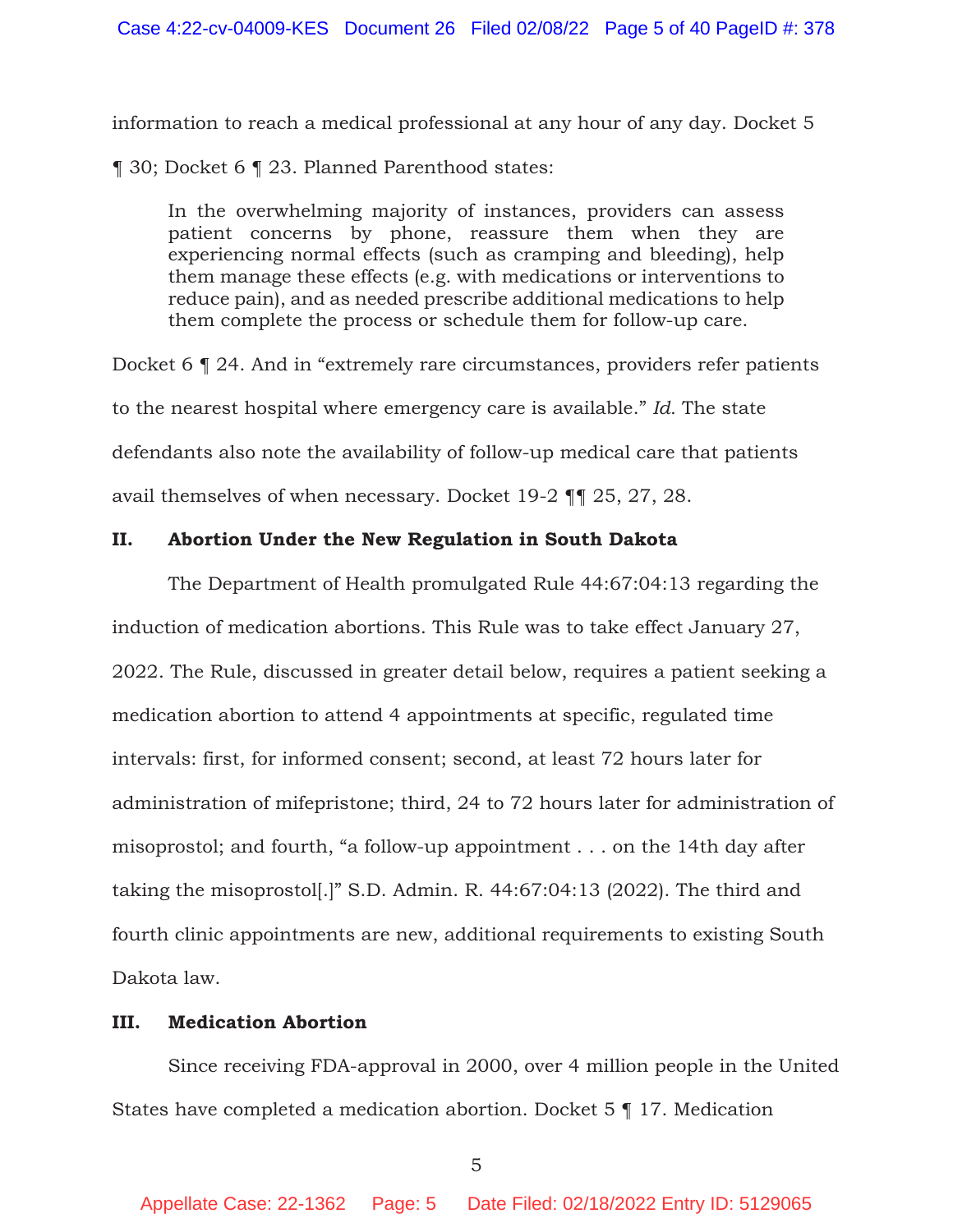abortion is preferable to a procedural abortion for some people because it is less invasive and offers flexibility in terms of the timing and location for administering the second medication and ultimately completing the abortion. Docket 1 ¶ 30; Docket 5 ¶ 15. Regardless of a patient's preference, a medication abortion is safer and medically indicated for some patients. Docket 5 ¶ 50. For patients with certain conditions, including cervical stenosis, uterine fibroids, or obesity, a medication abortion presents fewer risks than a procedural abortion. *Id.* ¶ 66. For patients with vulvodynia or vaginismus, a procedural abortion is more painful. *Id.* Patients who have experienced rape or other sexual violence may choose a medication abortion to feel more in control and avoid having instruments placed in their vagina. *Id.*; Docket 6 ¶ 29.

As an alternative to a medication abortion, a patient may seek a procedural abortion. In South Dakota, procedural abortion becomes the only option for a patient seeking an abortion after 11 weeks LMP. Docket 6 ¶ 25. A procedural abortion during the first trimester is performed by vacuum aspiration; it requires that the patient's cervix be dilated while a tube is inserted through the vagina and cervix and into the uterus. *Id.* Suction is then applied through the tube to empty the uterus. *Id.* A procedural abortion patient typically receives sedation and/or local anesthesia. *Id.* In 2020 in South Dakota, 58% of patients were under local anesthetic while 2.4% were under general anesthetic. *See* Docket 19-1 at 14. As gestational age advances, procedural abortion becomes more invasive, requiring increased dilation and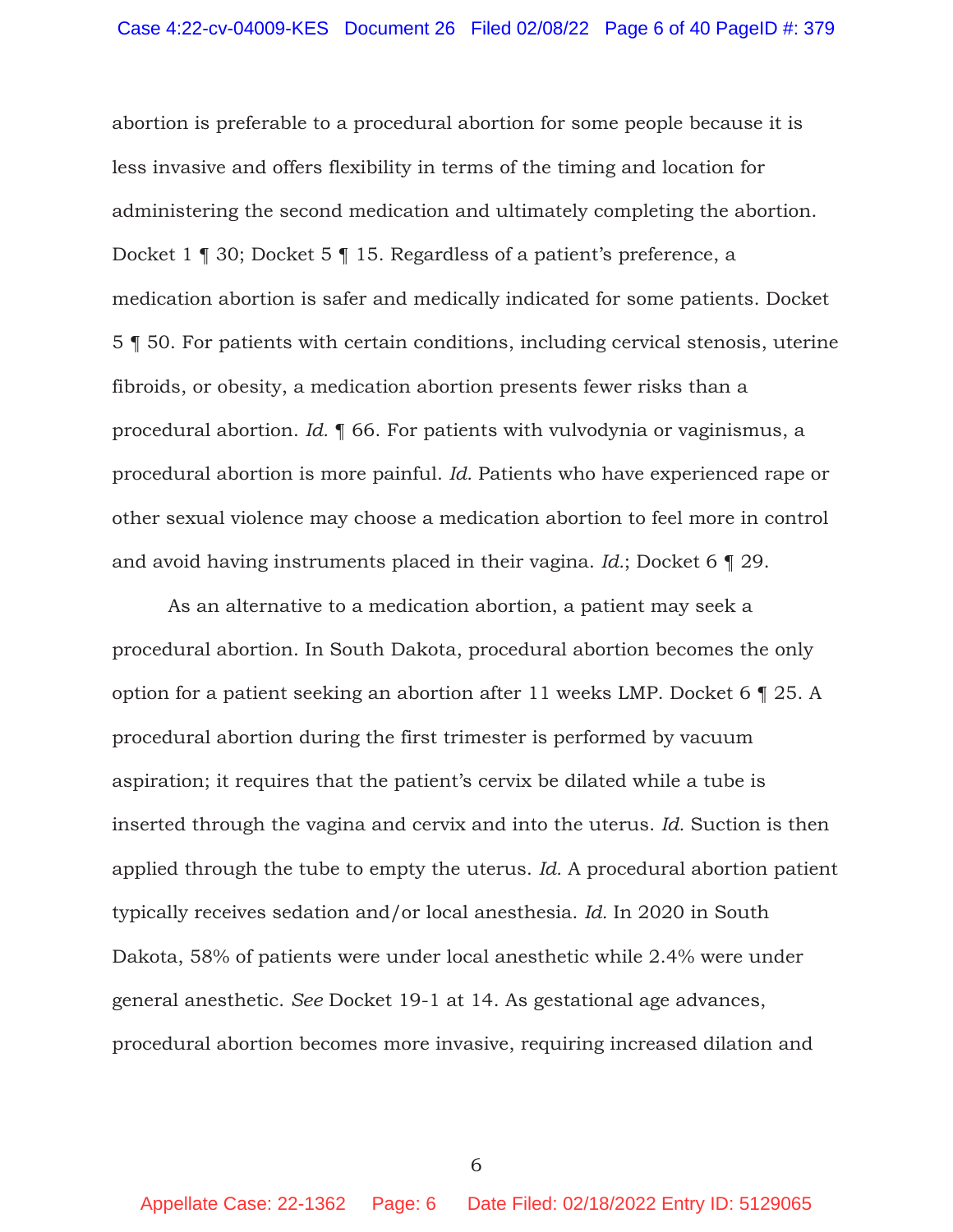possibly the use of forceps. Docket 6 ¶ 25. Many patients consider medication abortion less invasive than procedural abortion. *Id.* ¶ 28.

Planned Parenthood and the state defendants dispute the safety of medication abortion. Planned Parenthood argues that medication abortion is "one of the safest procedures in contemporary medical practice, comparable in safety to over-the-counter medications like ibuprofen and to antibiotics." *Id.* ¶ 12; *see also* Docket 5 ¶ 16. According to the FDA, medication abortion has a 97.4% success rate, and complications are "extremely rare." Docket 5 ¶ 16. For the 2.6% of patients who require intervention following medication abortion, the intervention is typically not urgent. Docket 5-2 at 2. Planned Parenthood points to "[m]ultiple studies [that] have confirmed that far less than one percent of patients experience serious complications from medication abortion—a number that is significantly lower than the rate of serious complications experienced by people who deliver a child." Docket 5 ¶ 16.

The state defendants assert that "[m]edication abortions commonly lead to complications, and at a rate higher than surgical abortions." Docket 19-2 ¶ 15. They point to a 2014 American College of Obstetricians and Gynocologists bulletin that states "[c]ompared with surgical abortions, medica[tion] abortion takes longer to complete, requires more active patient participation, and is associated with higher rates of bleeding and cramping." *Id.*  ¶ 22 (first alteration in original). According to the FDA, "[a]bout 85% of patients report at least one adverse reaction following administration of [mifepristone] and misoprostol, and many can be expected to report more than one such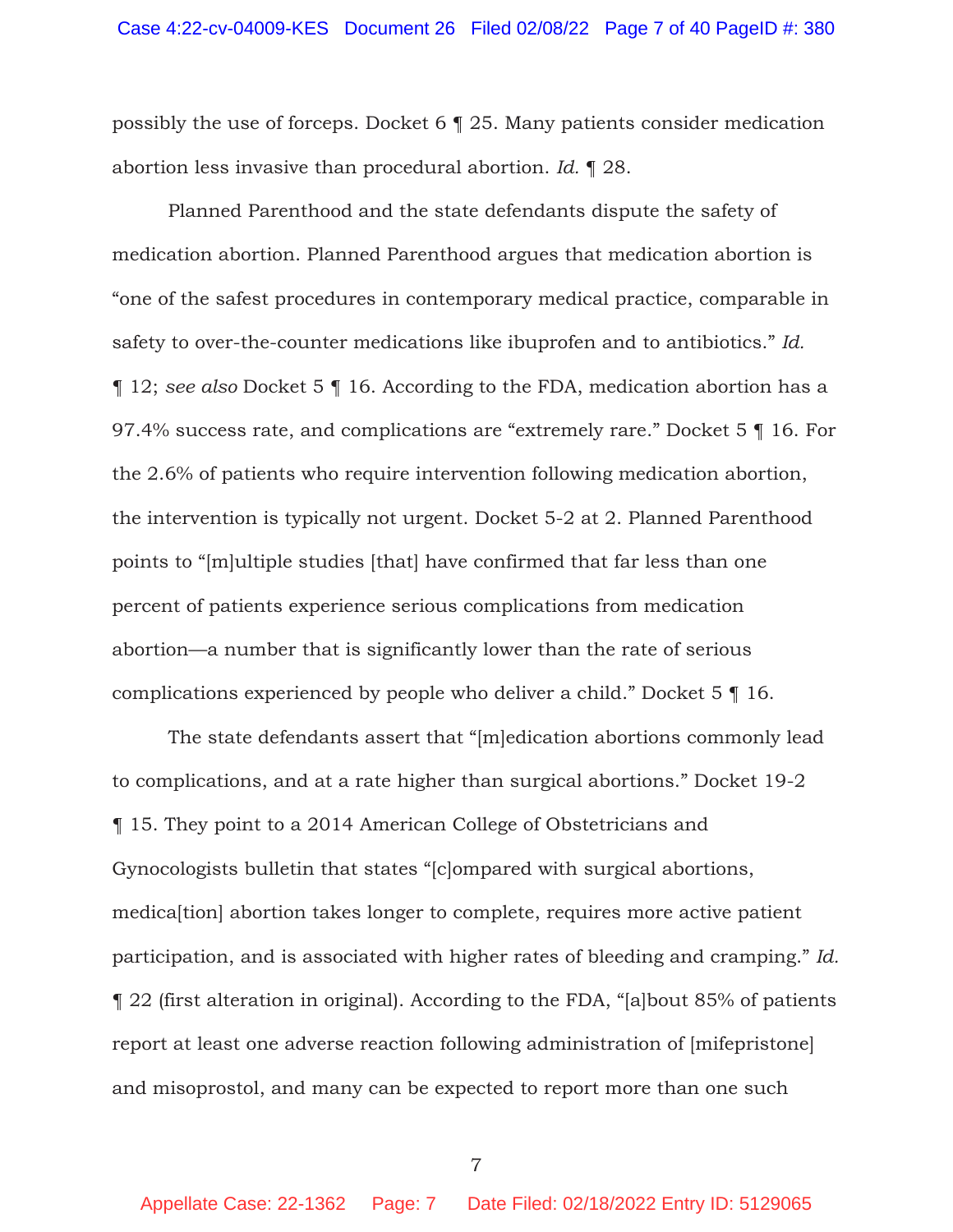reaction;" these adverse reactions include vomiting, headache, uterine hemorrhage, viral infections, and pelvic inflammatory disease. *Id.* ¶ 23. Of the 4 million medication abortions that have taken place in the United States since 2000, over 4000 patients—or 0.1%—have experienced "adverse events" following the use of mifepristone, including 24 deaths (0.0006%), 1,042 hospitalizations (0.026%), 599 blood transfusions (0.015%), and 412 infections (0.0103%). Docket 19-2 ¶ 25. The state defendants assert that the FDA's data is not reliable due to underreporting, and they estimate a "30-fold" underestimation of "adverse events." *Id.* ¶ 27. If that were the case, the adverse events would total 120,000, or 3% of 4 million. *See id* ¶ 25*.*

In support of their position, the state defendants point to a 2011 Australian study that found that 3.3% of patients who used mifepristone in their first trimester required emergency room care, compared with 2.2% of procedural abortion patients. *Id.* ¶ 17. In the same study, 5.7% of medication abortion patients were admitted to a hospital following the abortion, compared with 0.4% for procedural abortion patients. *Id.* The state defendants also rely on a 2009 study in Finland that found that of women who had a medication abortion, 15.6% experienced hemorrhaging, 6.7% had incomplete abortions, and 5.9% required surgery to complete the abortion. *Id.* ¶ 18. The study "indicated that hemorrhage and incomplete abortion are more common after medical abortion" than procedural abortions. *Id.* Because mifepristone and misoprostol may depress a patient's immune system, medication abortion patients can be more susceptible to infection. *Id.* ¶ 19. According to FDA data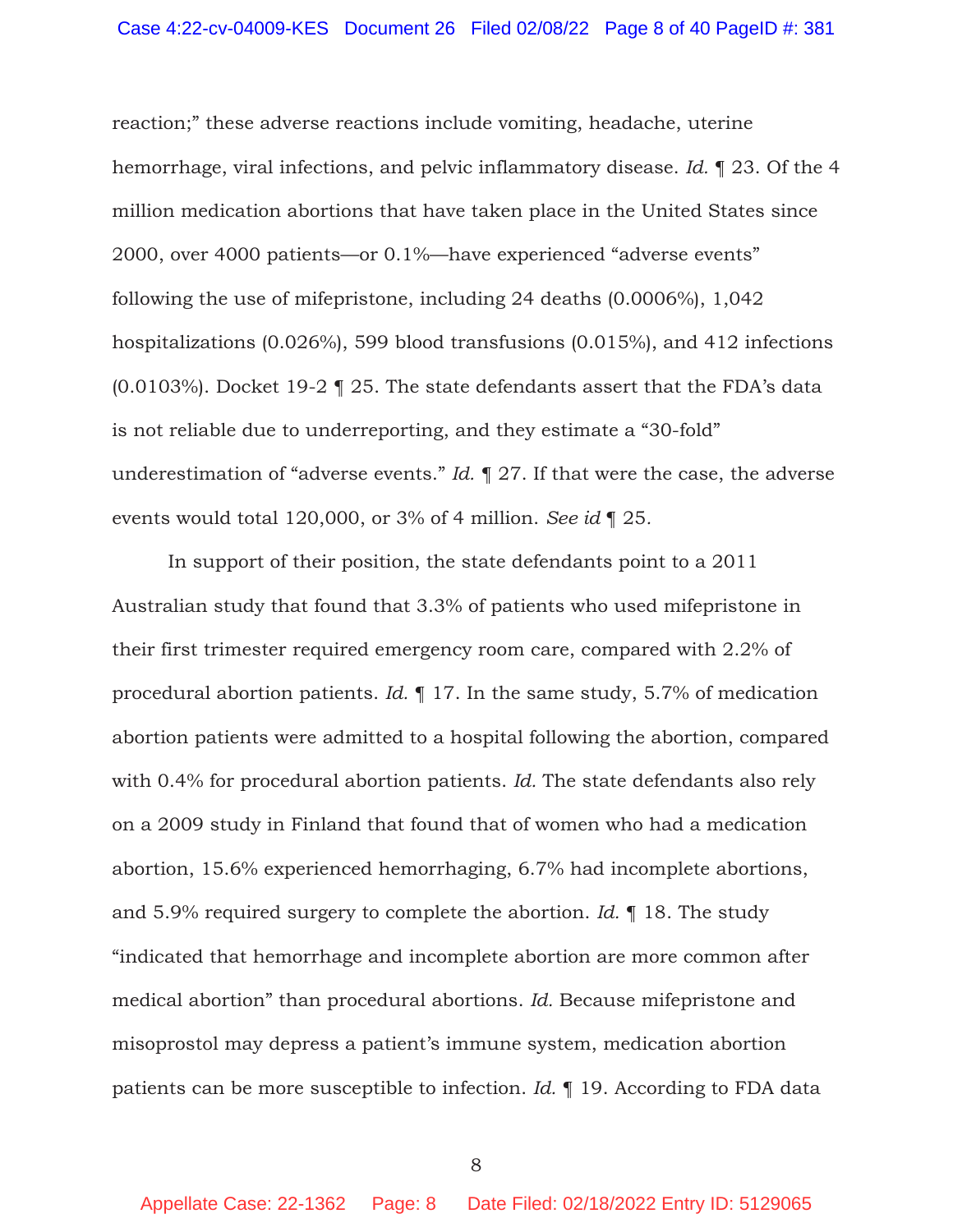cited by the state defendants, medication abortion is more successful when completed earlier in pregnancy. *Id.* ¶ 21 ("comparing successful mifepristone abortions at 49 days (98.1%) to successful mifepristone abortions at 63 days (92.7%)"). The state defendants and Planned Parenthood agree that the risks that accompany abortion increase with gestational age. *Id.* ¶ 20; Docket 6 ¶ 36.

 Until April 2021, an FDA Risk Evaluation and Mitigation Strategy (REMS) required that mifepristone be dispensed at a clinic. Docket 6 ¶ 18. REMS "is a drug safety program that the FDA can require for certain medications with serious safety concerns." Docket 19-2 ¶ 24 (cleaned up). The FDA suspended the in-clinic administration requirement for mifepristone in April 2021, and it eliminated the requirement in December 2021. Docket 6 ¶ 18. Still, mifepristone may not be safe for all patients, and an in-person examination by a physician is important to identify any contraindications. Docket 19-2 ¶¶ 11- 13. Citing the FDA, the state defendants assert that "prudent use of medication abortion requires a follow-up in-person examination to ensure the abortion is complete, i.e., all products of conception have been removed, and to confirm the patient has not suffered serious complications." *Id.* ¶ 14.

Unlike mifepristone, the FDA has never required that misoprostol be dispensed in a clinic, whether it is prescribed for medication abortion or another use. Docket 6 ¶ 19. Planned Parenthood asserts that this is because misoprostol, when used following mifepristone, can cause uterine cramping and vaginal bleeding as soon as two hours after administration, thus it is important for patients to choose a safe and comfortable environment to self-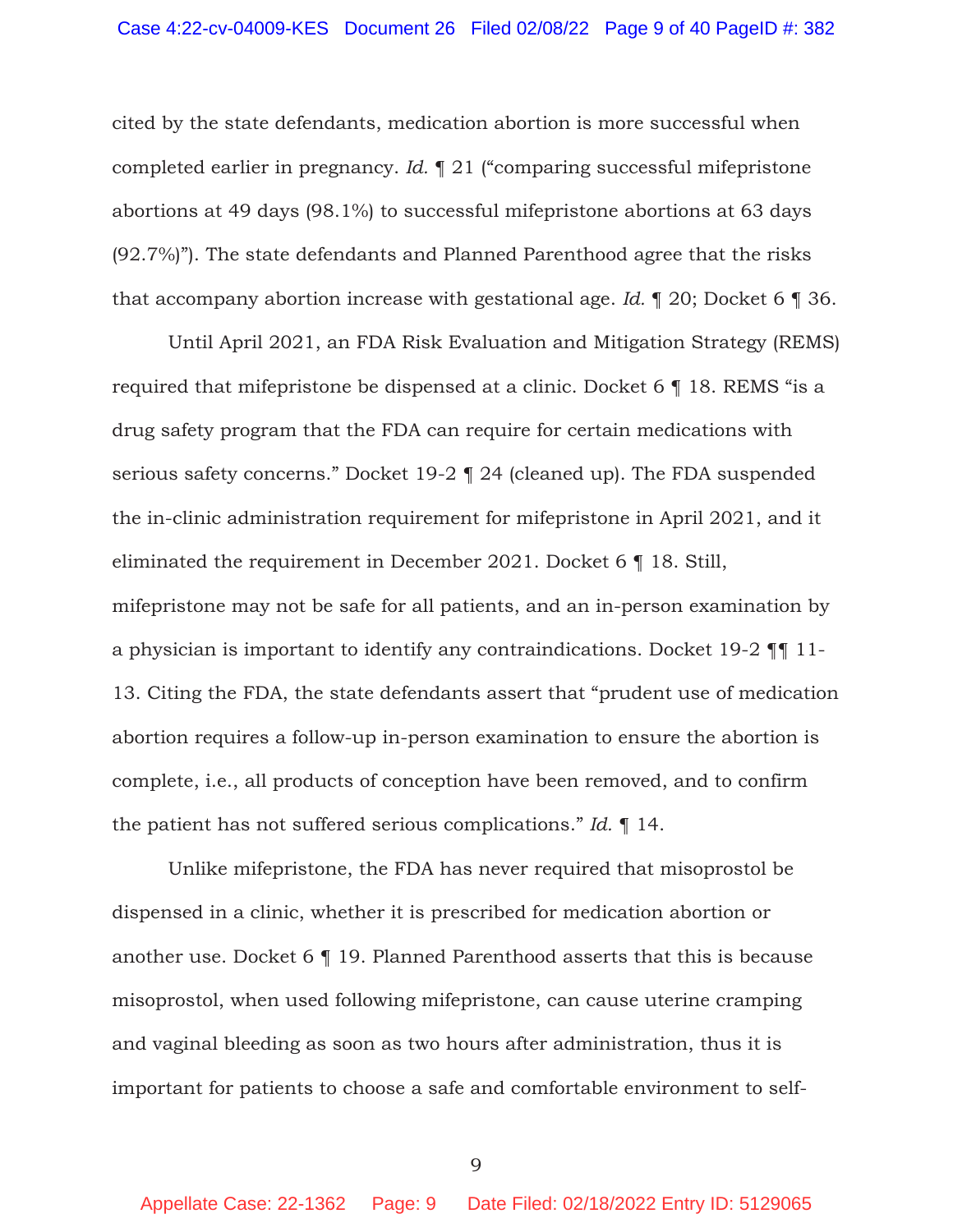administer misoprostol. Docket 5 ¶ 19. The original FDA-approved label for mifepristone described that a patient would return to the clinic to receive misoprostol. Docket 6 ¶ 14. But physicians prescribing the medication abortion regimen have been permitted to, and in practice have, directed patients to selfadminister misoprostol at home. *Id.* The FDA altered mifepristone's label in

#### 2016, and stated

There is no medical rationale against permitting the woman to be given the misoprostol on the day of the initial clinic/office visit and self-administer it at a convenient time in the next 24-48 hours at home. This would avoid another visit and the time, transportation, loss of work, inconvenience, etc. that such a visit would involve. Furthermore, given the fact that 22-38% of women abort within 3 hours and 50-60% within 5 hours of [oral administration of] misoprostol, it is preferable for the woman to be in a convenient, safe place (home or at a support person's location) for the expected uterine cramping and vaginal bleeding to occur. Approximately 93% of patients at 10 weeks [LMP] . . . expel their pregnancies within 24 hours of taking misoprostol.

*Id.* 15 (citation omitted). The FDA has also found that "rates of treatment" failure and of ongoing pregnancy were very similar regardless of whether misoprostol was taken in-clinic or at another location." Docket 5 ¶ 24. The American College of Obstetricians and Gynecologists affirms that mifepristone and misoprostol can be safely administered at home. *Id.* ¶ 25; Docket 6 ¶ 21. Planned Parenthood states "[t]here is simply no medical value in requiring the patient to return to the health center to obtain the misoprostol" and notes that "the only care that would need to be provided at this third in-person dispensing visit would be handing a patient the misoprostol." Docket 5 ¶¶ 34, 36.

 In 2019, the American Association of Pro-Life Obstreticians and Gynecologists and the American College of Pediatricians petitioned the FDA to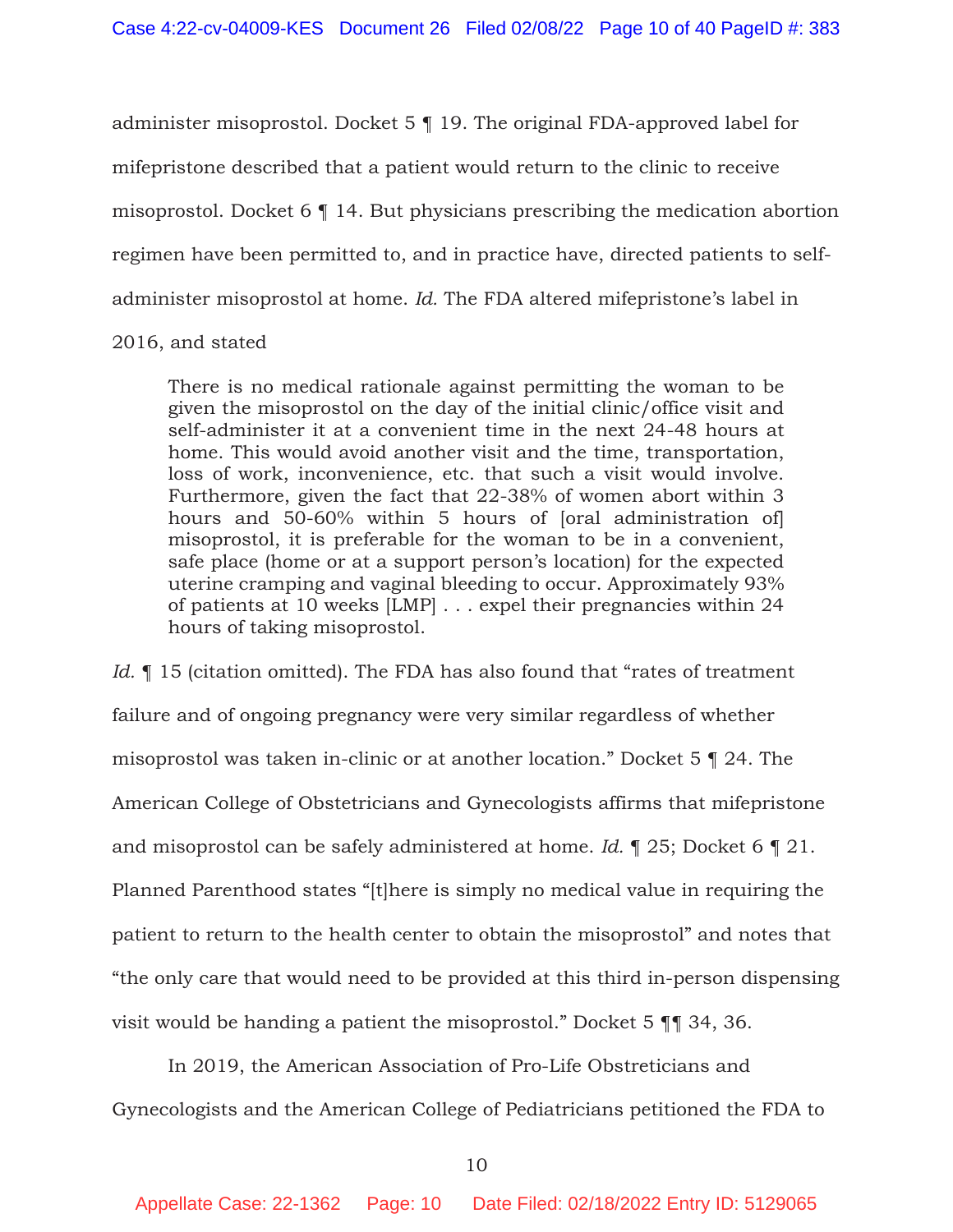require three clinic appointments for a medication abortion, including a separate appointment to dispense misoprostol. Docket 6 ¶ 16. The FDA denied the petition's request, noting that "studies support the efficacy of the mifepristone, in a regimen with misoprostol when taken by the patient at home. Therefore, we do not agree that an in-person visit is necessary to manage administration of misoprostol." *Id.*

Misoprostol is available at commercial pharmacies with a prescription and can be used to treat gastric ulcers, incomplete abortions, miscarriage management, postpartum hemorrhage, endometrial and cervical cancer, and difficult IUD insertion/removal. *Id.* ¶¶ 13, 19, 31; Docket 1-4 at 1; Docket 19-2 ¶ 9. Use of misoprostol to address incomplete abortion, management of postpartum hemorrhage, and miscarriage management involves a higher risk of bleeding than for use in a medication abortion. Docket 6 ¶ 31; *see also* Docket 5 ¶ 26 ("misoprostol as used in the medication-abortion regimen is at least as safe as in these other contexts"). The FDA has never required that misoprostol be dispensed at a clinic, even when used as part of a medication abortion. Docket 5 ¶ 23. The only time a person taking misoprostol would be required to have it dispensed by a physician during a separate clinic appointment is in South Dakota under Rule 44:67:04:13. *See infra*; *see also* Docket 1-1 at 3-4.

Allowing patients to take misoprostol at home is especially important for those patients who have been or are a victim of a controlling or abusive partner. *See* Docket 6 ¶ 22. At-home administration of misoprostol by the patient also reduces travel to the clinic and provides flexibility for the patient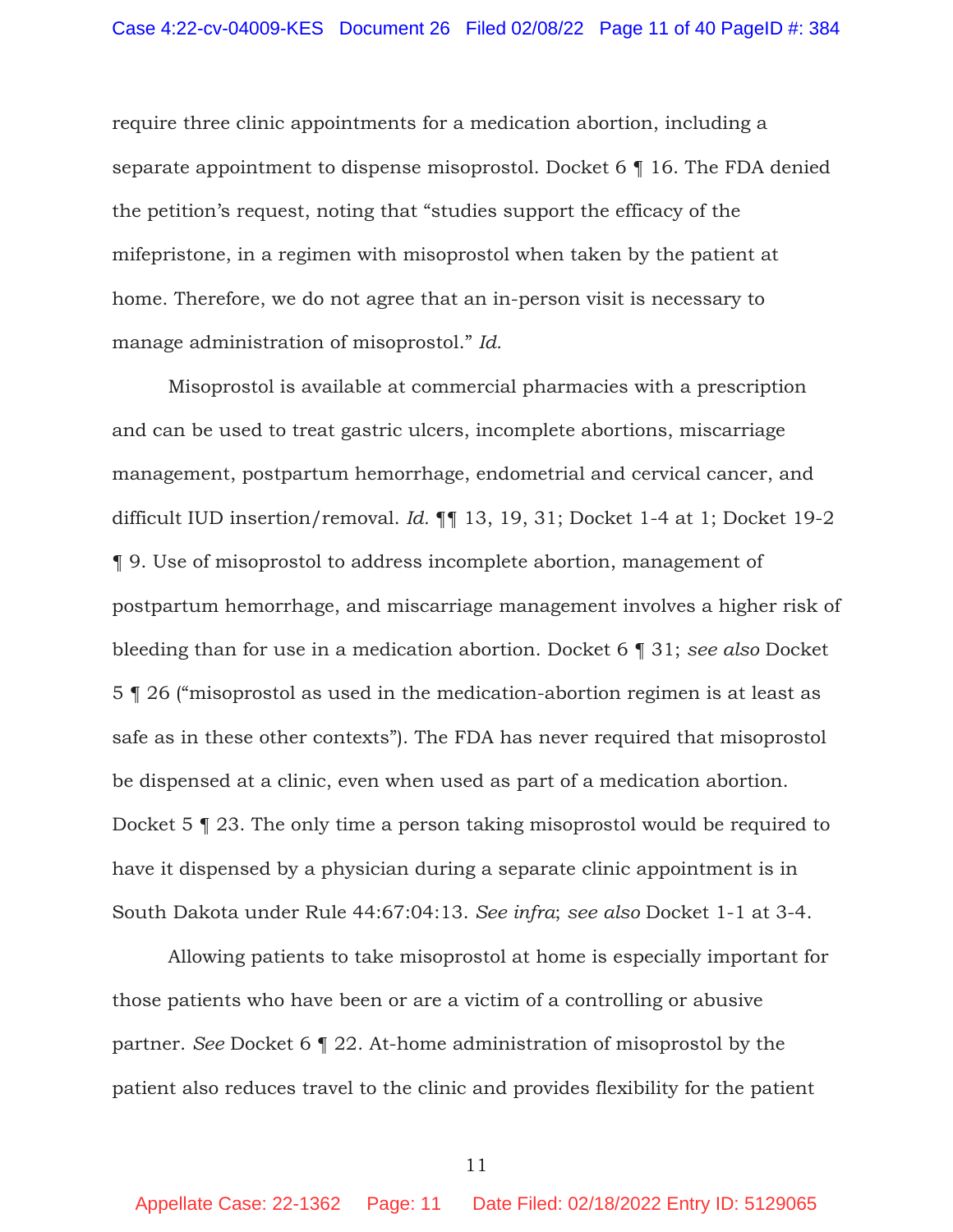around work, parenting, and other responsibilities. *Id.* The South Dakota State Medical Association, in comments submitted to the Department of Health, notes that requiring misoprostol to be administered during a separate clinic appointment is "unnecessary," according to safety data. Docket 1-4 at 1. The Association also states that taking mifepristone without subsequently taking misoprostol leads to a risk of hemorrhage. *Id.* at 2. The Association concludes that "the clinically unnecessary in-person dispensing requirement for Misoprostol does nothing more than create another barrier for the patient that may result in an increased risk of hemorrhage and bad outcome." *Id.*

#### **IV. Rule 44:67:04:13**

On September 7, 2021, Governor Noem signed Executive Order 2021-12. Docket 1-2 at 4. The Order sought to address "[i]mpending federal rulemaking" regarding the 2011 REMS that restricted mifepristone to in-person dispensing. *Id.* at 1; *see also id.* at 2 (referring to the REMS "for mifeprex and its approved generic, mifepristone tablets"); Docket 6 ¶ 18. The Order directed the state Department of Health:

to begin emergency rulemaking to be implemented pursuant to the current FDA REMS, which has had a 20-year track record of helping to protect women's health with sound medical practice, to accomplish the following:

a) With the proliferation of companies organizing to sell these dangerous drugs online to young women, ensure that medicines, drugs, or any other substances prescribed or dispensed with the intent of terminating the pregnancy of a woman shall only be dispensed by a physician licensed in South Dakota to a patient after examining her in-person to rule out contraindications, including but not limited to, ectopic pregnancy;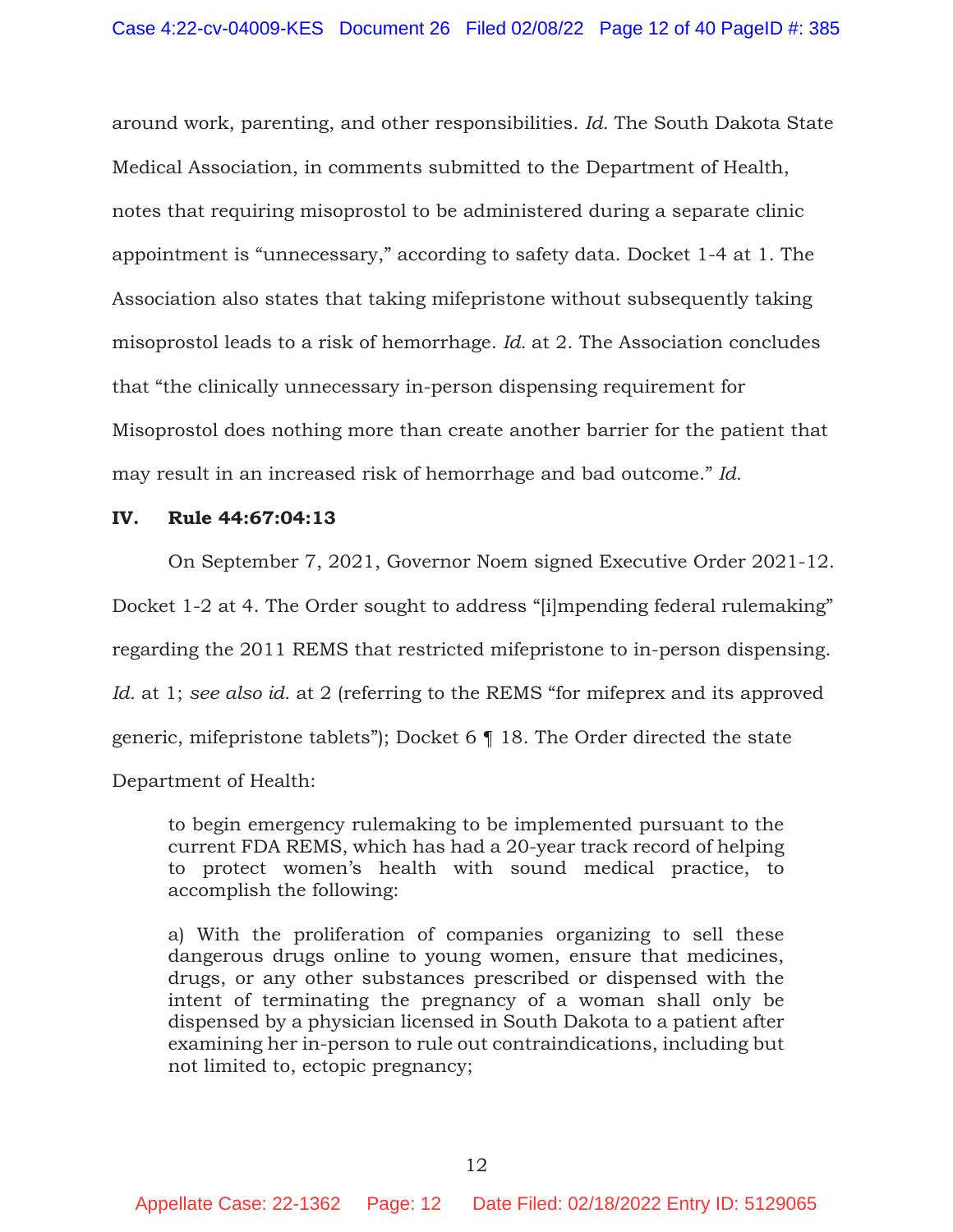b) Provide that no manufacturer, supplier, physician, or any other person may provide any abortion-inducing drugs directly to women in South Dakota via courier, delivery, telemedicine, or mail service;

c) Ensure abortion-inducing drugs shall not be dispensed or provided in any school facility or on state grounds, including but not limited to, elementary schools, secondary schools, and institutions of higher education in this state. The abortion industry is targeting young women via social media and school bathrooms are at risk of becoming the new abortion clinics;

d) Remind licensed physicians dispensing or prescribing abortioninducing drugs they shall ensure that our state's Informed Consent laws are properly administered;

e) Develop an abortion clinic license specific to the pharmaceutical nature of medical abortion in keeping with South Dakota's existing surgical abortion clinic licensing requirements (i.e. a license for "pill only" clinics).

f) Collect empirical data on how often chemical abortions are performed as a percentage of all abortions, how often women experience complications that require medical follow-up (or a second abortion), where the doctor prescribing or dispensing chemical abortion is located, if she was coerced or sex trafficked and forced to take the pills, and more.

g) As research shows that chemical abortion has four times greater rate of complications that surgical abortion, the state has an interest in collecting data on the rate of complications seen in our emergency rooms and other medical facilities as a result of chemical abortions. I am therefore directing the Department of Health to enhance reporting requirements for this procedure so that we know how often and how harsh the results are.

Docket 1-2 at 2-3.

During the rule making process, the Secretary of the Department of

Health stated that the Rule is "required per the Governor's Executive Order

2012-12." Docket 5-2 at 1. A state rule making form asked the Secretary "Why

is the rule[] needed?" The Secretary responded: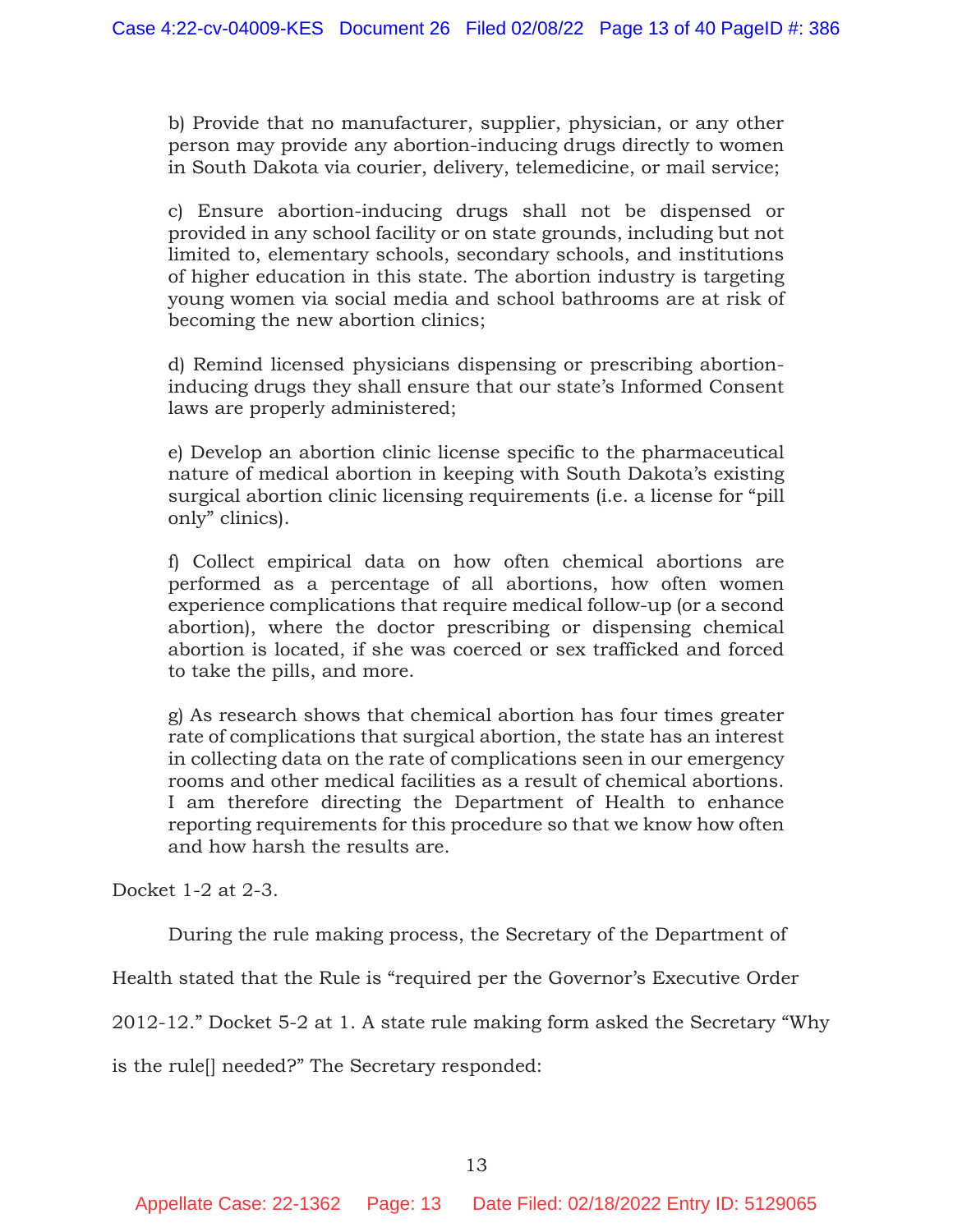To protect the health and safety of women that is at-risk due to the expected FDA lifting of additional safety protocols regarding the use of mifepristone and misoprostol. The rule requires the mifepristone and misoprostol used for a medical abortion may only be prescribed and dispensed by a licensed physician and administered in person in a licensed abortion facility consistent with SDCL 34-23A, and to require reporting of certain information.

S.D. Dep't of Health, Form 14 Small Business Impact Statement Form 1

(Nov. 8, 2021), https://rules.sd.gov/Uploads/684\_BusinessImpact

Statement.pdf (cited at Docket 5-2 at 1).

Following the rule making process, the Department of Health

promulgated Rule 44:67:04:13, which took effect on January 27, 2022, though

this court's temporary restraining order enjoined its enforcement until

February 9, 2022. Docket 18 at 8. The Rule, in its entirety, states:

For the purpose of inducing a medical abortion, a pregnant woman may only take the medications Mifepristone or Misoprostol up to nine weeks after conception. Mifepristone and Misoprostol must be prescribed and dispensed by a licensed physician in a licensed abortion facility consistent with SDCL chapter 34-23A and in compliance with the applicable requirements in SDCL chapter 36-4. A pregnant woman may only take Mifepristone at a licensed abortion facility and only after informed consent has been obtained pursuant to SDCL 34-23A-l0.1 and consistent with SDCL 34-23A-56. Before dispensing Mifepristone. a physician shall provide the notice required by SDCL 34-23A-l0.l(l)(h) and 34-23A-l0.1(3) ensuring that the pregnant woman has notice that if she changes her mind about the medical abortion and decides to carry the baby to term, it is possible to reverse the effects of Mifepristone. After taking Mifepristone and undergoing an observation period in the abortion facility, the pregnant woman may return home. Between 24-72 hours after taking Mifepristone, if the pregnant woman decides to continue with the medical abortion, the pregnant woman must return to the licensed abortion facility to receive the proper amount of Misoprostol. A licensed physician shall dispense the Misoprostol to the pregnant woman in the same manner as required for Mifepristone under this section. Neither Mifepristone nor Misoprostol may be dispensed for the purpose of inducing a medical abortion in any manner contrary to this section. The abortion facility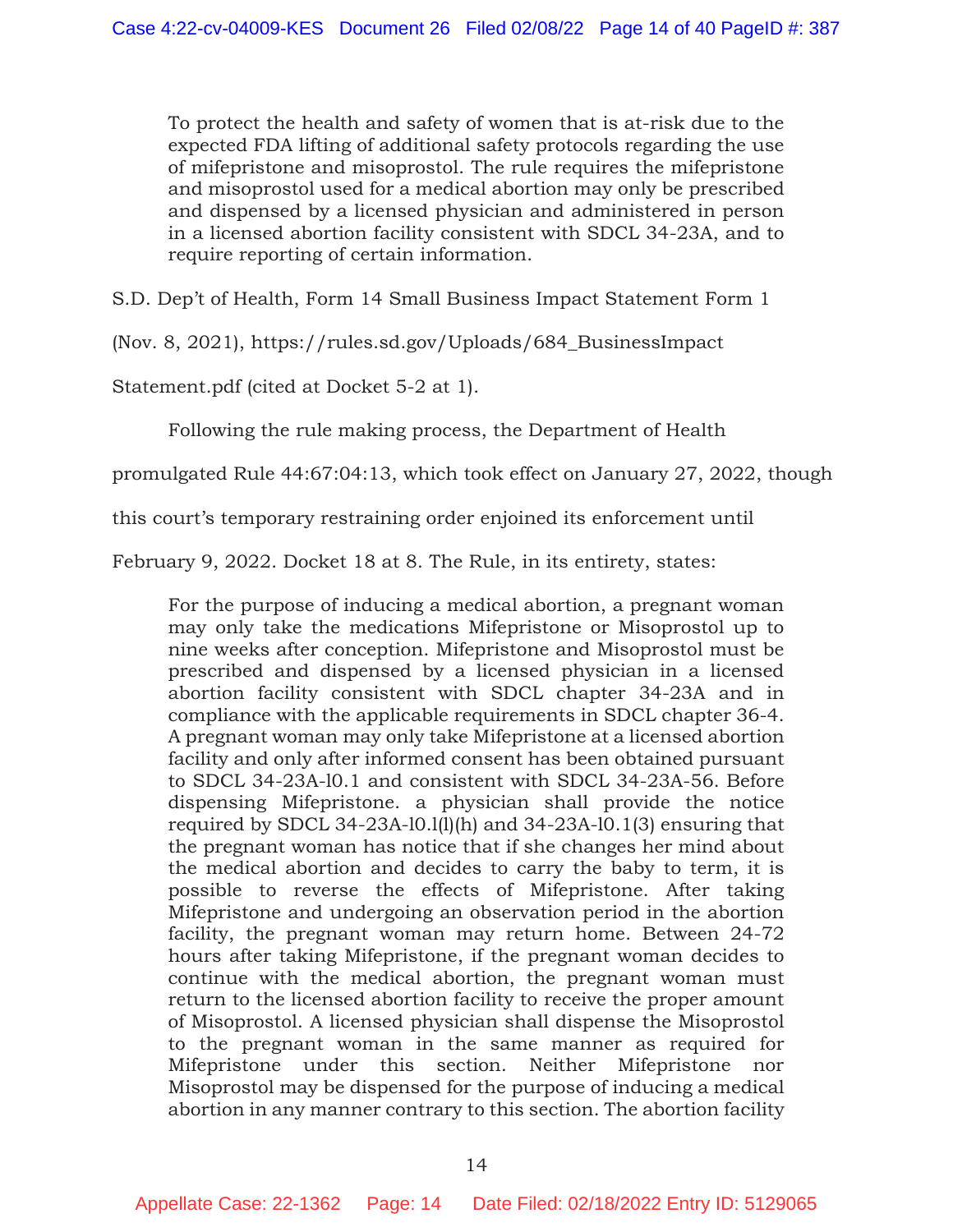staff shall monitor the pregnant woman for complications for a medically necessary period following each administration of the abortion-inducing medications and report the following information to the Department of Health:

(1) Any complication that requires medical follow-up;

(2) The medical follow-up that was required resulting from any complication;

(3) The facility where the medical follow-up was performed; and

(4) If the pregnant woman was sex trafficked.

The abortion facility staff shall schedule a follow-up appointment with the pregnant woman to return to the abortion facility on the 14th day after taking the medication to confirm that the fetus, placenta, and membranes have been fully expelled.

For the purposes of this section, the term, medical abortion, means a procedure that uses medication to end a pregnancy.

S.D. Admin. R. 44:67:04:13 (2022). Rule 44:67:04:13 has an effective date of

January 27, 2022. *Id.* Violating a rule is a basis for revoking Planned

Parenthood's license. S.D. Admin R. 44:67:01:05(1) (2006).

#### **V. Effects of the Rule**

 Planned Parenthood points to several studies showing that when a law requires multiple clinic appointments to obtain an abortion, patients face delayed care or are prevented from obtaining an abortion. Docket 6 ¶¶ 53-54. During the evidentiary hearing before this court, Planned Parenthood stated that it was not aware of any other states that presently require three or more clinic appointments to obtain a medication abortion. Planned Parenthood states that "the Rule will harm [its] patients in numerous and unprecedented ways, and will severely restrict access to abortion services in South Dakota, if not end medication abortion entirely in the state." Docket 5 ¶ 37. In her affidavit, Dr. Traxler states that "[b]ased on the available evidence, I also believe that the mandatory delay and extra trip for misoprostol required by this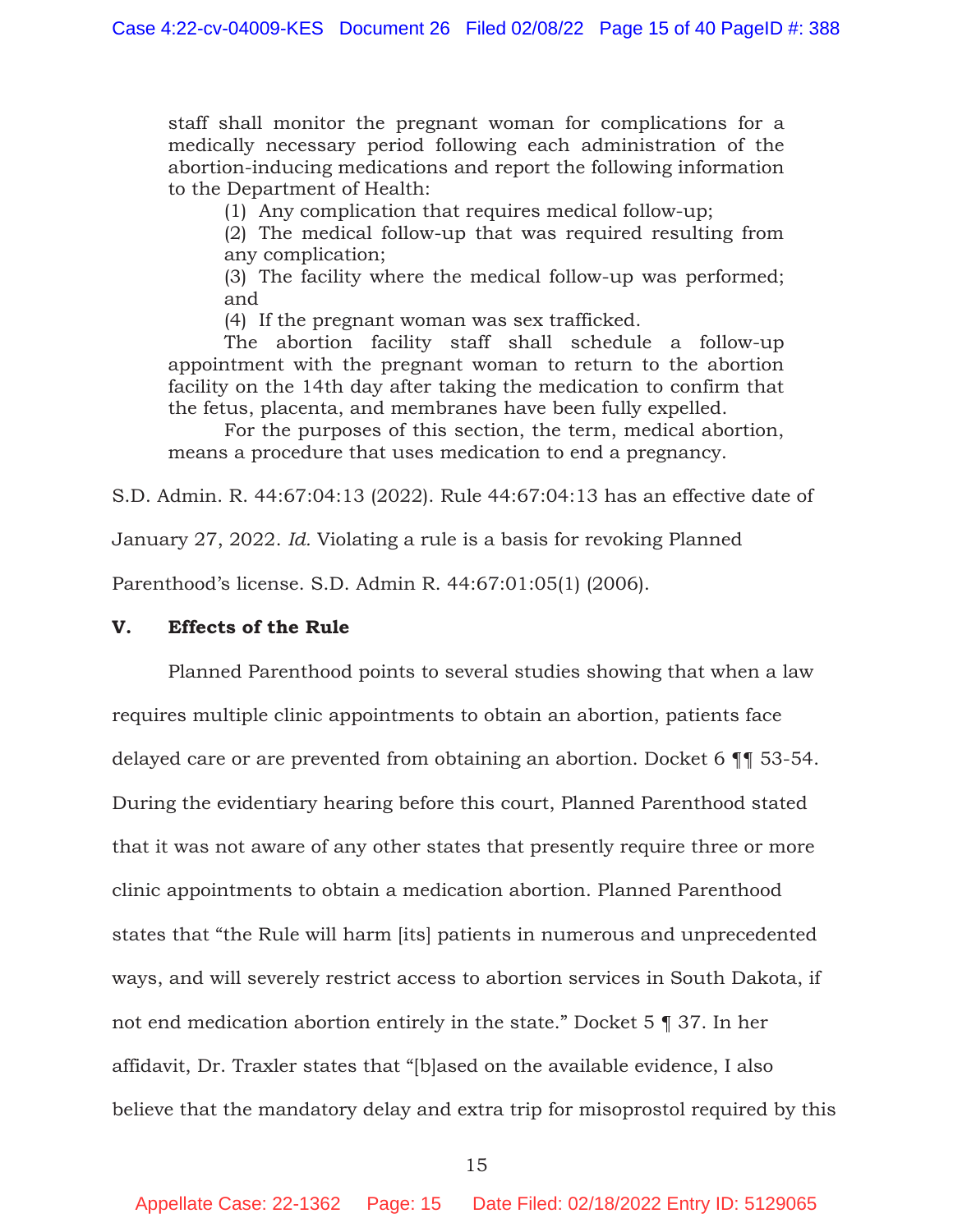Rule will likely put patients at risk." *Id.* ¶ 38. She points to a "recent doubleblind, placebo-controlled, randomized trial indicat[ing] that patients who interrupt the medication-abortion regimen partway through—by taking mifepristone but not following it with misoprostol within the recommended 24 to-48-hour time frame—may be at increased risk of significant hemorrhage." *Id.*; *see also* Docket 6 ¶ 46. An interrupted regimen could also lead to an incomplete abortion requiring follow-up medical care or a delay causing the pregnancy to continue beyond the 13.6 weeks LMP when abortion is available at the clinic. *See* Docket 6 ¶¶ 49-50. Dr. Traxler concludes that the mandatory delay and separate third appointment required under the Rule thus increase the likelihood that a patient will not be able to make it back to the clinic within the recommended time-frame, if at all, for administration of misoprostol and thus suffer the consequences of an interrupted regimen discussed above. Docket 5 ¶ 39. Planned Parenthood also notes that because misoprostol should ideally be administered within 48 hours after mifepristone, the period of time during which a patient should return for the third appointment is actually shorter than the 72 hours provided under the Rule. Docket 6 ¶ 44.

Planned Parenthood asserts that the mandatory delay and travel necessitated by the third appointment will create obstacles for medication abortion patients. *See* Docket 5 ¶¶ 39-40. Planned Parenthood asserts that "most abortion patients are parents, most have low incomes, and many work inflexible minimum-wage jobs." *Id.* ¶ 40. Planned Parenthood asserts that the cost of travel is an obstacle for patients given that many have low income and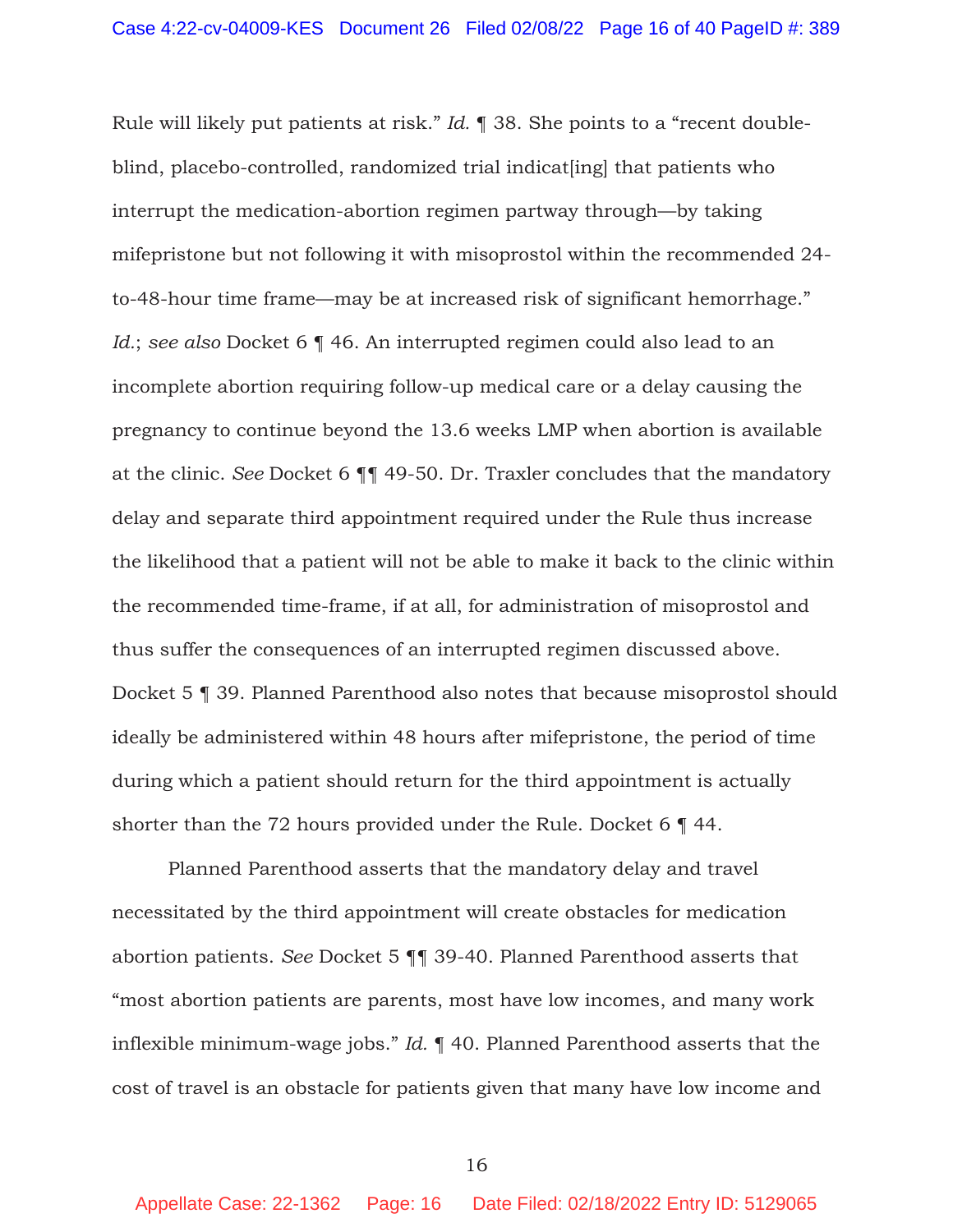do not have personal transportation. *Id.* ¶ 45; *see supra*. Planned Parenthood also states that the cost of travel is in addition to the cost of the abortion itself, including for those who have health coverage through the Affordable Care Act or Medicaid, neither of which cover abortion expenses except when the patient's life is in danger. Docket 5 ¶ 45. And each trip results in additional costs for missing work, school, and childcare. *Id.* ¶ 46. Planned Parenthood also states that each trip imposes an obstacle for patients who are trying to keep their abortion private. *Id.* ¶ 47. This is particularly true, they note, for survivors of abuse and sexual assault, who live under the watchful eye of their abuser. *Id.* ¶ 48. Additional obstacles related to travel are unforeseen circumstances, like unpredictable weather, that can delay travel or make it impossible for a patient to arrive at the right appointment interval and for their appointment time. *See id.* ¶ 44.

Planned Parenthood states that the third appointment would be "effectively impossible to comply with an as operational matter." *Id.* ¶ 51. It argues that because of its clinic schedule and attending physicians' availability, it would not be able to comply with the additional appointments and the regulated time intervals under the Rule. *Id.* ¶¶ 53-60. There are currently two abortion providers who live out of state and travel to Sioux Falls so that the clinic can provide abortion services two or three times each month. *Id.* ¶¶ 53-54, 57-58. Planned Parenthood plans to add two additional physicians in 2022. *Id.* ¶ 55. The clinic currently schedules abortions four weeks out. *Id.* ¶ 58. Planned Parenthood states that the personal and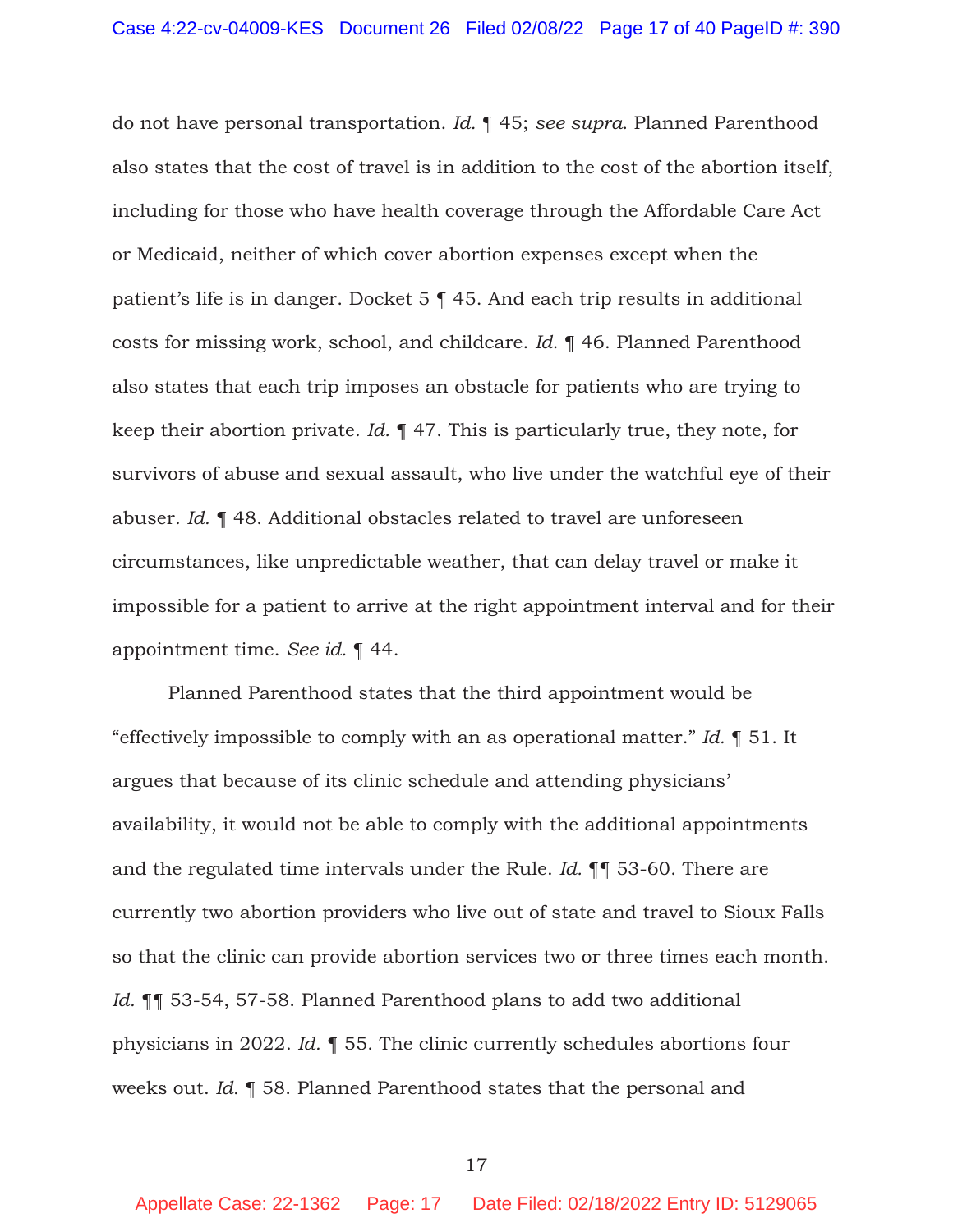professional obligations of their physicians preclude them from traveling back for a third appointment within 24 to 72 hours under the Rule. *Id.* ¶¶ 59-60. For these reasons, Planned Parenthood states that the Rule would force the organization to stop providing medication abortions and deprive patients of this option. *Id.* ¶ 62.

Planned Parenthood states that it will have to reduce appointments by 30% if the Rule is enforced by the state defendants. *Id.* ¶ 68. This will lead to delays for all patients seeking an abortion at the clinic, and the delay will preclude some patients from seeking an abortion altogether because they will be past 13.6 weeks LMP. *Id.* The delay in services is compounded by the existing 4-week scheduling delay. *Id.* For those who are still able to complete an abortion before 13.6 weeks LMP, Planned Parenthood notes that health risks increase as the gestational age increases. *Id.* ¶ 69. Planned Parenthood concludes that "[d]elays caused by the Rule will ultimately harm these patients." *Id.*

Planned Parenthood states that even if it was able to offer medication abortions under the Rule, delays caused by a third appointment and physician availability could push some patients past the 11 weeks LMP cut-off for a safe medication abortion. *Id.* ¶ 74. It notes that in 2021, approximately 22% of medication abortions at the clinic occurred at 10 weeks LMP, "which means for a significant percentage of [] patients any further delays could push them out of reach for a medication abortion." *Id.* ¶ 74; *see also* Docket 6 ¶ 25.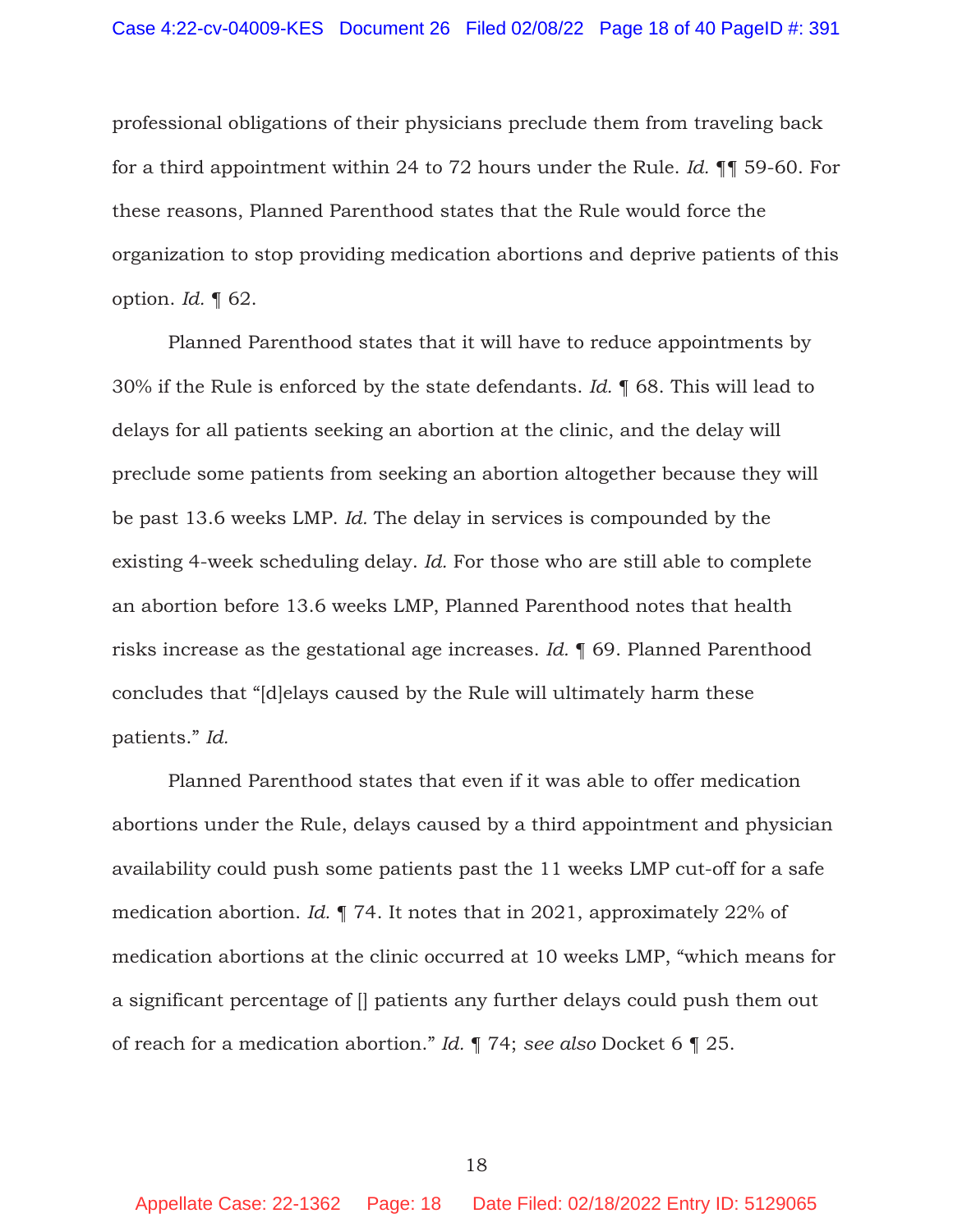Planned Parenthood moves the court to enjoin "the Rule's mandatory delay and separate visit requirements for the dispensing of misoprostol." Docket 1 at 26.

#### **LEGAL STANDARD**

The "purpose of a preliminary injunction is merely to preserve the relative positions of the parties until a trial on the merits can be held." *Little Rock Fam. Plan. Servs. v. Rutledge*, 984 F.3d 682, 690 (8th Cir. 2021) (quoting *Univ. of Tex. v. Camenisch*, 451 U.S. 390, 395 (1981)); *see also Dataphase Sys., Inc. v. C L Sys., Inc.*, 640 F.2d 109, 113 (8th Cir. 1981) (en banc) (a preliminary injunction "preserve[s] the status quo until the merits are determined."). When ruling on a motion for a preliminary injunction, the court must consider (1) the threat of irreparable harm to the moving party; (2) balancing this harm with any injury an injunction would inflict on other parties; (3) the likelihood of success on the merits; and (4) the public interest. *Dataphase Sys., Inc.*, 640 F.2d at 113. "While no single factor is determinative, the probability of success factor is the most significant." *Carson v. Simon*, 978 F.3d 1051, 1059 (8th Cir. 2020) (cleaned up). The movant has the burden of persuasion on a motion for preliminary injunction and must do so by a "clear showing." *Planned Parenthood Minn., N.D., S.D. v. Rounds*, 530 F.3d 724, 736 (8th Cir. 2008) (en banc) (citing *Mazurek v. Armstrong*, 520 U.S. 968, 972 (1997) (per curiam)).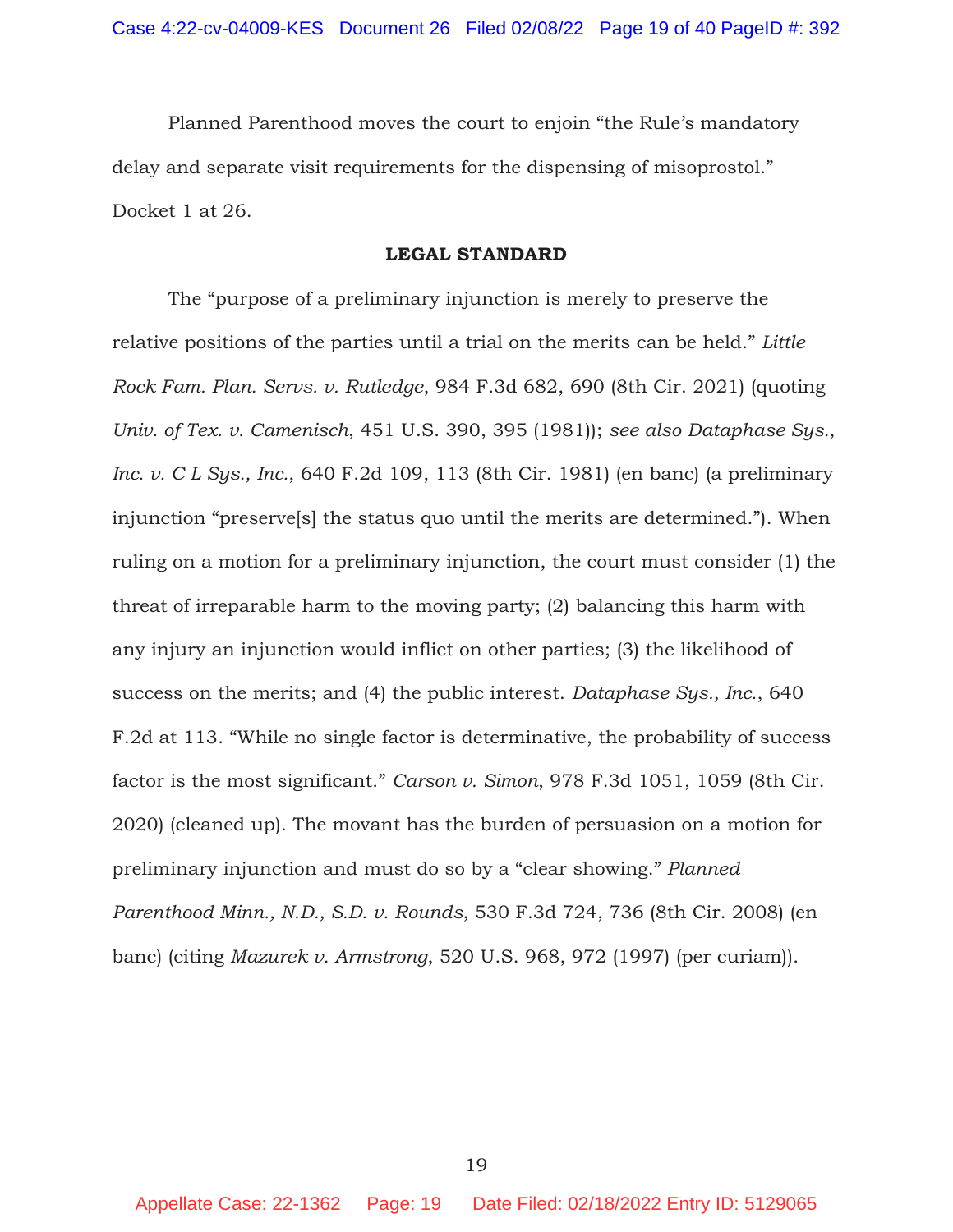#### **DISCUSSION**

#### **I. Undue Burden Claim**

#### **A. Undue Burden Claim Under 42 U.S.C. § 1983**

The state defendants argue that Planned Parenthood "cannot invoke 42 U.S.C. § 1983 to assert [] third-party rights, because the cause of action in section 1983 allows litigants to assert only their *own* rights, and not the rights of third parties." Docket 19 at 11. At oral argument and in their brief, the state defendants concede that Planned Parenthood has Article III standing. *See id.* The issue is "whether the plaintiffs have identified a *cause of action* that authorizes their lawsuit." *Id.*; *see Davis v. Passman*, 442 U.S. 228, 239 n.18 (1979) ("*cause of action* is a question of whether a particular plaintiff is a member of the class of litigants that may, as a matter of law, appropriately invoke the power of the court." (emphasis in original)).

 The Eighth Circuit in *Pediatric Specialty Care, Inc. v. Arkansas Department of Human Services*, 293 F.3d 472 (8th Cir. 2002), recognized that third-party plaintiffs can bring a claim under § 1983. *Id.* at 478 ("[t]he provider plaintiffs in this case have standing to assert the rights of their [] patients"). The Seventh Circuit in *Planned Parenthood of Wisconsin, Inc. v. Van Hollen*, 738 F.3d 786 (7th Cir. 2013), came to the same conclusion in the context of abortion litigation. There, the court identified numerous cases, including *Planned Parenthood of Southeastern Pennsylvania v. Casey*, 505 U.S. 833, 903- 04 (1992) and *Planned Parenthood of Central Missouri v. Danforth*, 428 U.S. 52, 62 (1976), where "doctors and abortion clinics were found to have had standing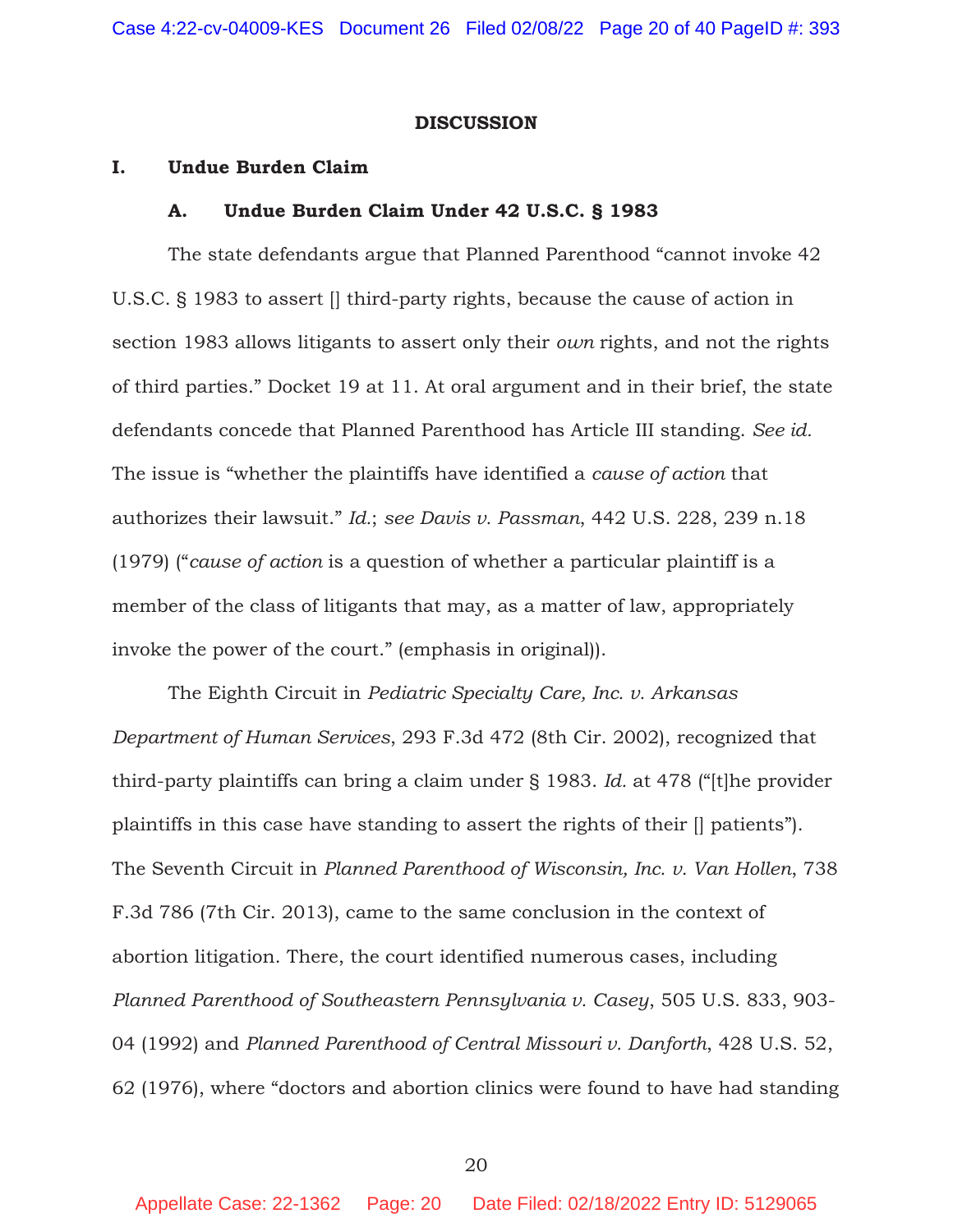. . . pursuant to section 1983." *Van Hollen*, 738 F.3d at 795. Thus, the court concluded that the "justiciability of such cases is not in question." *Id.* Finally, a district court in the Eighth Circuit, addressing the same issue, relied on the analysis in *Van Hollen* when it concluded that the "Supreme Court has repeatedly allowed abortion providers to raise the rights of their patients in cases brought under § 1983[.]" *Little Rock Fam. Plan. Servs. v. Rutledge*, 397 F. Supp. 3d 1213, 1264 (E.D. Ark. 2019) (citing *Whole Woman's Health v. Hellerstedt*, 579 U.S. 582 (2016); *Gonzales v. Carhart*, 550 U.S. 124 (2007); *Ayotte v. Planned Parenthood of N. New Eng.*, 546 U.S. 320 (2006); *Bellotti v. Baird*, 428 U.S. 132 (1976)).

 Here, the court finds the state defendants' analysis of § 1983 ignores multiple instances where the Eighth Circuit and the Supreme Court have recognized a cause of action under § 1983 brought by abortion providers on their own behalf and on behalf of their patients. *See, e.g., Little Rock Fam. Plan. Servs.*, 984 F.3d 682. Thus, Planned Parenthood's undue burden claim is properly brought under 42 U.S.C. § 1983.

#### **B. Likelihood of Success on the Merits**

 "Success on the merits has been referred to as the most important of the four factors." *Roudachevski v. All-Am. Care Ctrs., Inc.*, 648 F.3d 701, 706 (8th Cir. 2011). When a challenged law was "implemented through legislation or regulation[] developed through presumptively reasoned democratic processes," the court analyzes whether the movant is *likely* to succeed on the merits. *Rounds*, 530 F.3d at 732 (quoting *Able v. United States*, 44 F.3d 128, 131 (2d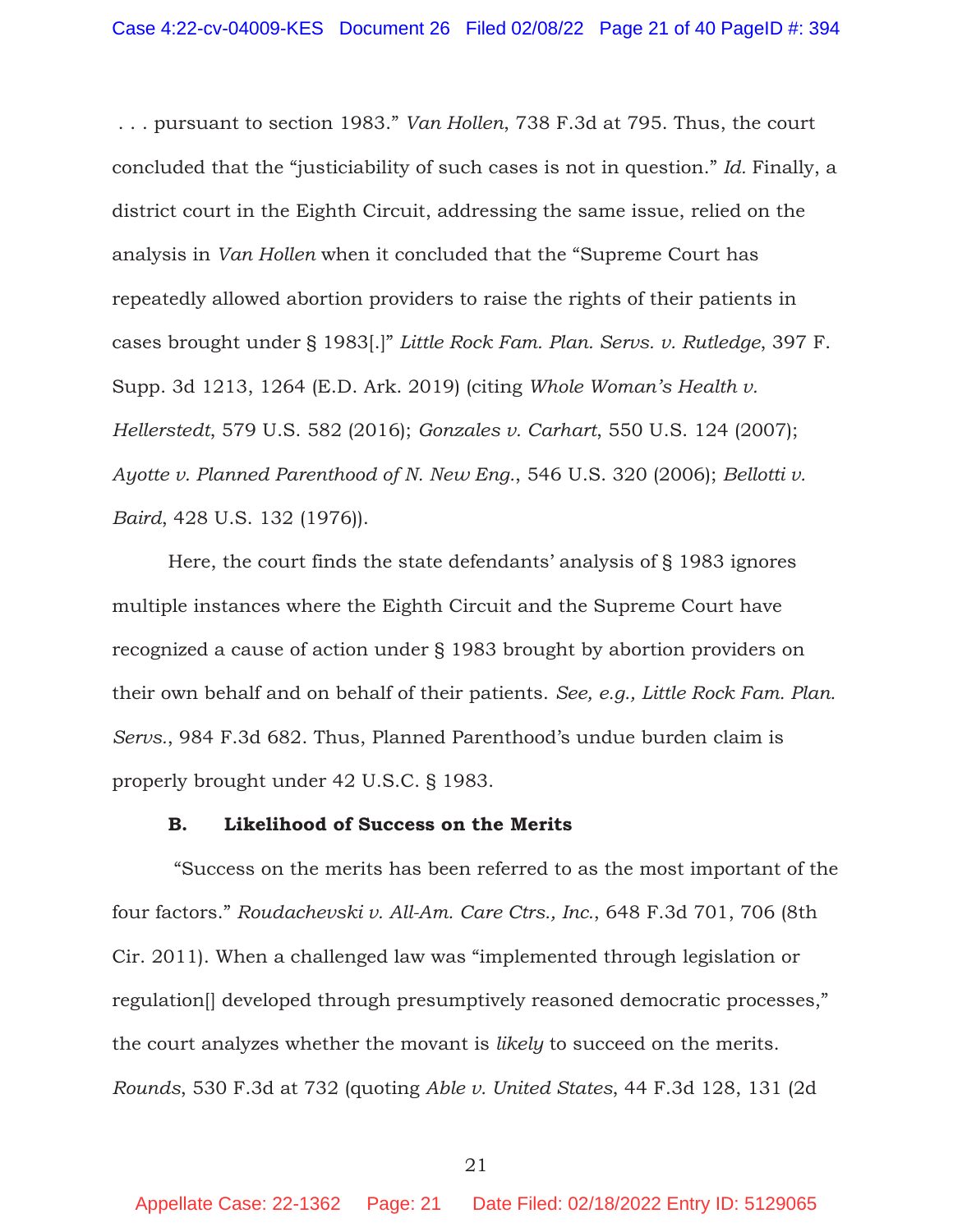Cir. 1995) (per curium)) (noting that "likelihood of success" is a higher standard than a "fair chance" of success). Because the Rule is a state regulation promulgated under South Dakota's rule making process, the court will apply the likelihood of success standard.2 At the preliminary injunction stage, "the speculative nature" of the likelihood of success inquiry "militates against any wooden or mathematical application of the test." *United Indus. Corp. v. Clorox Co.*, 140 F.3d 1175, 1179 (8th Cir. 1998).

"[A] state cannot 'impose an undue burden on the woman's ability to obtain an abortion.' " *Hopkins v. Jegley*, 968 F.3d 912, 914 (8th Cir. 2020) (quoting *June Med. Servs. L.L.C. v. Russo*, 140 S. Ct. 2103, 2135 (2020) (Roberts, C.J., concurring)). The "threshold requirement [is] that the State have a 'legitimate purpose' and that the law be 'reasonably related to that

<sup>&</sup>lt;sup>2</sup> The Eighth Circuit has not indicated whether the "likelihood of success" standard applies to a state regulation promulgated by the executive branch at the direction of an executive order. In *Rounds*, the Court relied on the Second Circuit's reasoning in *Able*: the likelihood of success standard applies when "a party seeks to stay government action taken in the public interest pursuant to a statutory or *regulatory scheme*[.]" 530 F.3d at 731 (emphasis added) (quoting *Able*, 44 F.3d at 131). In *Richland/Wilkin Joint Powers Authority v. U.S. Army Corps of Engineers*, 826 F.3d 1030 (8th Cir. 2016), the Eighth Circuit affirmed the district court's finding that the lower "fair chance of prevailing" standard applied when plaintiffs sought to enjoin a construction project "authorized... pursuant to expert agency recommendation." *Id.* at 1040-41. Here, Planned Parenthood seeks to enjoin an administrative rule that was "required" by executive order to be promulgated. *See supra* at 13. Whether this process is akin to "adopting a complex statute through fulsome debate" is an open question. *See Richard/Wilkin Joint Powers Auth.*, 826 F.3d at 1040. Relying on the word "regulation" in *Rounds* and *Able*, the court here applies the "likelihood of success" standard.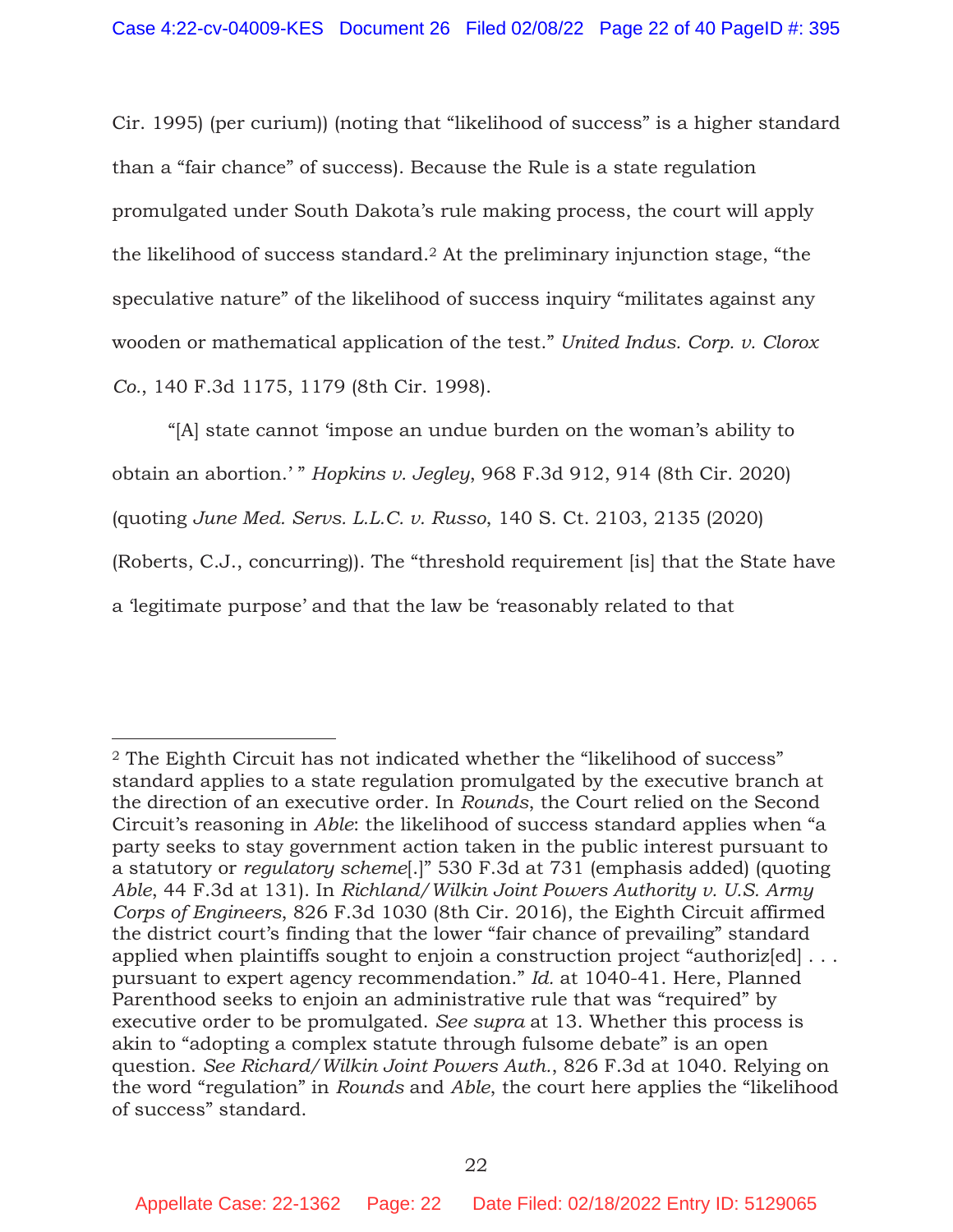goal.' " *June Medical*, 140 S. Ct. at 2138. "So long as that showing is made, the only question for a court is whether a law has the 'effect of placing a substantial obstacle in the path of a woman seeking an abortion of a nonviable fetus.' " *Id.* (quoting *Casey*, 505 U.S. at 877).

### **1. Whether the Rule is reasonably related to a legitimate purpose**

 Planned Parenthood argues that the Rule lacks a legitimate purpose regarding the Rule's mandatory third appointment for dispensing misoprostol; and, even if there is a legitimate purpose, the Rule is not reasonably related to that purpose. *See* Docket 4 at 11-14. The state defendants argue that rational basis review applies to this issue. Docket 19 at 20. And under rational basis, the state defendants conclude that the Rule is reasonably related to three purported purposes that they identify and explain in their brief. *Id.* at 20-23. The state defendants urge the court to apply the rational basis standard articulated in *Heller v. Doe*, 509 U.S. 312 (1993):

A statute is presumed constitutional and "[t]he burden is on the one attacking the legislative arrangement to negative every conceivable basis which might support it," whether or not the basis has foundation in the record. Finally, courts are compelled under rational-basis review to accept a legislature's generalizations even when there is an imperfect fit between means and ends.

*Id.* at 320 (cleaned up) (quoting *Lehnhausen v. Lake Shore Auto Parts Co.*, 410

U.S. 356, 364 (1973); *see also* Docket 19 at 20.

 But in *Casey*, the Supreme Court stated that "a statute which, while furthering . . . [a] valid state interest, has the effect of placing a substantial obstacle in the path of a woman's choice cannot be considered a permissible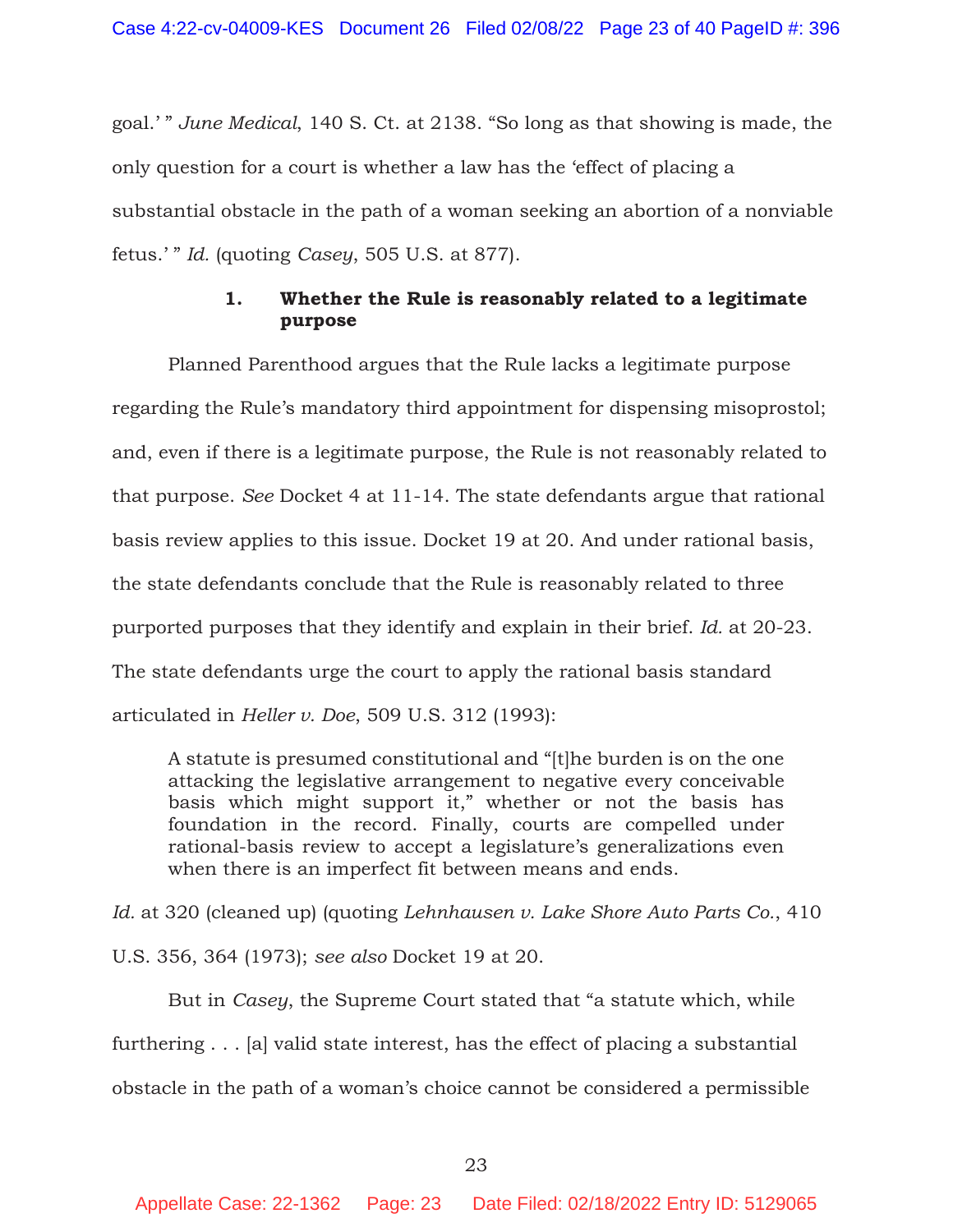means of serving its legitimate ends." 505 U.S. at 877. And in *Hellerstedt*, the Supreme Court held that it "is wrong to equate the judicial review applicable to the regulation of a constitutionally protected personal liberty with the less strict review applicable where, for example, economic legislation is at issue." *Hellerstedt*, 136 S. Ct. at 2309. That standard of "less strict review," rational basis, is well-established: that a law will be upheld "if there is any reasonably conceivable state of facts that could provide a rational basis for the classification" in the law. *TCF Nat'l Bank v. Bernanke*, 643 F.3d 1158, 1165 (8th Cir. 2011) (quoting *FCC v. Beach Commc'ns, Inc.*, 508 U.S. 307, 313 (1993)).

Declining to use rational basis, the Supreme Court in *Hellerstedt* explained:

[I]n *Gonzales* the Court, while pointing out that we must review legislative "factfinding under a deferential standard," added that we must not "place dispositive weight" on those "findings." *Gonzalez* went on to point out that the "Court retains an independent constitutional duty to review factual findings where constitutional rights are at stake."

*Hellerstedt*, 136 S. Ct. at 2310 (emphasis omitted) (internal citations omitted) (quoting *Gonzales*, 550 U.S. at 165). In *Gonzales*, the Court looked to the "recitals" of the challenged law to determine its purpose. 550 U.S. at 156. Without similar recitals or legislative findings accompanying the challenged law in *Hellerstedt*, the Court "infer[red] that the legislature sought to further a constitutionally acceptable objective[.]" 136 S. Ct. at 2310. But there, the Court also looked to the "great weight of the evidence" in front of the district court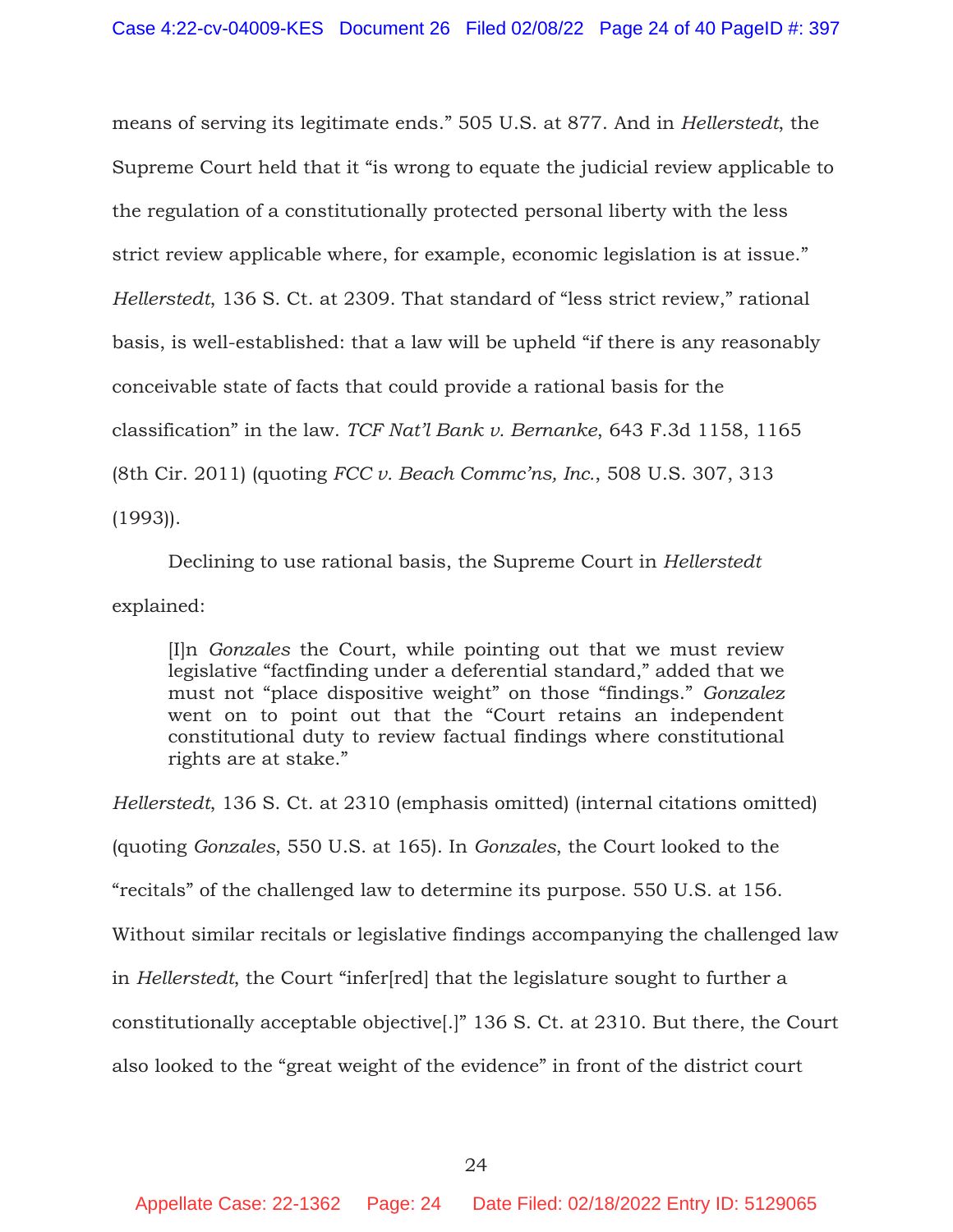and its review of the benefits of the law to determine its purpose. *Id.* at 2311; *see also June Medical*, 140 S. Ct. at 2138 (Roberts, C.J., concurring) ("*Casey* discussed benefits in considering the threshold requirement that the State have a "legitimate purpose" and that the law be "reasonably related to that goal.").

 Here, the court finds that the Rule regulates a constitutionally protected personal liberty, a person's right to seek an abortion. *See Hellerstedt*, 136 S. Ct. at 2309-10. Thus, the court will not apply rational basis review and will apply the Supreme Court's analysis in *Hellerstedt* and *Gonzales* to this threshold issue.

 The South Dakota Secretary of Health stated that the Rule was promulgated because it was "required per the Governor's Executive Order 2021-12." Docket 5-2 at 1. Several purposes are readily apparent in the recitals and directives in the Executive Order: (1) respond to FDA rulemaking lifting the 2011 REMS restricting mifepristone to in-person dispensing; (2) ensure that mifepristone and misoprostol are dispensed in-person to medication abortion patients by a physician after an in-person examination to rule out contraindications; (3) restrict where abortion medications are dispensed and bar telemedicine medication abortions; (4) reinforce the state's informed consent procedure; (5) collect empirical data on medication abortions; and (6) enhance reporting requirements for medication abortions. Docket 1-2 at 2-3. The Secretary's subsequent summary of the Rule's purposes is consistent with the objectives identified in the Executive Order: respond to "the expected FDA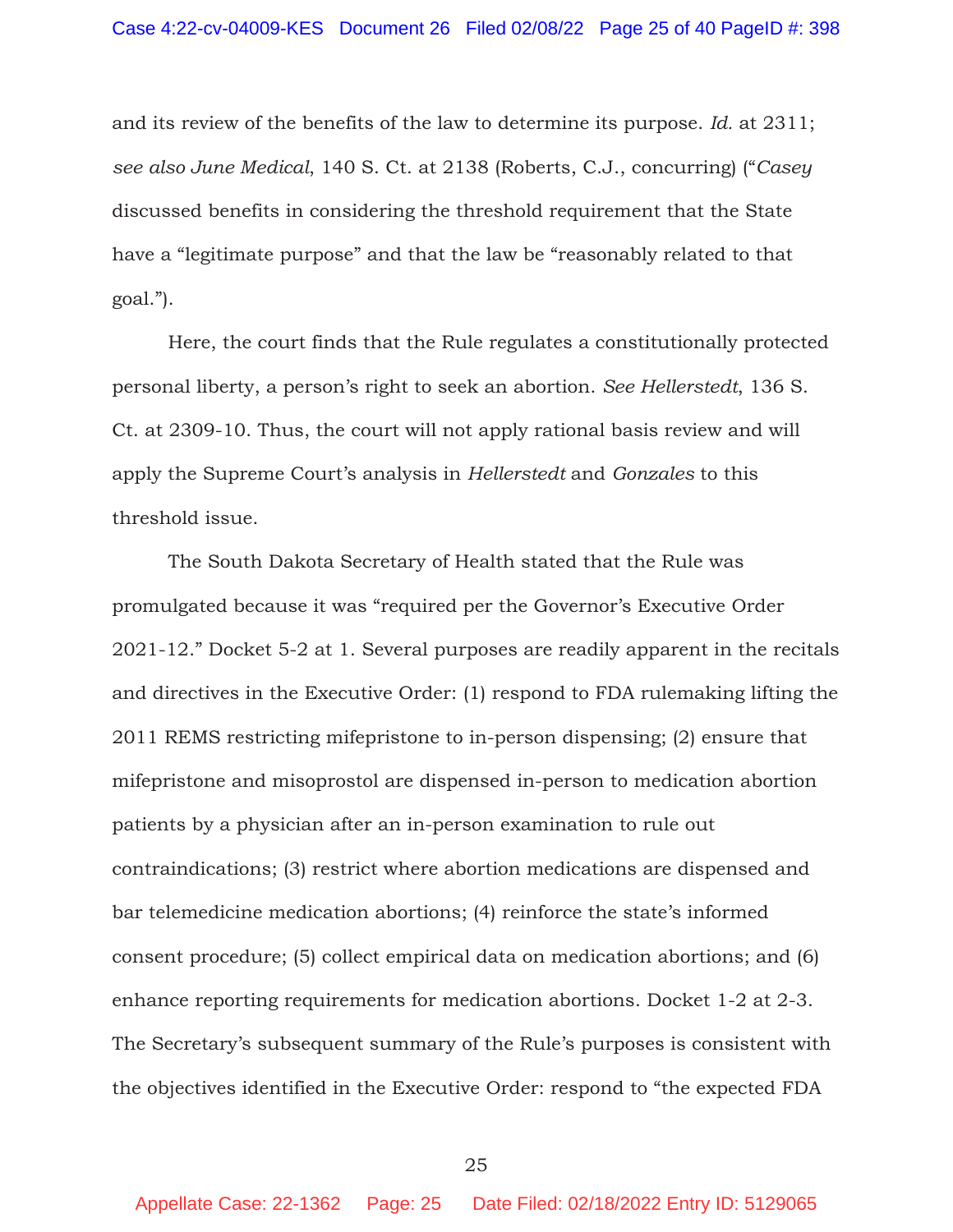lifting of additional safety protocols regarding the use of mifepristone and misoprostol" to ensure that mifepristone and misoprostol are only "prescribed and dispensed by a licensed physician and administered in-person in a licensed abortion facility consistent with SDCL 34-23A, and to require reporting of certain information." S.D. Dep't of Health, Form 14 Small Business Impact Statement Form 1 (Nov. 8, 2021),

https://rules.sd.gov/Uploads/684\_BusinessImpactStatement.pdf (cited at Docket 5-2 at 1). Because Planned Parenthood seeks an injunction of the mandatory third appointment and accompanying delay period, the court focuses on the first three purposes, as identified above, that relate to the administration of misoprostol in the Governor's Executive Order.

First, Planned Parenthood argues that the Department's stated purpose of responding to FDA changes regarding both mifepristone and misoprostol is misguided because the FDA has not recently taken action with regard to misoprostol. Docket 4 at 12. Here, the record indicates that in 2021 the FDA suspended, and later eliminated, the REMS that required in-person administration of mifepristone. But the FDA, which has never required inperson administration of misoprostol, has not recently made any change regarding misoprostol. While the Executive Order did not incorrectly refer to FDA changes regarding misoprostol, the Secretary's explanation of the Rule did. Thus, to the extent the Rule seeks to respond to FDA changes regarding misoprostol, the Rule lacks a legitimate purpose.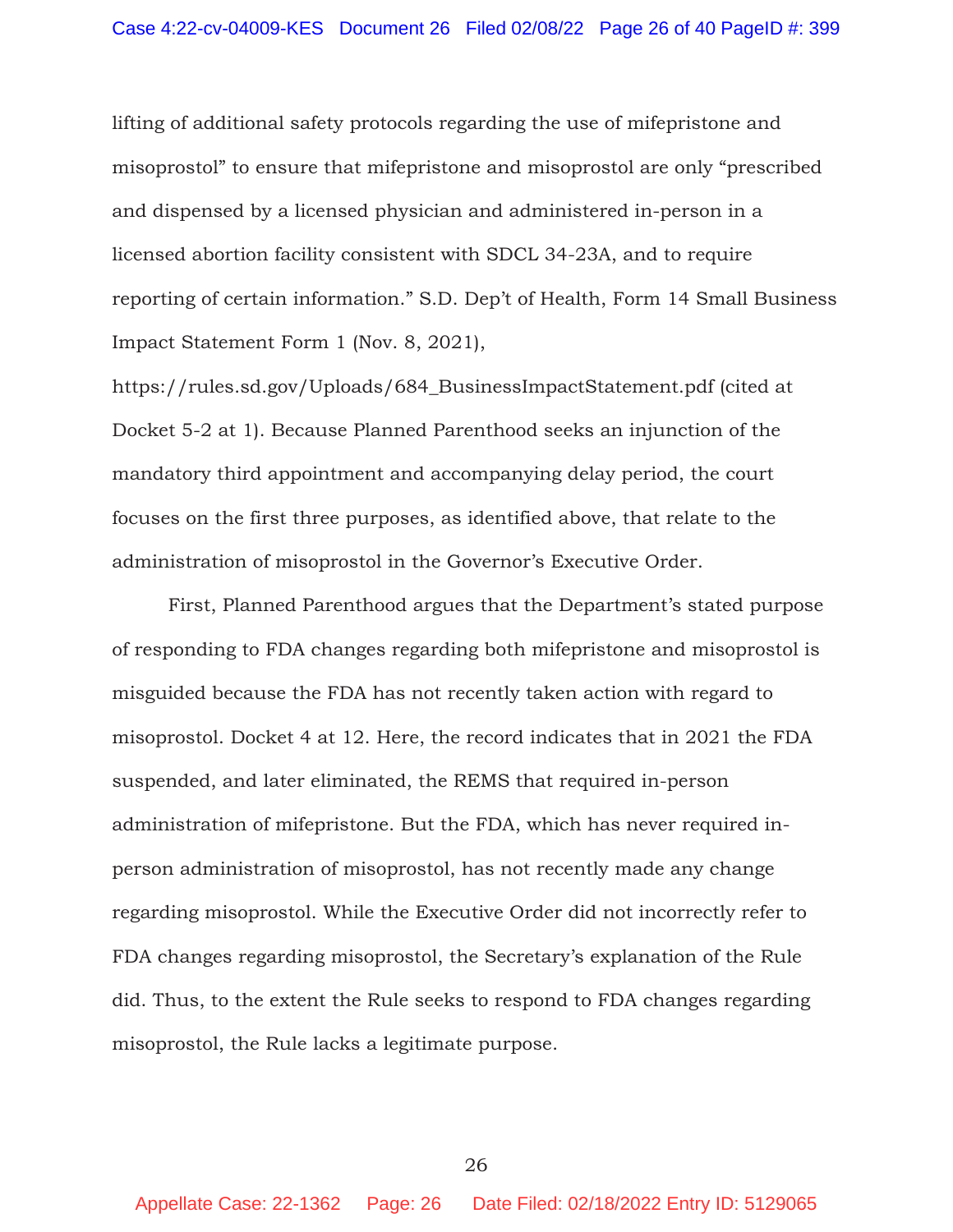Second, Planned Parenthood argues that the purposes of banning telemedicine abortions and requiring in-person dispensing of mifepristone and misoprostol following an examination for counterindications are moot, because existing state law requires two clinic appointments, including an examination, before mifepristone and misoprostol are dispensed in-person. *Id.* at 13. Here, Planned Parenthood has only established that these purposes are redundant with existing law, not that they are illegitimate. Planned Parenthood states that at-home administration of mifepristone is safe, but it does not argue that a ban on telemedicine or requiring in-person dispensing (as opposed to administration) are undue burdens on patients. Thus, the courts finds that the second and third purposes are legitimate.

Alternatively and additionally, Planned Parenthood claims that the Rule's mandatory third appointment for the administration of misoprostol, and the accompanying delay period, are not reasonably related to the Rule's stated purposes. *Id.* at 12-13. They argue that any further restriction on misoprostol has no reasonable relation to anything in the Executive Order. *See id.* Specifically, they point out that misoprostol is already dispensed by a physician in the clinic; the Executive Order makes no mention of the need for an additional appointment or a mandatory time delay. *See id.* And Planned Parenthood argues that the Rule's third appointment and time delay actually put patients at greater risk and impose an undue burden. *Id.* at 14.

Here, the third appointment and mandatory time delay appear for the first time in the Rule. Nothing in the Executive Order indicates a change in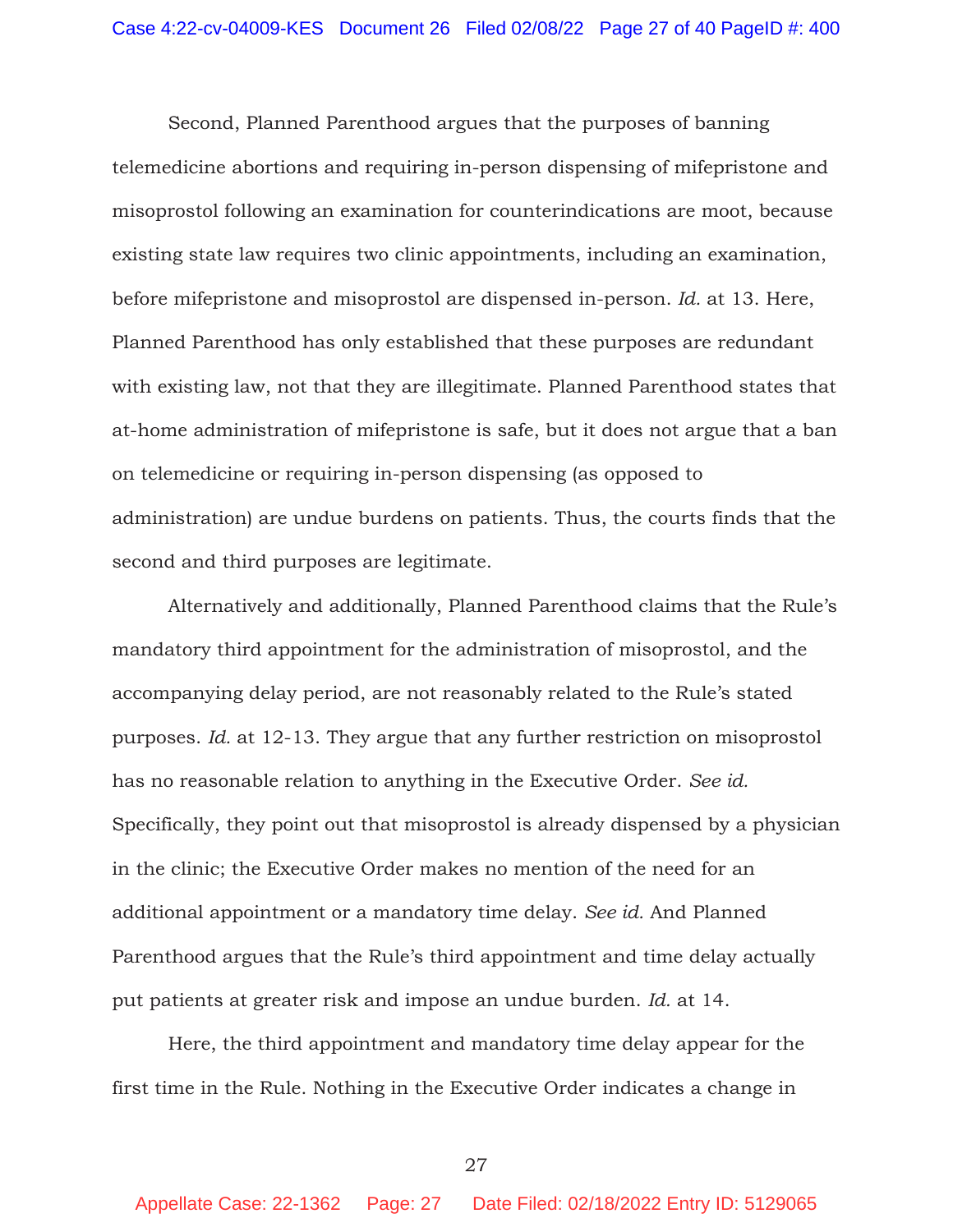FDA regulations regarding misoprostol. And as the court discusses below, the third appointment and time delay for misoprostol increase the risks to patients' health. Thus, the court finds that the portion of the Rule sought to be enjoined is not reasonably related to the purposes as stated by the executive branch. Because the part of the rule challenged by Planned Parenthood fails to meet this threshold requirement, that part of the Rule should be enjoined on this basis alone. But to fully address the parties' arguments regarding Planned Parenthood's facial and as-applied challenges to the Rule, the court proceeds with the undue burden analysis.

#### **2. Whether the Rule imposes an undue burden**

 To establish an undue burden, Planned Parenthood must demonstrate that "in a large fraction of the cases in which [the Rule] is relevant, it will operate as a substantial obstacle to a woman's choice to undergo an abortion." *Planned Parenthood of Ark. & E. Okla. v. Jegley*, 864 F.3d 953, 958 (8th Cir. 2017) (quoting *Casey*, 505 U.S. at 895). "The Supreme Court has clarified that "cases in which the provision at issue is relevant" is a narrower category than "all women," "pregnant women," or even "women seeking abortions identified by the State." *Id.* (emphasis omitted) (quoting *Hellerstedt*, 136 S. Ct. at 2320); *see also Casey*, 505 U.S. at 894-95. In *Jegley*, the Eighth Circuit found that "because the contract-physician requirement only applies to medicationabortion providers, the 'relevant denominator' here is women seeking medication abortions in Arkansas." *Id.* There are three issues that must be resolved in order to determine whether Planned Parenthood has met their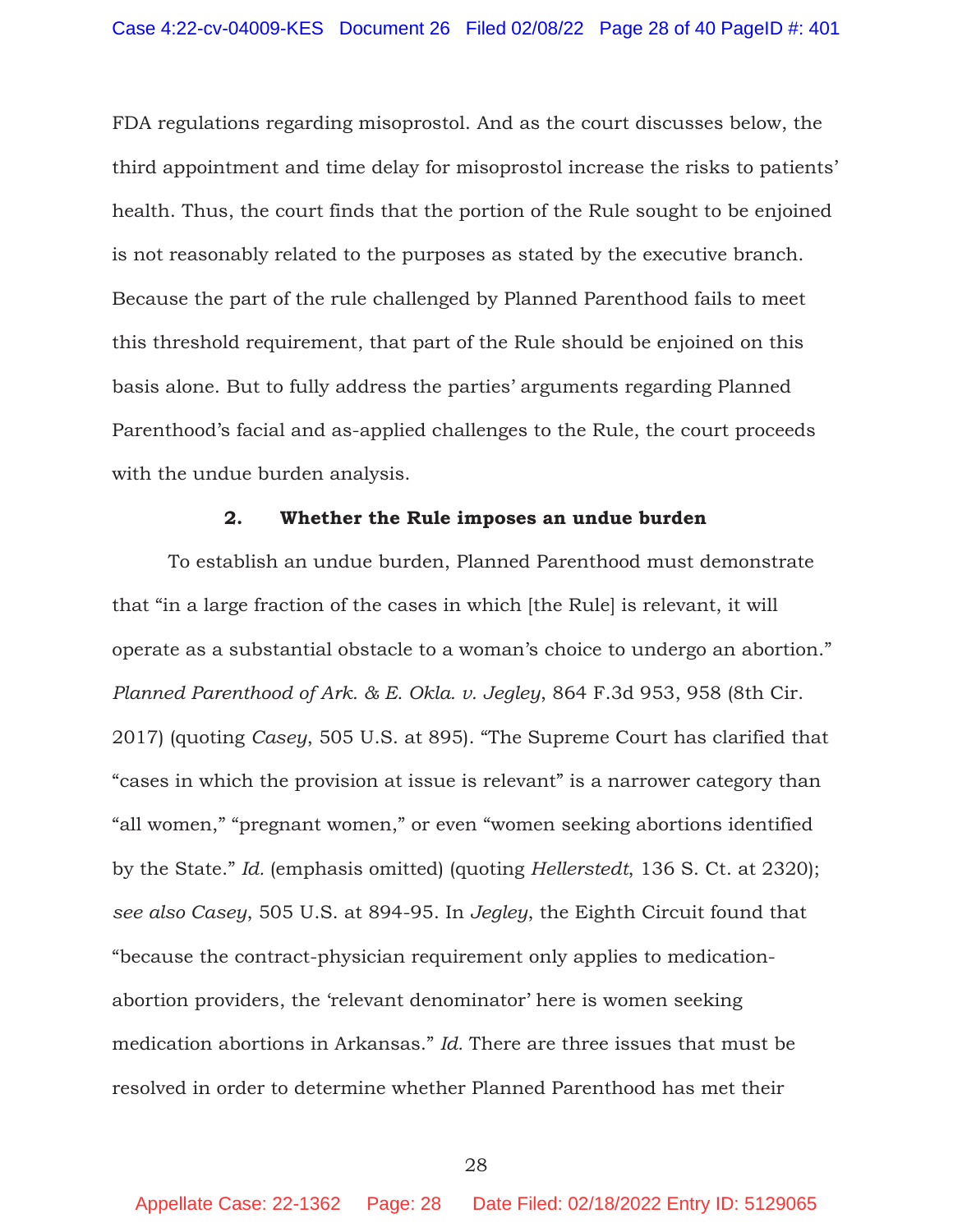burden: (1) in what cases is the Rule "relevant"; (2) does the Rule create a "substantial obstacle to a woman's choice to undergo an abortion" in those cases in which the Rule is "relevant"; and (3) is the substantial obstacle present in a "large fraction" of the "relevant" cases. *See, e.g.*, *Planned Parenthood Minn., N.D., S.D. v. Daugaard*, 799 F. Supp. 2d 1048, 1060 (D.S.D. 2011) ("the relevant cases are those that involve a woman who has chosen to undergo an abortion and would otherwise not consult with a pregnancy help center"); *Casey*, 505 U.S. at 895 (limiting the relevant cases to "married women seeking abortions who do not wish to notify their husbands of their intentions and who do not qualify for one of the statutory exceptions to the notice requirement").

 Planned Parenthood claims that the Rule is relevant only to patients seeking a medication abortion in South Dakota. Docket 24 at 15. They argue that the Rule is an "actual restriction" only for medication abortion patients, and not all of its abortion patients. *Id.* (citing *Hellerstedt*, 136 S. Ct. at 2320). The state defendants argue that the denominator should include all people seeking an abortion at Planned Parenthood because Planned Parenthood's undue burden argument rests on the effects the Rule would have on that group. Docket 19 at 14.

 Under *Jegley* and *Casey*, the court finds that the relevant cases, or denominator, are limited to Planned Parenthood's medication abortion patients. But because part of Planned Parenthood's undue burden argument rests on effects on all its abortion patients, the court finds that the Rule is also relevant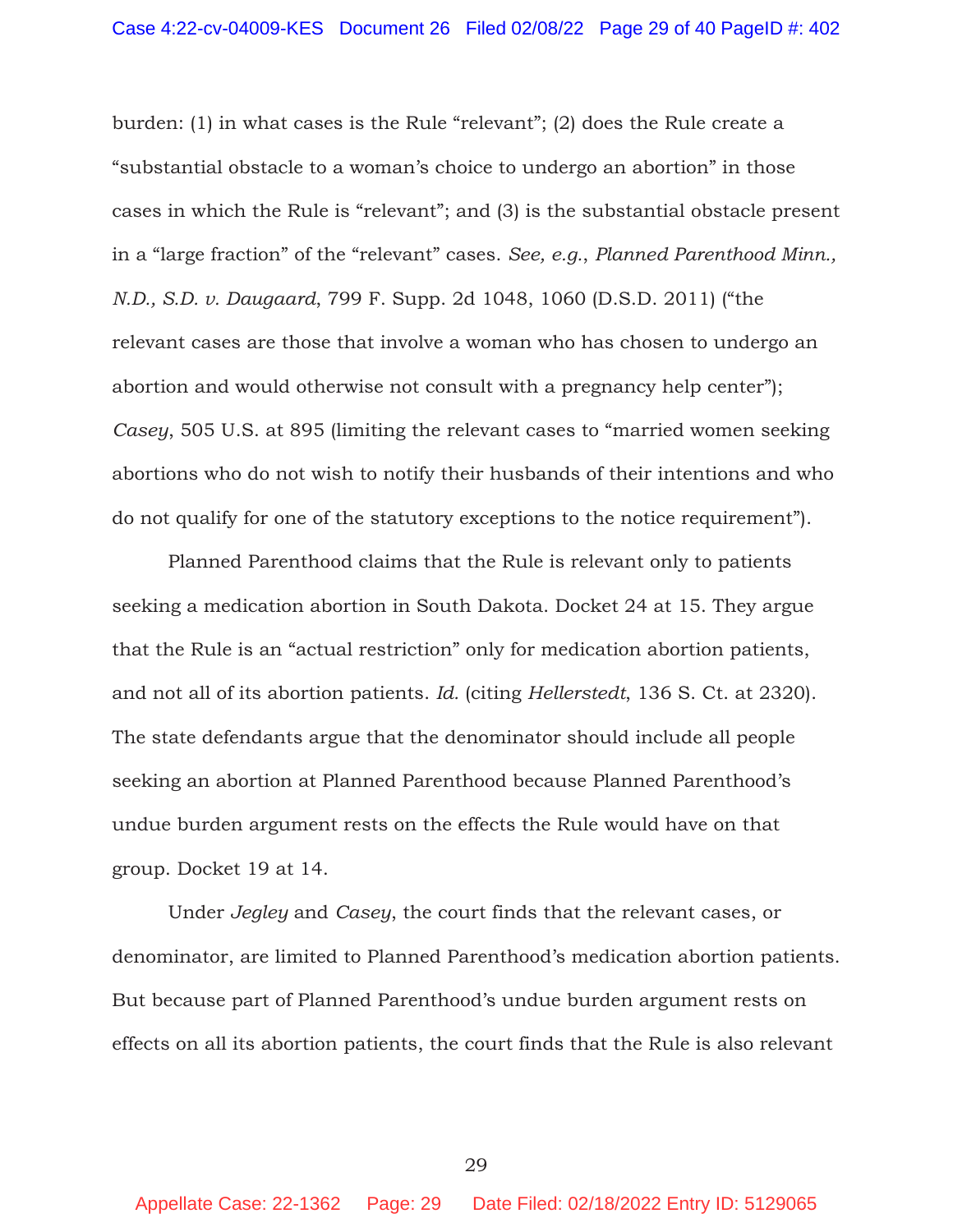to that group as well. Thus, the court analyzes whether the Rule imposes a substantial obstacle on a large fraction of patients in both groups.

The next step is to determine whether the Rule creates "a substantial obstacle to a woman's choice to undergo an abortion" for a "large fraction" of relevant cases. *See Daugaard*, 799 F. Supp. 2d at 1060. The Supreme Court "has made clear that a State may promote but not endanger a woman's health when it regulates the methods of abortion." *Stenberg v. Carhart*, 530 U.S. 914, 931 (2000) (citations omitted). "As with any medical procedure, the State may enact regulations to further the health or safety of a woman seeking an abortion. Unnecessary health regulations that have the purpose or effect of presenting a substantial obstacle to a woman seeking an abortion impose an undue burden on the right." *Casey*, 505 U.S. at 878.

Concerning what constitutes a large fraction, the Supreme Court in *Casey* addressed the constitutionality of, among other provisions, a "spousal notification requirement." *Id.* at 893. The relevant cases in *Casey* with regard to that requirement were "married women seeking abortions who do not wish to notify their husbands of their intentions and who do not qualify for one of the statutory exceptions to the notice requirement." *Id.* at 895. The Court held that the requirement was unconstitutional under the "large fraction" test after it found that the requirement was "likely to prevent a significant number of [those] women from obtaining an abortion." *Id.* at 893-94. This language and reasoning indicates that the term "large fraction" should not be construed as some numerical threshold that must be established. *See id.* The Eighth Circuit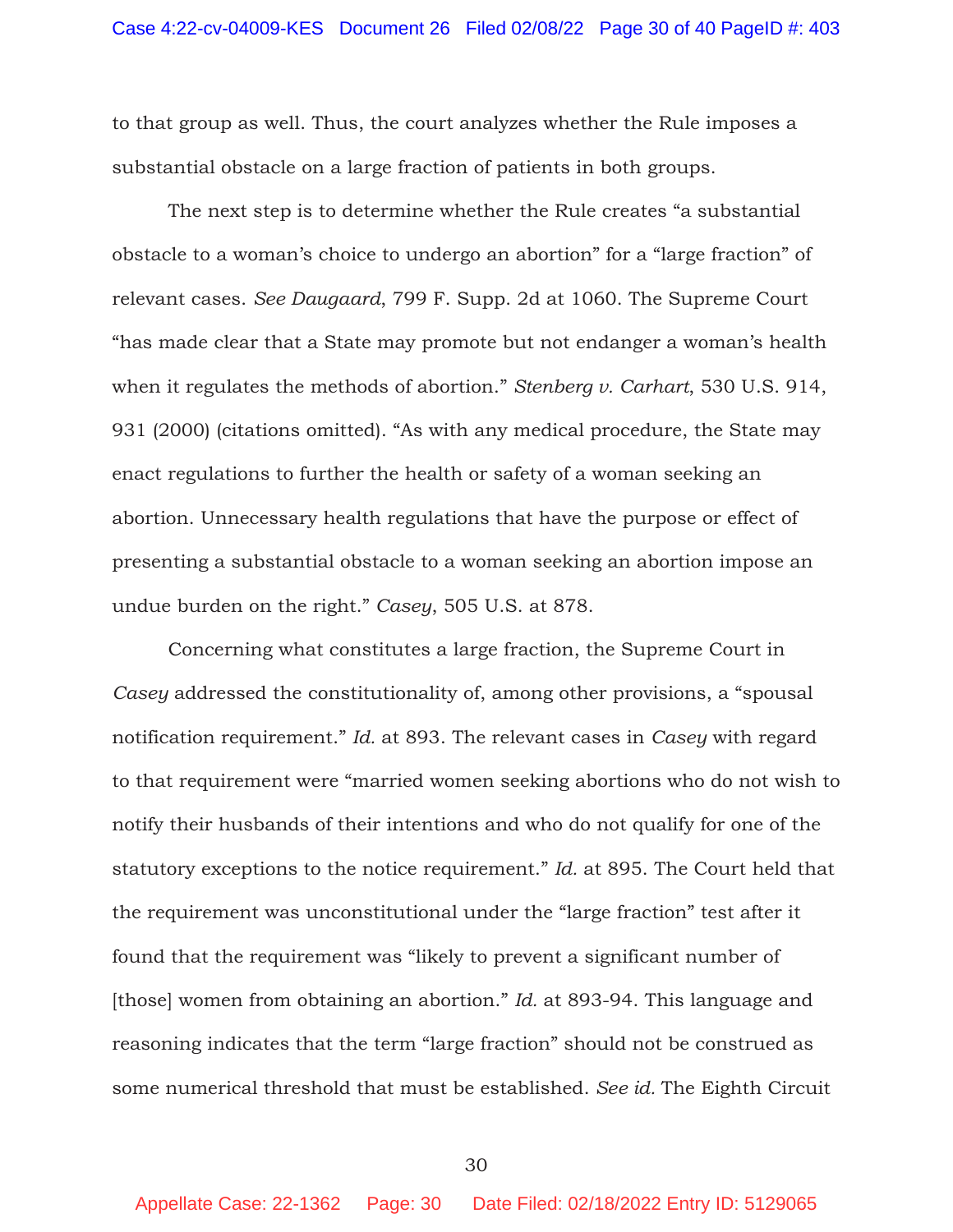has recognized that 18% can constitute a "large fraction," though it has not set that number, or any number, as a brightline minimum. *See Planned Parenthood, Sioux Falls Clinic v. Miller*, 63 F.3d 1452, 1462 & n.10 (8th Cir. 1995).

Planned Parenthood argues that the third appointment for dispensing misoprostol, and the accompanying 24 to 72 hour delay for the third appointment, impose substantial obstacles for medication abortion patients. Docket 4 at 15-23. First, they argue that the Rule would eliminate access to medication abortion. *Id.* at 15; Docket 24 at 15. On this point, the record indicates that Planned Parenthood would not be able to comply with the Rule's third appointment and 24 to 72 hour delay requirements based on physician availability. This result would affect 100% of Planned Parenthood's medication abortion patients. Medication abortion is safer for some patients than a procedural abortion. A medication abortion is medically indicated for some patients. And for those who are victims of domestic violence or rape, medication abortion is preferable. The alternative, procedural abortion, is more invasive—a fact that imposes an obstacle for patients who prefer the flexible timing and lesser degree of bodily invasion of a medication abortion. Thus, the court finds that the effect of eliminating medication abortion for all patients who seek a medication abortion at Planned Parenthood is a substantial obstacle for 100% of relevant cases, which constitutes a large fraction.

Second, Planned Parenthood argues that the third appointment for dispensing misoprostol, and the accompanying 24 to 72 hour delay, for the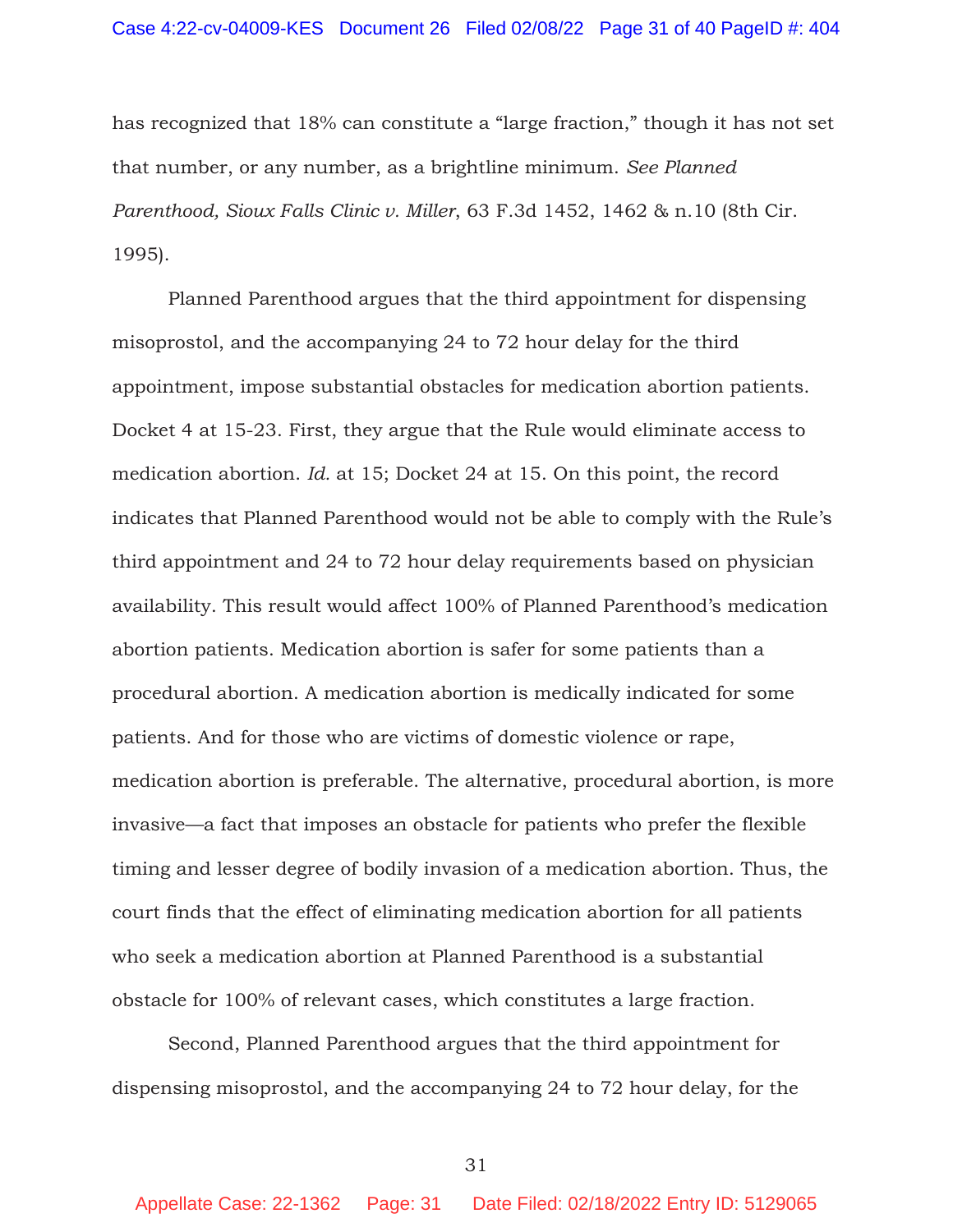third appointment, impose substantial obstacles for medication abortion patients because, even if Planned Parenthood could implement the Rule, the Rule is an unnecessary regulation. Docket 4 at 15-23. The record shows that the FDA—an entity that both Planned Parenthood and the state defendants point to as authoritative—does not require misoprostol to be administered by a physician in a clinic. The FDA allows self-administration of misoprostol at a location of the patient's choosing. And the FDA recommends that it be administered 24 to 48 hours after mifepristone, not 24 to 72 hours as is permitted under the Rule. Specifically, the FDA has found that there is no medical rationale against permitting self-administration of misoprostol. But there is medical rationale for not requiring a separate clinic appointment for the administration of misoprostol. The requirement of a third appointment necessarily puts all medication abortion patients at greater risk of hemorrhage or other complications because it requires an unnecessary trip to the clinic that could be missed or delayed, thus interrupting the medication regimen. Those unnecessary risks are burdens in themselves. The court finds that the third appointment and mandatory delay are an unnecessary regulation and thus a substantial obstacle for all patients seeking a medication abortion.

Planned Parenthood argues that even if it could comply, the Rule would impose substantial travel and logistical obstacles on abortion patients, 40% of whom are mediation abortion patients. Docket 4 at 20. Forty-four percent of patients would have to travel to the Sioux Falls clinic from somewhere outside the clinic's two-county area. Twenty-four percent of patients would travel 150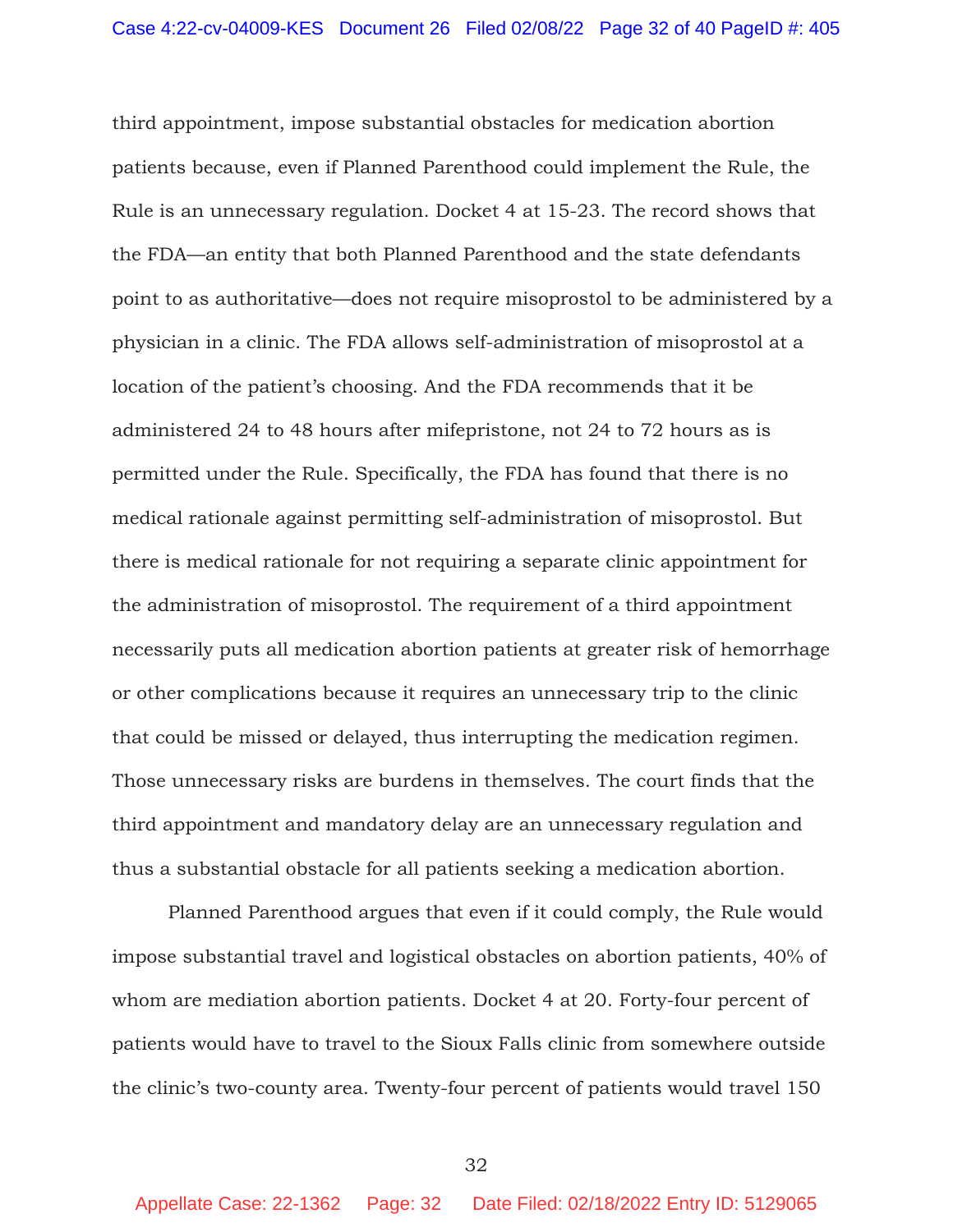miles round trip, or 450 miles total for the three appointments required under the Rule. For the many patients who rely on public transportation, ridesharing, or a borrowed vehicle, the likelihood that they could successfully return for a third appointment time within the 24 to 72 hour delay period is low. And because 39% of all patients are at or below 110% of the federal poverty level, the third appointment adds to the already substantial financial obstacles of travel. Patients' travel obstacles are compounded by the fact that just over half of patients have a high school degree or less education—a fact that indicates patients have a low degree of flexibility to leave work. Nearly-two thirds needs to arrange care for their other child or children, especially the 86% who are unmarried. In addition to these many obstacles to traveling to their third appointment, patients face the obstacle of increased risk to health if they are unable to timely return for the third appointment and receive misoprostol to complete the abortion. For the 22% of patients who had a medication abortion at 10 weeks LMP in 2021, the Rule imposes an obstacle by risking that the third appointment will push them past 11 weeks LMP when medication abortion is safest and available at Planned Parenthood. Because people seeking an abortion in South Dakota must already travel to the Sioux Falls clinic twice, requiring a third appointment at a specific time would further compound patients' financial, logistical, and health obstacles. The court finds these requirements do "not merely make abortions a little more difficult or expensive to obtain," but rather amount to substantial obstacles for a large fraction of medication abortion patients. *See Casey*, 505 U.S. at 893.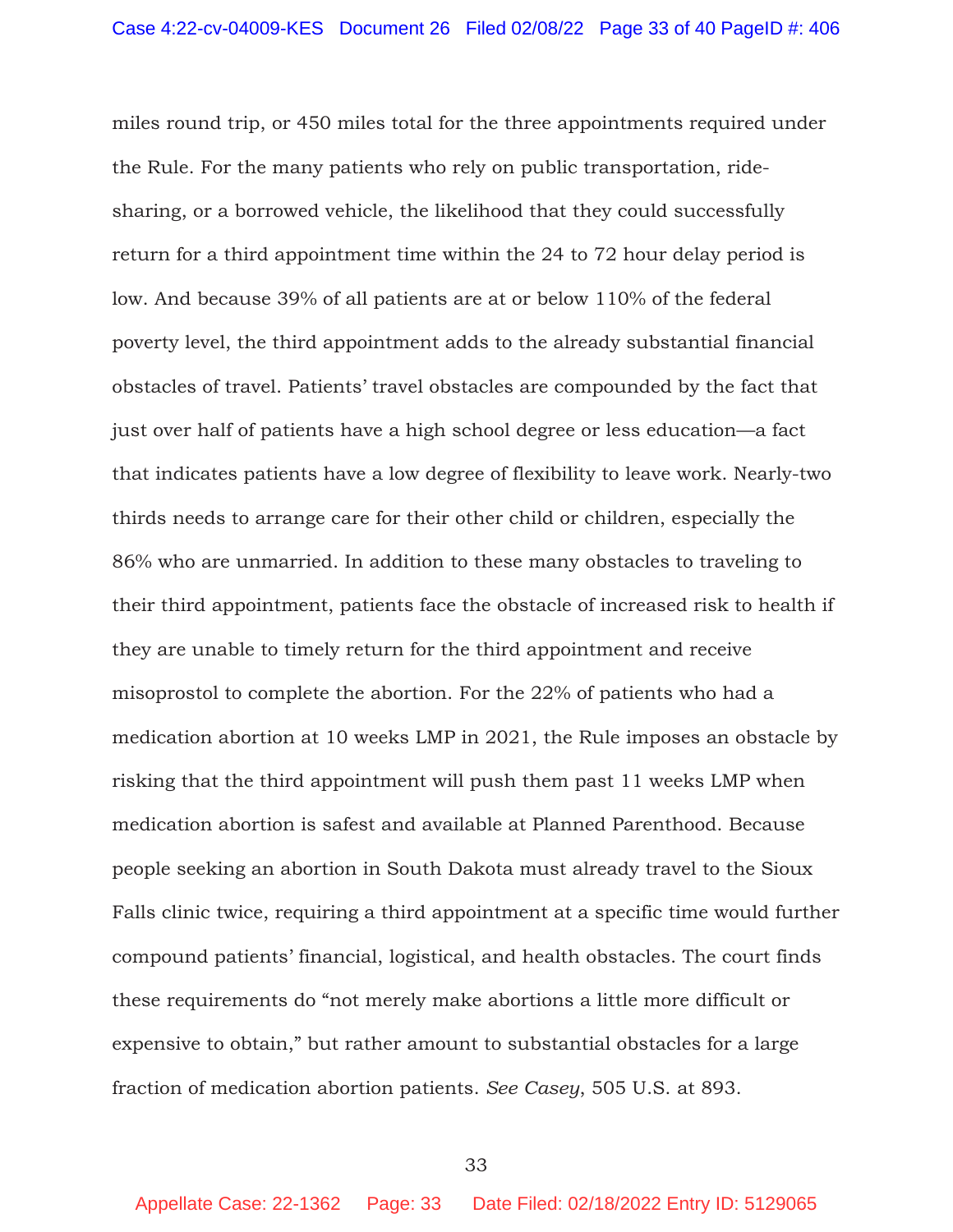Finally, Planned Parenthood argues that the Rule imposes a substantial burden on all abortion patients, because the Rule would require the clinic to end medication abortion services. Docket 4 at 18-19. This, in turn, would congest Planned Parenthood's already busy schedule of procedural abortions, and thus would have a negative effect on the availability of procedural abortions. Planned Parenthood asserts that, based on physician availability, it would have to reduce appointments by 30% if the Rule's third appointment and mandatory delay are not enjoined. Planned Parenthood is already scheduling abortions four weeks out. Abortions are safer and lower risk when performed earlier in gestation. Thus, the added risk associated with delayed services for all patients is a substantial obstacle for a large fraction of all patients.

 At this stage, Planned Parenthood has made a clear showing that the third appointment and mandatory delay impose substantial obstacles on a large fraction of relevant cases regardless of whether the relevant cases consist of all abortions in South Dakota or the smaller subset of medication abortions only. Thus, the court finds that the Rule likely imposes an undue burden on Planned Parenthood and its patients' right to seek an abortion. And because Planned Parenthood has made a threshold showing that it is likely to succeed on the merits of its facial challenge to the Rule, the court proceeds to weigh the other *Dataphase* factors as to the undue burden claim.3 *Rounds*, 530 F.3d at 732.

<sup>3</sup> Alternatively, Planned Parenthood seeks as-applied relief in its complaint. Docket 1 at 26. The state defendants do not dispute the evidence in the record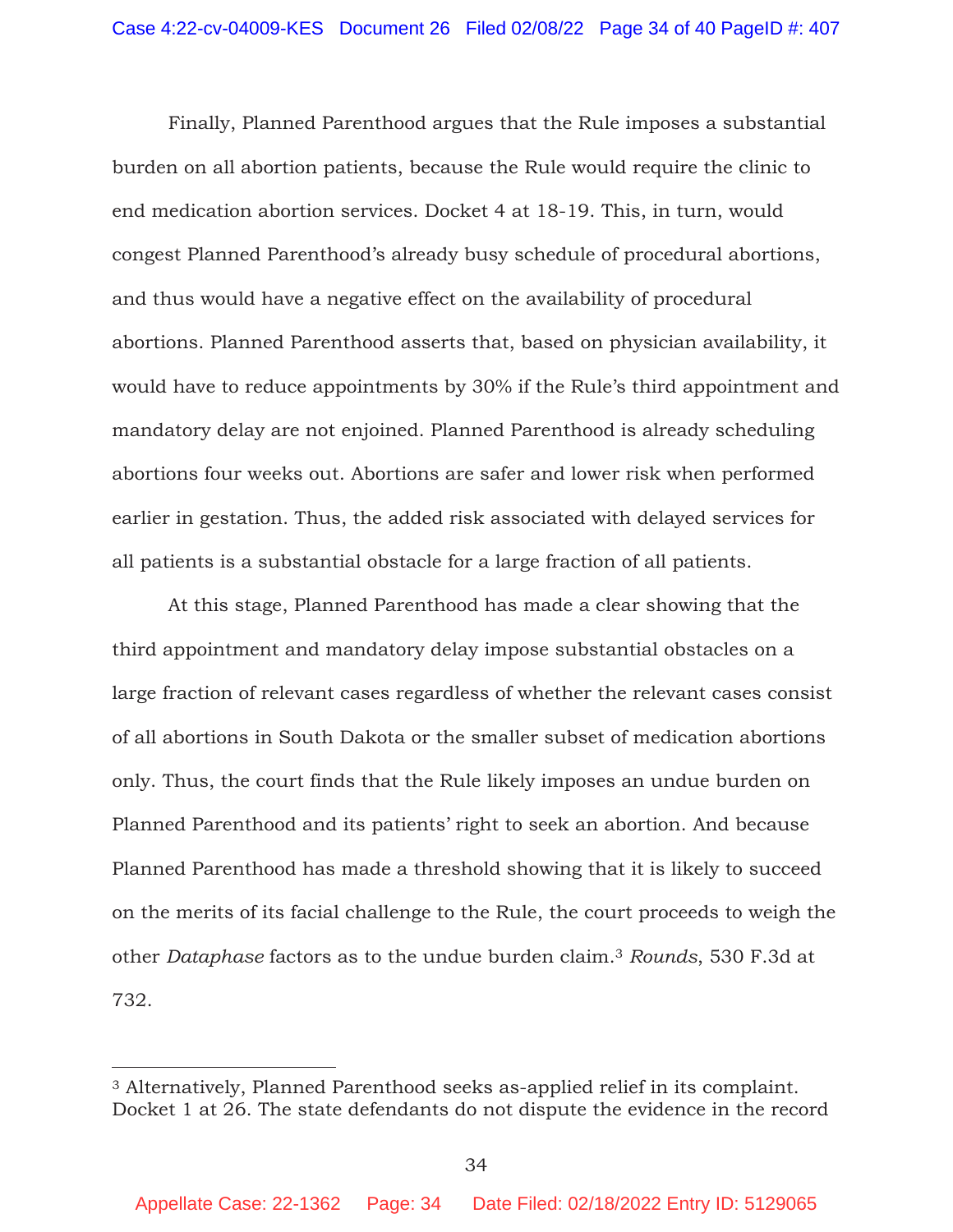#### **B. Threat of Irreparable Harm**

"The basis of injunctive relief in the federal courts has always been irreparable harm and inadequacy of legal remedies." *Id.* at 732 n.5 (quoting *Beacon Theatres, Inc. v. Westover*, 359 U.S. 500, 506-07 (1959)). Under the second *Dataphase* factor, the movant must show it is "likely to suffer irreparable harm in the absence of preliminary relief[.]" *Winter v. Nat. Res. Def. Council, Inc.*, 555 U.S. 7, 20 (2008). "Constitutional violations, however brief, are unquestionably irreparable." *Daugaard*, 799 F. Supp. 2d at 1076. As discussed above, Planned Parenthood has established that it is likely to succeed on the merits with regard to enjoining enforcement of the Rule's mandatory third appointment. Thus, the court finds that this factor, the threat of irreparable harm, weighs in favor of granting the preliminary injunction.

#### **C. Balance of the Hardships**

The balance of the harms factor calls for the court to balance the harms that would result in the following scenarios: (1) if the preliminary injunction was improperly denied because plaintiffs prevailed on the merits of the case; and (2) if the preliminary injunction was improperly granted because

that medication abortion is medically and socially safer for some patients, including those who wish to conceal their abortions from abusive partners. Thus, Planned Parenthood is entitled to relief as-applied to patients for whom a medication abortion is medically indicated and to patients who are at a health or safety risk of making a return trip to the clinic for a third appointment. *See Jegley*, 508 F. Supp. 3d 361, 392 (E.D. Ark. 2020); *see also Planned Parenthood Sw. Ohio Region v. DeWine*, 696 F.3d 490, 494 (6th Cir. 2012); *Planned Parenthood Cincinnati Region v. Taft*, 444 F.3d 502, 511-12, 514 (6th Cir. 2006).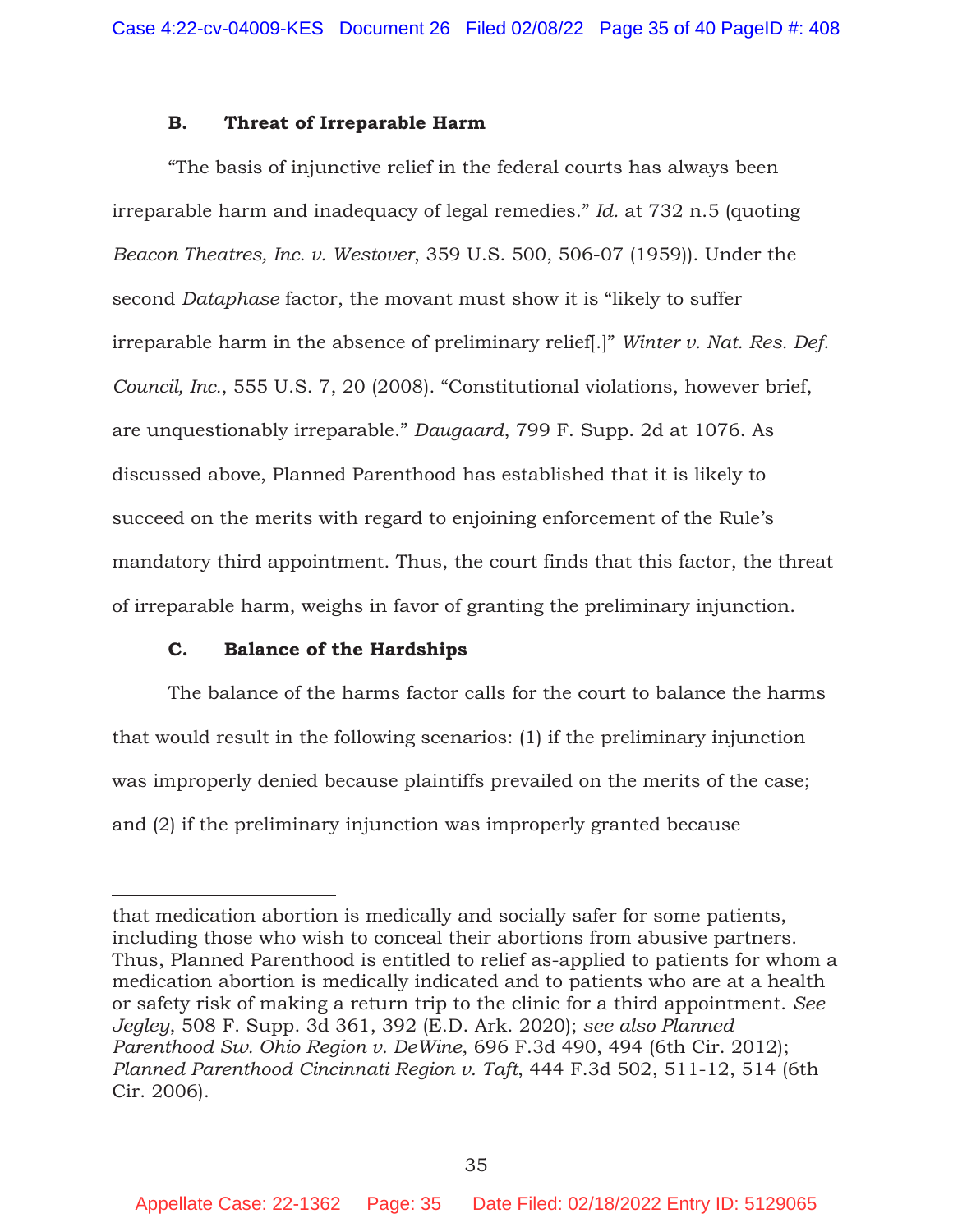defendants prevailed on the merits of the case. *See Scotts Co. v. United Indus. Corp.*, 315 F.3d 264, 284 (4th Cir. 2002) ("[W]hile cases frequently speak in the short-hand of considering the harm to the plaintiff if the injunction is denied and the harm to the defendant if the injunction is granted, the real issue in this regard is the degree of harm that will be suffered by the plaintiff or the defendant if the injunction is *improperly* granted or denied."); *see also Hillerich & Bradsby Co. v. Christian Bros., Inc.*, 943 F. Supp. 1136, 1142 (D. Minn. 1996) (balancing the harms by looking at what the harm to the defendant would be if the injunction were "improperly granted").

If the preliminary injunction is improperly denied, many people will have been unduly burdened by the Rule, and, in effect, delayed or precluded from obtaining an abortion. The extent of the harm if the preliminary injunction turns out to have been improperly granted is that the state defendants will have been wrongly prevented from carrying out their official duties.

After balancing the harm to the parties, the court finds that all parties are potentially exposed to harm if the preliminary injunction is found to have been improperly granted or denied. But when considering the nature of the parties' interest that are at stake, the potential harm to Planned Parenthood's interests are more severe because the harms directly affect a constitutional right. Thus, the court finds that the balance of the harms weighs in favor of granting the preliminary injunction.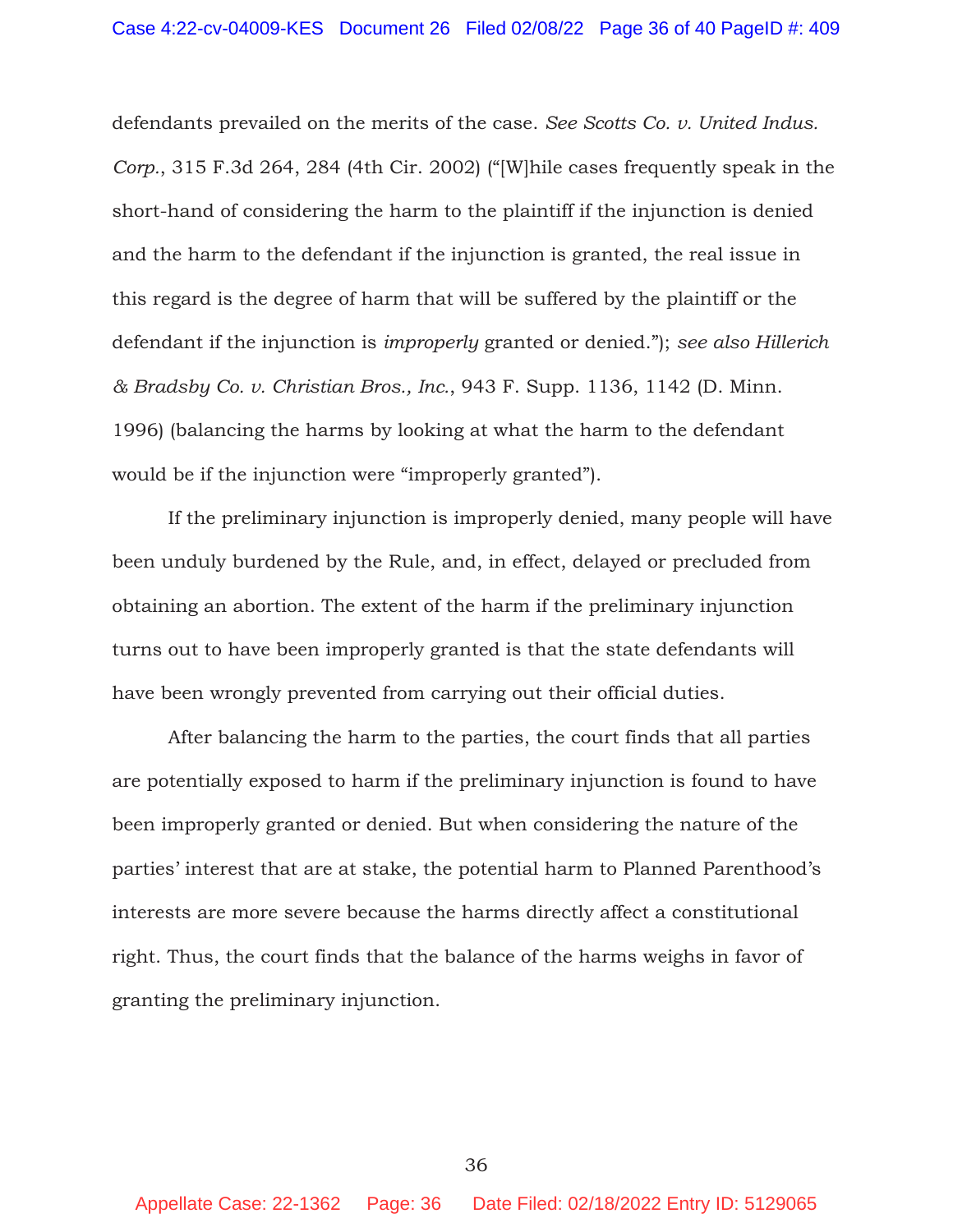#### **D. Public Interest**

As discussed above, Planned Parenthood has demonstrated by a clear showing that it is likely to succeed on the merits of its undue burden claim. There is a public interest in protecting the right to choose an abortion. And the public has a clear interest in ensuring the supremacy of the United States Constitution. While the public also has an interest in the enforcement of state administrative rules, that interest is secondary to the public interest expressed above. Thus, the court finds that this factor weighs in favor of granting the preliminary injunction.

#### **II. Equal Protection Claim**

Planned Parenthood claims that the Rule's differential treatment of patients and providers using misoprostol for abortions violates the Equal Protection Clause. They argue that the Rule treats patients taking misoprostol for the purpose of terminating their pregnancy different than similarly situated patients taking it for other purposes, for example to manage miscarriage or postpartum hemorrhaging. This differential treatment "fails equal protection review under any level of scrutiny," and they cite the standard for both rational basis and strict scrutiny. Docket 4 at 23. The state defendants argue that rational basis applies, and under that standard the Rule does not violate the Equal Protection Clause. Docket 19 at 23.

 Under the Fourteenth Amendment, "[n]o State shall make or enforce any law which shall . . . deny to any person within its jurisdiction the equal protection of the laws." U.S. Const. amend. XIV, § 1. And under the Equal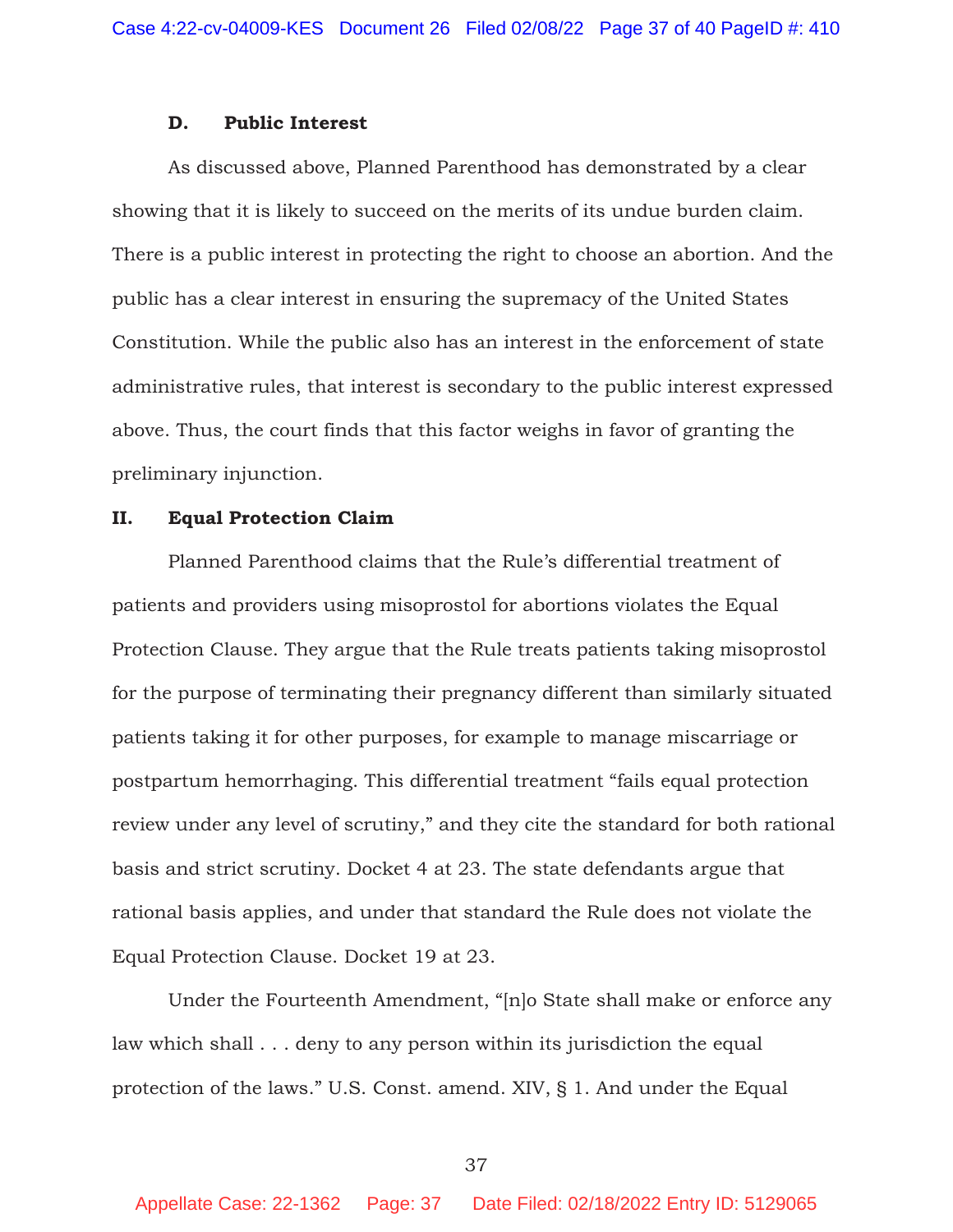Protection Clause in the Amendment, "all persons similarly situated shall be treated alike." *Stevenson v. Blytheville Sch. Dist. # 5*, 800 F.3d 955, 970 (8th Cir. 2015) (quoting *City of Cleburne v. Cleburne Living Ctr.*, 473 U.S. 432, 439 (1985)). The standard of review for regulations that "touch upon the right to an abortion" is the undue burden standard. *Planned Parenthood of Mid-Missouri & E. Kan., Inc. v. Dempsey*, 167 F.3d 458, 464 (8th Cir. 1999) (citing *Casey*, 505 U.S. at 871-74, 884-85); *see also id.* ("Since *Casey*, we have applied the undue burden test in cases involving legislation that affects the right to abortion.")

 Here, the Rule requires that a physician administer misoprostol to a patient at a third, separate clinic appointment only when prescribed in the context of a medication abortion. For every other use of misoprostol, a patient can self-administer the medication at a location of their choosing without a separate, third appointment. As described above, the third trip and mandatory delay are medically unnecessary, they increase health risks for medication abortions patients, and they impose substantial obstacles for medication abortion patients and all abortion patients. The record indicates that misoprostol, when used for purposes other than medication abortion, is less safe and increases the risk of bleeding, but in those contexts does not require a separate, third appointment with a licensed physician. This finding further establishes that the Rule is an unnecessary regulation. Applying the undue burden standard, the court finds that the third appointment and mandatory delay required by the Rule are unnecessary regulations and constitute an undue burden on a patient's right to choose an abortion. Thus, the Rule's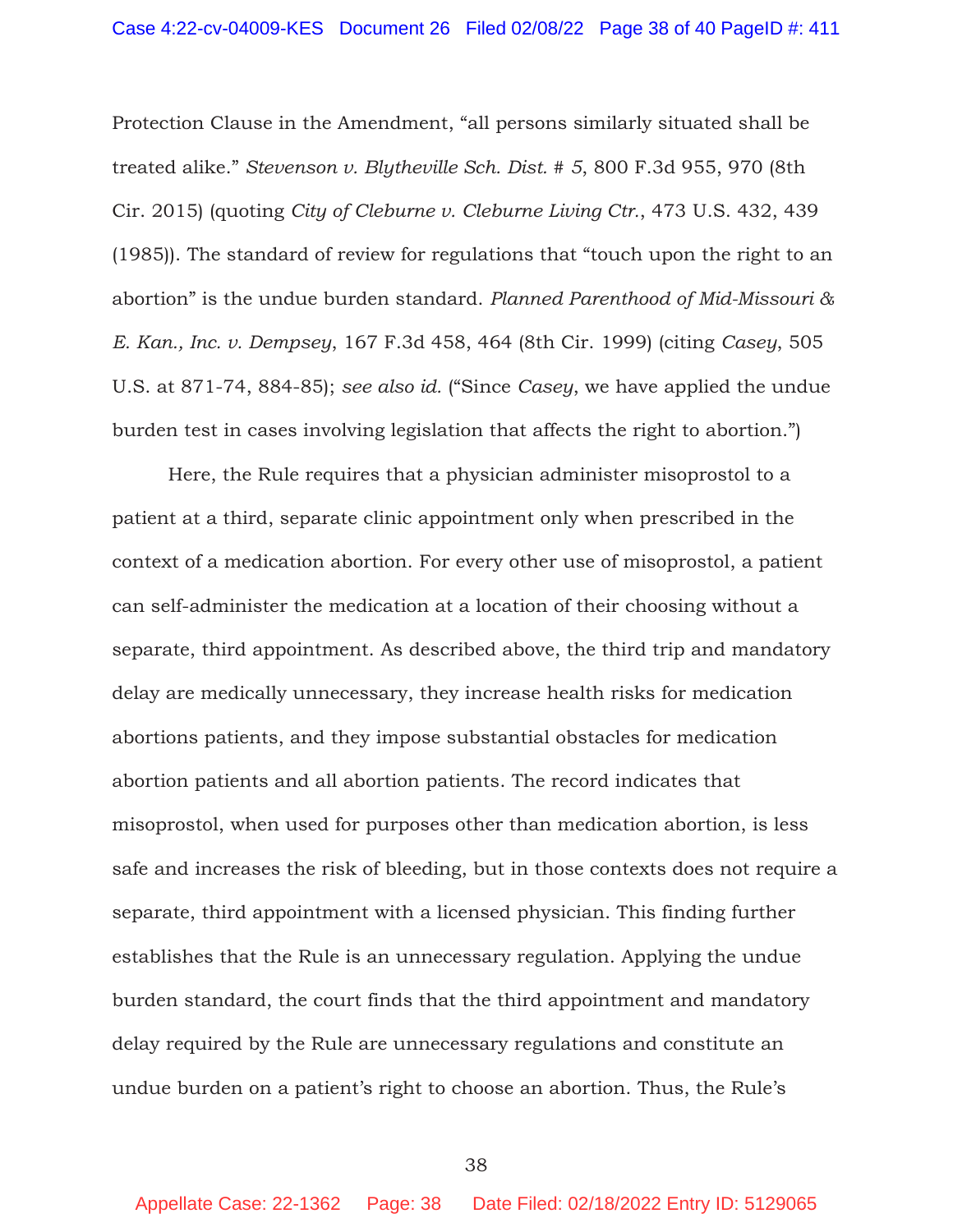disparate treatment of misoprostol and abortion patients taking misoprostol violates the equal protection clause.

Alternatively, the court reviews Planned Parenthood's equal protection claim under the rational basis standard. The state defendants argue that the Rule's overarching purpose is patient health. *See, e.g.*, Docket 19 at 21-22. But the record clearly shows that misoprostol is safer when taken in the context of medication abortion than when taken for other medical purposes. But under the Rule, patients are allowed to self-administer misoprostol when taken for purposes other than medication abortion. The FDA, an entity the state defendants cite to as authoritative on the subject, states that there is no medical reason for a patient to return to a clinic for a separate appointment for the administration of misoprostol. Notwithstanding the relative safety of misoprostol when prescribed for a medication abortion, if the Rule were concerned with patient health, it would recommend that misoprostol be administered 24 to 48 hours after mifepristone, as the FDA recommends, and not 24 to 72 hours later as the Rule requires. Medication abortion patients are already examined for counterindications during their first two appointments, a fact that further negates the state defendants' argument in favor of patient health. The court finds no rational basis for the third appointment and mandatory delay for administration of misoprostol under the Rule. Thus, under rational basis, the Rule violates the Equal Protection Clause.

Whether under heightened scrutiny for regulations touching upon the right to an abortion, or under rational basis, Planned Parenthood has